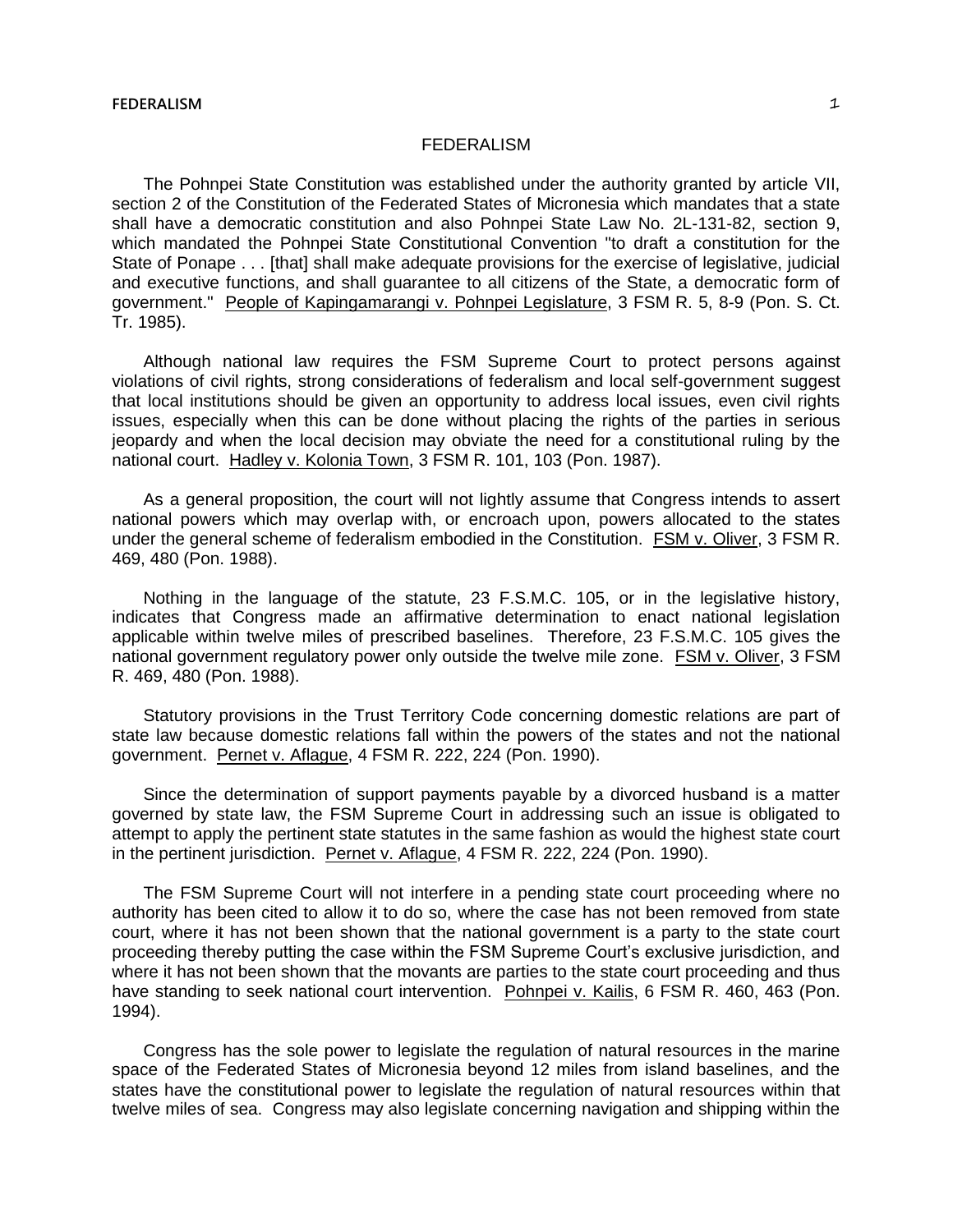### **FEDERALISM** 2

twelve-mile limit except within lagoons, lakes, and rivers. M/V Hai Hsiang #36 v. Pohnpei, 7 FSM R. 456, 459 (App. 1996).

The Constitution provides three instances of mandatory unconditional revenue sharing with the states, which the framers evidently thought enough. Chuuk v. Secretary of Finance, 9 FSM R. 424, 435 (App. 2000).

When the judgment creditor has an execution remedy apart from a writ of execution directed to the state police, the court is reluctant to unnecessarily consider the constitutional issue raised when doing so could be viewed in any light as hampering voluntary cooperation between state and national law enforcement as a matter of comity, an important concern given the geographical configuration of our country and the limited law enforcement resources of both the state and national governments. Parkinson v. Island Dev. Co., 11 FSM R. 451, 453 (Yap 2003).

The Constitution's broadly stated express grants of power to the national government contain within them innumerable incidental or implied powers, as well as certain inherent powers. Jano v. FSM, 12 FSM R. 569, 576 (App. 2004).

A litigant may assert a claim in state or local court based upon a right provided under both a state and FSM Constitutions, and if a state constitution grants fewer rights than the FSM Constitution, a litigant may rely upon and assert his rights under the FSM Constitution. Damarlane v. Pohnpei Legislature, 15 FSM R. 301, 307 (App. 2007).

Although a state court's determination of a litigant's rights under that state's constitution may be final and not subject to review by the FSM Supreme Court, a state court's determination of a litigant's rights guaranteed under the FSM Constitution is subject to de novo review by the FSM Supreme Court since a state constitution cannot deprive the FSM Supreme Court of its jurisdiction granted under the FSM Constitution because the FSM Constitution is the supreme law of the land. Damarlane v. Pohnpei Legislature, 15 FSM R. 301, 307 (App. 2007).

Any conflict between the Pohnpei Constitution provision that no appeal of any matter relating to the Pohnpei Constitution, Pohnpei law, customs or traditions may be made to any court except the Pohnpei Supreme Court and the FSM Supreme Court's jurisdiction to hear cases under the FSM Constitution is resolved under the FSM Constitution's supremacy clause, which provides that any act of a government that conflicts with the FSM Constitution is invalid, to the extent of the conflict. Damarlane v. Pohnpei Legislature, 15 FSM R. 301, 307 (App. 2007).

When the FSM Supreme Court decides matters of tort and contract law, it will apply, in the same way the highest state court would, the state's substantive law, which includes its common law as well as its statutory law. Peniknos v. Nakasone, 18 FSM R. 470, 479 & n.5 (Pon. 2012).

When the FSM Supreme Court is deciding matters of tort and contract law, it will apply in the same way the highest state court would the state's substantive state law, which includes the state's common law as well as its statutory law. Ihara v. Vitt, 18 FSM R. 516, 524 & n.3 (Pon. 2013).

The territorial sea is the waters within 12 nautical miles seaward of FSM island baselines, and the exclusive economic zone is the water seaward of the territorial sea outward to 200 nautical miles from the island baselines. FSM v. Kimura, 20 FSM R. 297, 302 (Pon. 2016).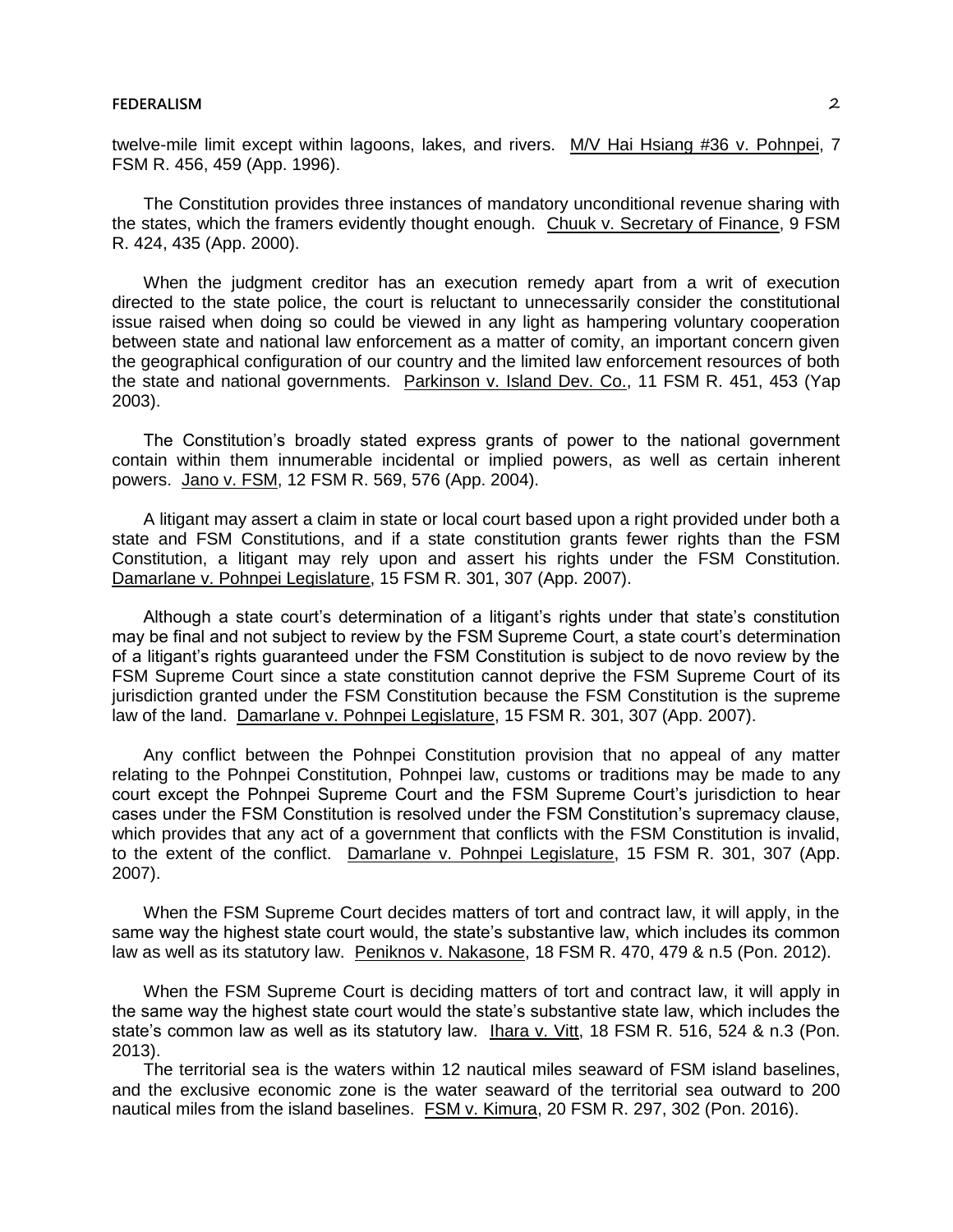A decision of the highest state court about a state law matter is controlling and the FSM Supreme Court will apply it. A state court trial division decision may be deemed not to be controlling if it appears that the highest state court would decide the question differently. If there is no controlling state case law, then the court should decide the case according to how it thinks the highest state court would, and if the state's highest court later decides the issue differently, then that case will prospectively serve as controlling precedent for the national court on that state law issue. Panuelo v. FSM, 22 FSM R. 498, 506-07 n.3 (Pon. 2020).

### ─ Abstention

As the Ponape District Court bears the closest resemblance to the state court system contemplated by the Constitution, it is appropriate to provide the District Court an opportunity to render an opinion on local issues. In re Nahnsen, 1 FSM R. 97, 97 (Pon. 1982).

State courts, rather than national courts, should normally resolve probate and inheritance issues especially where interests in land are at issue. In re Nahnsen, 1 FSM R. 97, 97 (Pon. 1982).

It would be contrary to the desire of the framers of the Constitution that local officials retain control over local matters if the FSM Supreme Court were to relinquish jurisdiction over issues involving local and state powers to the Trust Territory High Court, which is the least local tribunal now existing in the Trust Territory. In re Nahnsen, 1 FSM R. 97, 110 (Pon. 1982).

The Ponape District Court, although not granted jurisdiction over land matters, may be given the opportunity to hear certified questions from the FSM Supreme Court on issues in a probate case involving land in order to further the intent of the framers that local decisionmakers play a part in decisions of a local nature. In re Nahnsen, 1 FSM R. 97, 110-12 (Pon. 1982).

Even though the requirements for pendent jurisdiction are met in a case, a national court has discretion to decline to exercise jurisdiction over state claims. This determination should turn on considerations of judicial economy, convenience and fairness to litigants and should be instructed by a desire of the federal or national court to avoid needless decisions of state law. Ponape Chamber of Commerce v. Nett Mun. Gov't, 1 FSM R. 389, 397 (Pon. 1984).

When a Public Land Authority has erred procedurally, but there is no suggestion of bad faith or substantive violations by the Authority, the FSM Supreme Court may appropriately employ the doctrine of primary jurisdiction to remand the public land issue to the Authority for its decision. Etpison v. Perman, 1 FSM R. 405, 429 (Pon. 1984).

A reasoned request by a state that the FSM Supreme Court abstain from deciding a particular issue should be granted unless the opposing party establishes that the benefits of abstention in terms of federalism and judicial harmony, and respect for state sovereignty, would be substantially outweighed by delay, harm or injustice. Panuelo v. Pohnpei (I), 2 FSM R. 150, 156 (Pon. 1986).

Where neither land, inheritance nor any other crucial interest of the state is involved; where the state has developed no extensive administrative apparatus or practical knowledge relating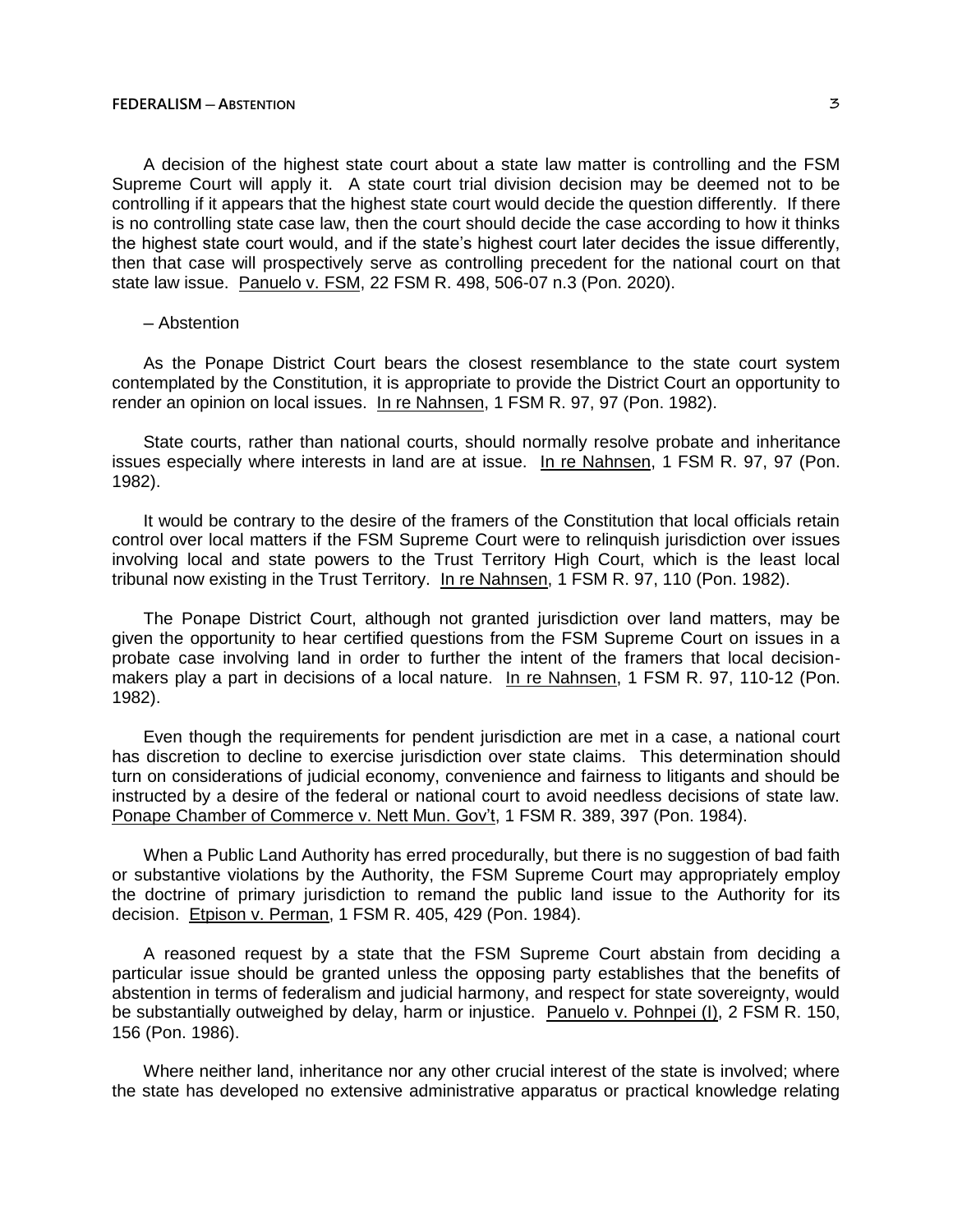to the state issue with which a state court would be more familiar; where the state issue is not, strictly speaking, constitutional; and where the state has tendered the issue to the FSM Supreme Court and no party has requested abstention, the FSM Supreme Court should decide the issue rather than abstaining in favor of the state court. Panuelo v. Pohnpei (I), 2 FSM R. 150, 157-59 (Pon. 1986).

Abstention in favor of state court jurisdiction is inappropriate in a case which concerns leasehold of a dock facility, raises issues of national commercial import, and was filed almost two years ago during which time several opinions were rendered. Federated Shipping Co. v. Ponape Transfer & Storage (III), 3 FSM R. 256, 260-61 (Pon. 1987).

As a general rule the FSM Supreme Court trial division is obliged to exercise its jurisdiction and may not abstain simply because unsettled issues of state law are presented. Edwards v. Pohnpei, 3 FSM R. 350, 360 (Pon. 1988).

Because the interest of developing a dynamic and well reasoned body of Micronesian jurisprudence, is best served when all courts have the benefit of one another's opinions to consider and question; when the litigants are private parties the FSM Supreme Court normally should attempt to resolve all issues presented, even when matters of state law are involved. Federated Shipping Co. v. Ponape Transfer & Storage Co., 4 FSM R. 3, 13 (Pon. 1989).

A cautious, reasoned use of the doctrine of abstention is not a violation of the FSM Supreme Court's duty to exercise diversity jurisdiction, or of the litigants' constitutional rights, under article XI, section 6(b) of the FSM Constitution. Ponape Transfer & Storage, Inc. v. Federated Shipping Co., 4 FSM R. 37, 39 (Pon. 1989).

The FSM Supreme Court may and should abstain in a case where land use rights are at issue, where the state is attempting to develop a coherent policy concerning the disposition of public lands, where there is a similar litigation already pending in state court, where the state requests abstention as defendant in an action which may expose it to monetary damages, where Congress has not asserted any national interests which may be affected by the outcome of the litigation, and where abstention will not result in delay or injustice to the parties. Ponape Transfer & Storage, Inc. v. Federated Shipping Co., 4 FSM R. 37, 39 (Pon. 1989).

While the FSM Constitution provides initial access to the FSM Supreme Court for any party in article XI, section 6(b) litigation, the court may, having familiarized itself with the issues, invoke the doctrine of abstention and permit the case to proceed in a state court, since the power to grant abstention is inherent in the jurisdiction of the FSM Supreme Court, and nothing in the FSM Constitution precludes the court from abstaining in cases which fall within its jurisdiction under article XI, section 6(b). Ponape Transfer & Storage, Inc. v. Federated Shipping Co., 4 FSM R. 37, 42-43 (Pon. 1989).

Abstention by national courts is desirable in a case affecting state efforts to establish a coherent policy concerning how private persons may obtain rights to use land currently held by the state government. Ponape Transfer & Storage, Inc. v. Federated Shipping Co., 4 FSM R. 37, 44 (Pon. 1989).

In a case brought before the FSM Supreme Court where similar litigation involving the same parties and issues is already pending before a state court, and a decision by the state court in the litigation would resolve all controversies among the parties, the risk of costly, duplicative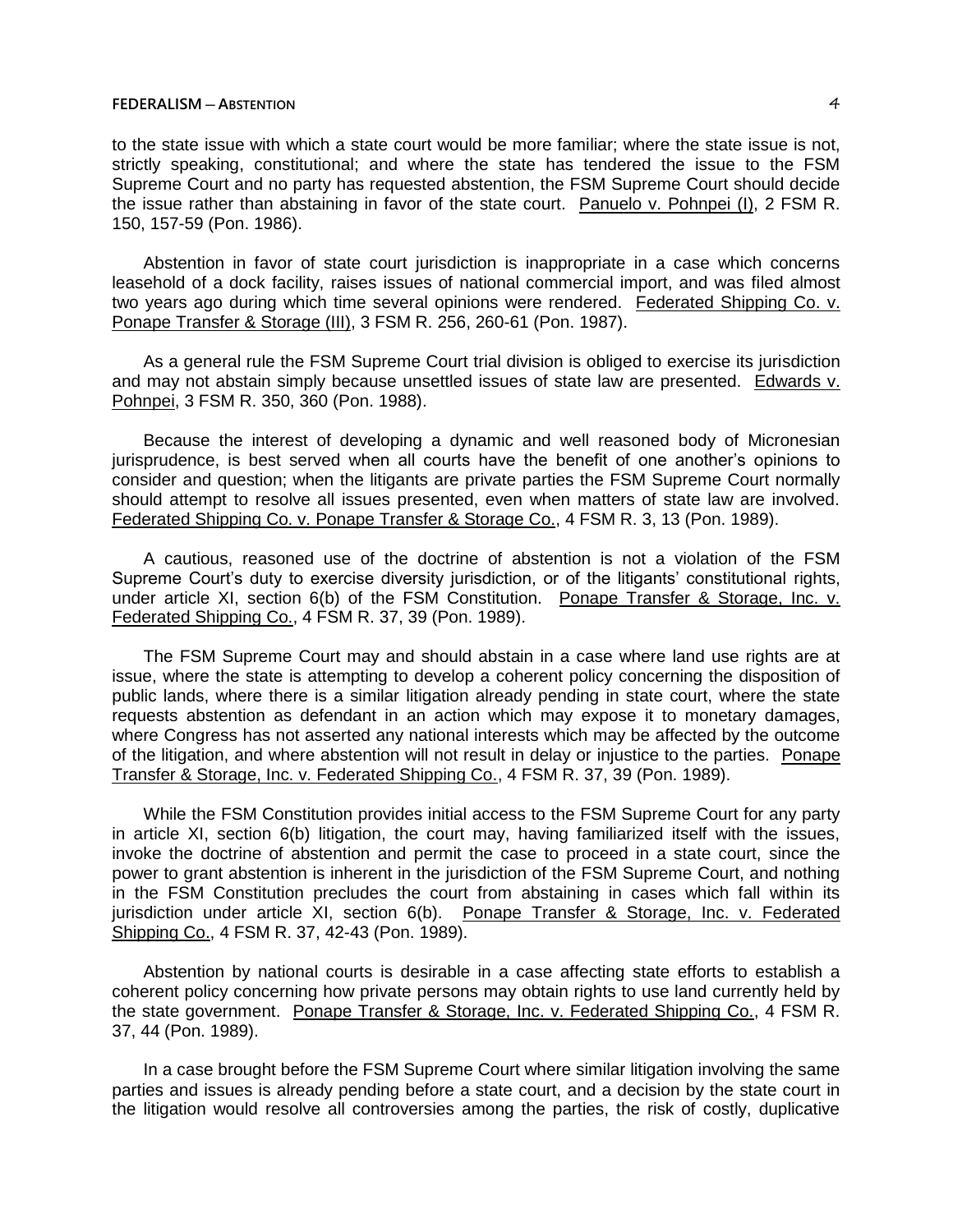litigation is one factor to be considered by the national court in determining whether to abstain. Ponape Transfer & Storage, Inc. v. Federated Shipping Co., 4 FSM R. 37, 44 (Pon. 1989).

Although foreign and interstate commerce and shipping involve profound national interests, where Congress has not seen fit to assert those interests and there is no national regulation or law to enforce, the fact that a case affects interstate and foreign commerce and shipping is not sufficient to deny abstention if other strong grounds for abstention exist. Ponape Transfer & Storage, Inc. v. Federated Shipping Co., 4 FSM R. 37, 47 (Pon. 1989).

There are no statutory or constitutional obligations which require the FSM Supreme Court to abstain or certify questions merely because unsettled matters of state law are at issue. Pryor v. Moses, 4 FSM R. 138, 141 (Pon. 1989).

The choice of whether to abstain from a decision or certify questions is one that lies wholly within the discretion of the FSM Supreme Court, and the judge must not undertake that decision lightly. Pryor v. Moses, 4 FSM R. 138, 141 (Pon. 1989).

The list of areas in which the FSM Supreme Court will consider it appropriate to liberally defer to state courts must be open and flexible, responding to the particular state of legal and social development in Micronesia, and when issues important to Micronesians become the focus of concerted state efforts to establish a coherent body of law, the FSM Supreme Court will take those developments into account in evaluating requests for certification or abstention. Pryor v. Moses, 4 FSM R. 138, 142 (Pon. 1989).

Where two private parties are involved, special considerations of state sovereignty are not as weighty in considering requests for abstention or certification, and the FSM Supreme Court normally should attempt to resolve all issues presented, even when matters of state law are involved. Pryor v. Moses, 4 FSM R. 138, 143 (Pon. 1989).

Requiring the FSM Supreme Court to abstain from deciding virtually all state law matters of first impression would not be in the interests of the efficient administration of justice, and would not be consistent with the jurisdictional provisions of the FSM Constitution. Pryor v. Moses, 4 FSM R. 138, 143 (Pon. 1989).

In a case where there is no state party and no issues of land or other matters crucial to state interests for which the state is actively developing policy and law, the healthy and efficient administration of justice demands that the FSM Supreme Court fulfill its duty to exercise jurisdiction and refuse to abstain or certify issues. Pryor v. Moses, 4 FSM R. 138, 145 (Pon. 1989).

The FSM Supreme Court will abstain from a claim for recovery of taxes where the defendant state requests abstention, the claim is for monetary relief, and the state has endeavored to develop a body of law in the areas of excise taxes and sovereign immunity. Gimnang v. Yap, 4 FSM R. 212, 214 (Yap 1990).

On a claim for declaratory relief from an unconstitutional excise tax, the FSM Supreme Court trial division will not abstain, where the issue could later be certified to the FSM Supreme Court appellate division and result in delay, where the trial court has already retained the case longer than contemplated, where the issue is narrowly posed and not capable of varying resolutions, and where it appears that a greater service may be provided by deciding the issue.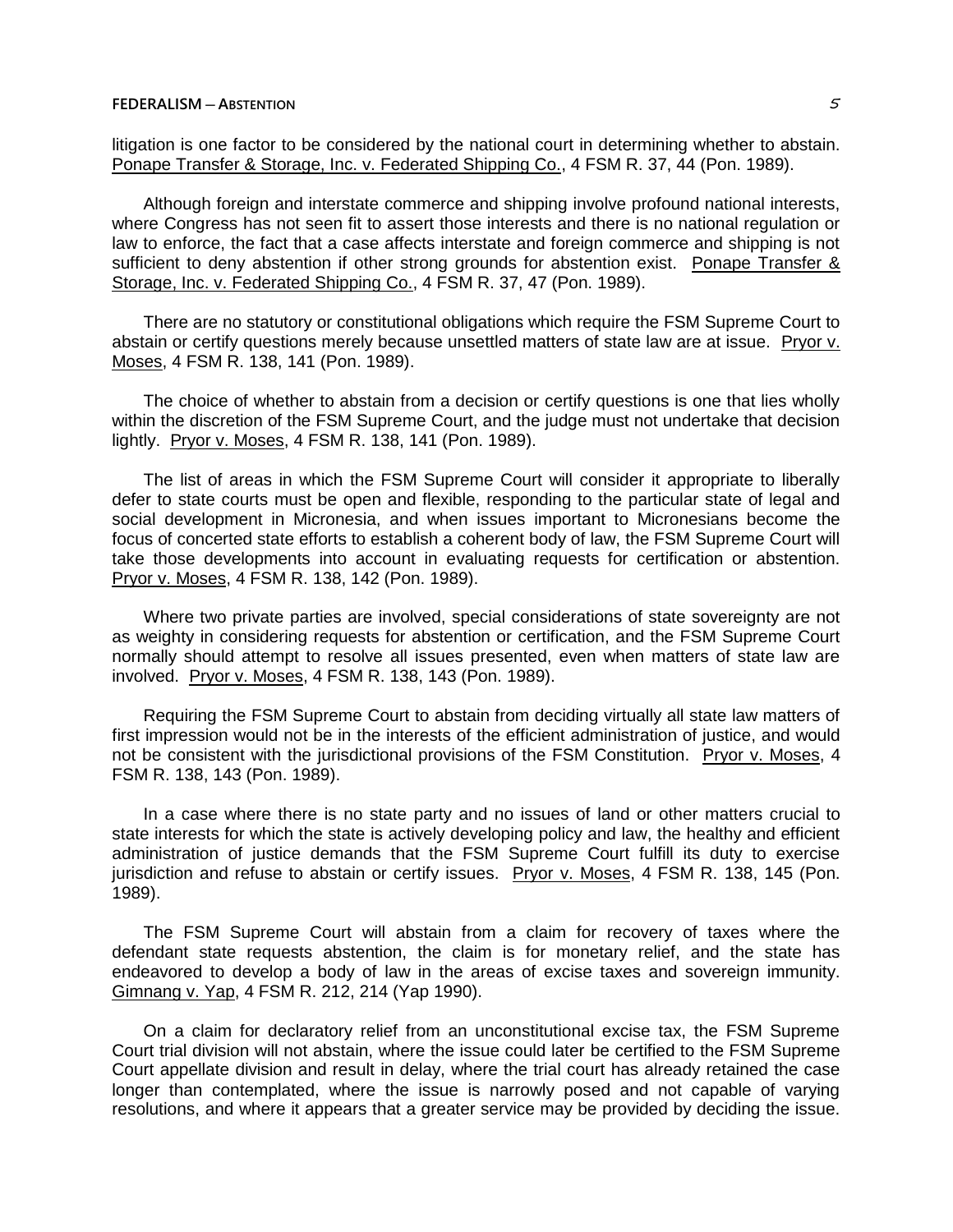## Gimnang v. Yap, 4 FSM R. 212, 214 (Yap 1990).

It is not appropriate to abstain from deciding a claim for injunctive relief where it is undisputed that the court has jurisdiction and where the interests of time can be of pressing importance. Gimnang v. Yap, 4 FSM R. 212, 214 (Yap 1990).

The national courts, in carrying out their judicial responsibilities, do have inherent power to certify issues, or to abstain partially or completely from exercising jurisdiction in a particular issue or to exercise jurisdiction over part or all of a case. Gimnang v. Yap, 5 FSM R. 13, 19 (App. 1991).

A national court ordinarily should refrain from deciding a case in which state action is challenged as violating the federal constitution, if unsettled questions of state law may be dispositive and obviate the need for the constitutional determination. Gimnang v. Yap, 5 FSM R. 13, 21 (App. 1991).

A national court may not abstain from exercising its constitutional jurisdiction when it is directly faced with a constitutional issue and surely may never abstain completely from exercising jurisdiction in a case where there remains to be resolved a substantial issue under the national constitution. Gimnang v. Yap, 5 FSM R. 13, 25 (App. 1991).

In a case arising under national law there is an especially strong presumption against full abstention, and there is a serious question whether the trial division of a national court may ever certify a question of national law to a state court for decision unless it can reasonably be expected that the particular claim can be resolved entirely through the application of state law. Damarlane v. Pohnpei Transp. Auth., 5 FSM R. 67A, 67C (Pon. 1991).

When there are identifiable, particularly strong state interests, such as questions concerning the ownership of land or where there are monetary claims against the state or its agencies, the national courts should exercise restraint, and look with sympathy upon a state request for abstention. Damarlane v. Pohnpei Transp. Auth., 5 FSM R. 67A, 67D (Pon. 1991).

Although it may be appropriate to defer to state courts the resolution of land related state law issues, abstention and certification of issues should not be allowed to thwart the more fundamental goal and obligation of the judicial system to render just decisions in a speedy fashion at a minimum of costs to litigants and society alike. Therefore a reasonable balance must be sought between responsiveness to state interests and the obligation of the national courts to carry out their own jurisdictional responsibilities. Damarlane v. Pohnpei Transp. Auth., 5 FSM R. 67A, 67D (Pon. 1991).

Full abstention is not appropriate where claims are not essentially state law claims, and are made against another nation, thus falling within the national court's primary jurisdiction. Damarlane v. Pohnpei Transp. Auth., 5 FSM R. 67A, 67E (Pon. 1991).

Abstention may be appropriate for causes of action that raise issues of state law only, but may not be where substantive issues of national law are raised. A national court may not abstain from deciding a national constitutional claim. Damarlane v. Pohnpei Transp. Auth., 5 FSM R. 67A, 67E (Pon. 1991).

Where a claim is against the national government and an interest in land is not placed at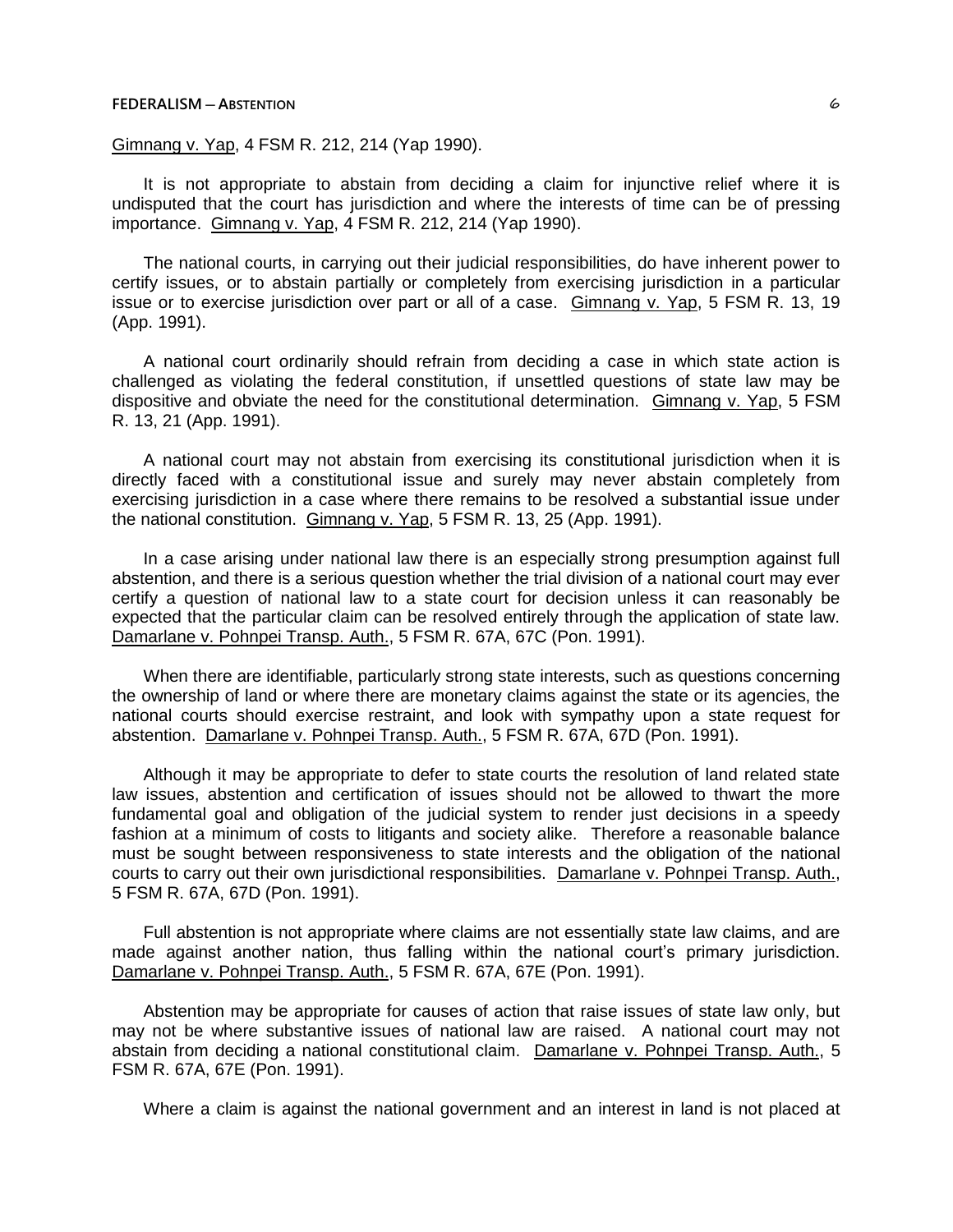issue the claim is within the exclusive jurisdiction of the FSM Supreme Court and it cannot abstain on the claim. Damarlane v. Pohnpei Transp. Auth., 5 FSM R. 67A, 67E (Pon. 1991).

The national court should not abstain from deciding a criminal case where the crime took place before the effective date of the 1991 amendment removing federal jurisdiction over major crimes because of the firmly expressed intention by the Constitutional Convention delegates as to the manner of transition from national jurisdiction to state jurisdiction. In re Ress, 5 FSM R. 273, 276 (Chk. 1992).

It is appropriate for the state court to rule upon the non-constitutional grounds and upon the alleged violation of the Pohnpei Constitution. The plaintiff may raise at a later time the allegation that the ordinance violates the FSM Constitution if that is still necessary after disposition by the state court. Berman v. Pohnpei, 5 FSM R. 303, 306-07 (Pon. 1992).

A bond of debt is simply a loan instrument. Therefore when determining its legal effect does not require a determination concerning interests in land there is insufficient basis for abstention. Kihara v. Nanpei, 5 FSM R. 342, 345 (Pon. 1992).

Because the FSM Supreme Court is the only court of jurisdiction in cases arising under article XI, section 6(a) of the FSM Constitution, the court has no discretion to abstain in such cases. Faw v. FSM, 6 FSM R. 33, 36 (Yap 1993).

A strong presumption exists under FSM law for deferring land matters to local land authorities. Kapas v. Church of Latter Day Saints, 6 FSM R. 56, 60 (App. 1993).

Determination of property boundaries is the responsibility of the state land commissions, and the national court should not intercede where the local agency has not completed its work. Kapas v. Church of Latter Day Saints, 6 FSM R. 56, 60 (App. 1993).

The FSM Supreme Court has a constitutional duty to hear disputes wherein the parties are diverse, even if land issues are involved, although the court may abstain from exercising such jurisdiction on a case-by-case basis where other factors weighing in favor of abstention are present. Etscheit v. Mix, 6 FSM R. 248, 250 (Pon. 1993).

Where a complaint arises from actions concerning the internal operations of municipal government, and the claims sound in tort, abstention in favor of state court adjudication is appropriate. Mendiola v. Berman (I), 6 FSM R. 427, 429 (Pon. 1994).

That a defendant files a counterclaim alleging violation of constitutional rights does not in itself make abstention of the case as a whole inappropriate. Mendiola v. Berman (II), 6 FSM R. 449, 450 (Pon. 1994).

Deference to state court jurisdiction is warranted in cases involving municipal government issues, given the greater familiarity with such issues at the state level and the greater importance to state interests. Mendiola v. Berman (II), 6 FSM R. 449, 450-51 (Pon. 1994).

Even though the national court has jurisdiction abstention may be warranted in civil forfeiture fishing case for fishing in state waters where defendants are also part of a companion criminal case in state court. Pohnpei v. M/V Zhong Yuan Yu #606, 6 FSM R. 464, 465-66 (Pon. 1994).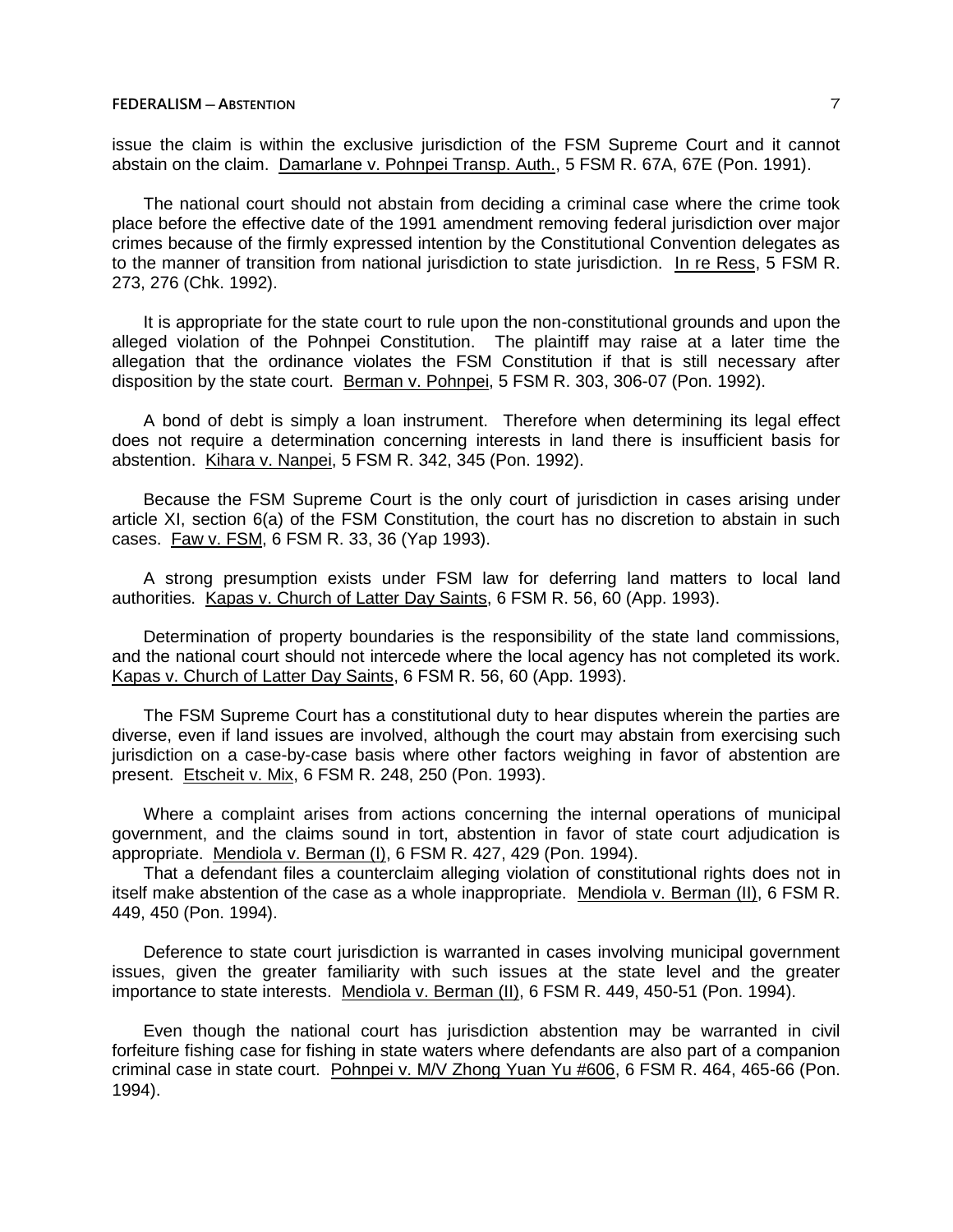When a national court abstains it simply says that it is not going to decide the issue and allows the parties to file in state or local court; it does not submit or transfer anything to another court. Gimnang v. Trial Division, 6 FSM R. 482, 485 (App. 1994).

The choice of whether to abstain from a decision or to certify questions is one that lies wholly within the discretion of the trial court. Gimnang v. Trial Division, 6 FSM R. 482, 485 (App. 1994).

Abstention is left to the sound discretion of the court, but the Supreme Court may not abstain for cases involving issues of interpreting the Constitution. Pohnpei v. MV Hai Hsiang #36 (I), 6 FSM R. 594, 603 (Pon. 1994).

Because speedy and final resolution of questions regarding the constitutional roles of the state and national governments will avoid unnecessary conflict and possible jurisdictional tension between the state and national courts, it is proper to stay an order of abstention pending appeal in such cases. Pohnpei v. MV Hai Hsiang #36 (II), 6 FSM R. 604, 605 (Pon. 1994).

The decision whether the FSM Supreme Court will exercise its inherent power to abstain from a case is left to the sound discretion of the trial division which must exercise it carefully and sparingly. Conrad v. Kolonia Town, 7 FSM R. 97, 99 (Pon. 1995).

Counseling against the unfettered use of abstention is the FSM Supreme Court's solemn obligation to consider the interests and protect the rights of those who wish to invoke its constitutional jurisdiction. Conrad v. Kolonia Town, 7 FSM R. 97, 99 (Pon. 1995).

When issues of national law are involved there is a particularly strong presumption against full abstention from the case. Conrad v. Kolonia Town, 7 FSM R. 97, 100 (Pon. 1995).

There is a presumption favoring abstention in claims involving state law and money damages against the state that touch upon the particularly strong state interest of fiscal autonomy and federalism. Even in those cases the FSM Supreme Court will not abstain when abstention will result in substantial delay or additional cost. Conrad v. Kolonia Town, 7 FSM R. 97, 100 (Pon. 1995).

Where a case involves several substantive FSM constitutional claims the FSM Supreme Court will not and most likely cannot exercise its discretion to abstain. Conrad v. Kolonia Town, 7 FSM R. 97, 101 (Pon. 1995).

Extension of the presumption of abstention in certain cases to municipalities is inappropriate. Conrad v. Kolonia Town, 7 FSM R. 97, 101 (Pon. 1995).

Abstention by the FSM Supreme Court is only proper if it has concurrent jurisdiction, such as diversity jurisdiction, and the case involves state powers or interests. Ladore v. U Corp., 7 FSM R. 296, 298 (Pon. 1995).

Abstention may be proper in a case involving a private easement where there are no issues distinctly separate from those involving state powers because state courts have the primary role in setting policy and deciding legal issues concerning ownership and interests in land. Ladore v. U Corp., 7 FSM R. 296, 298 (Pon. 1995).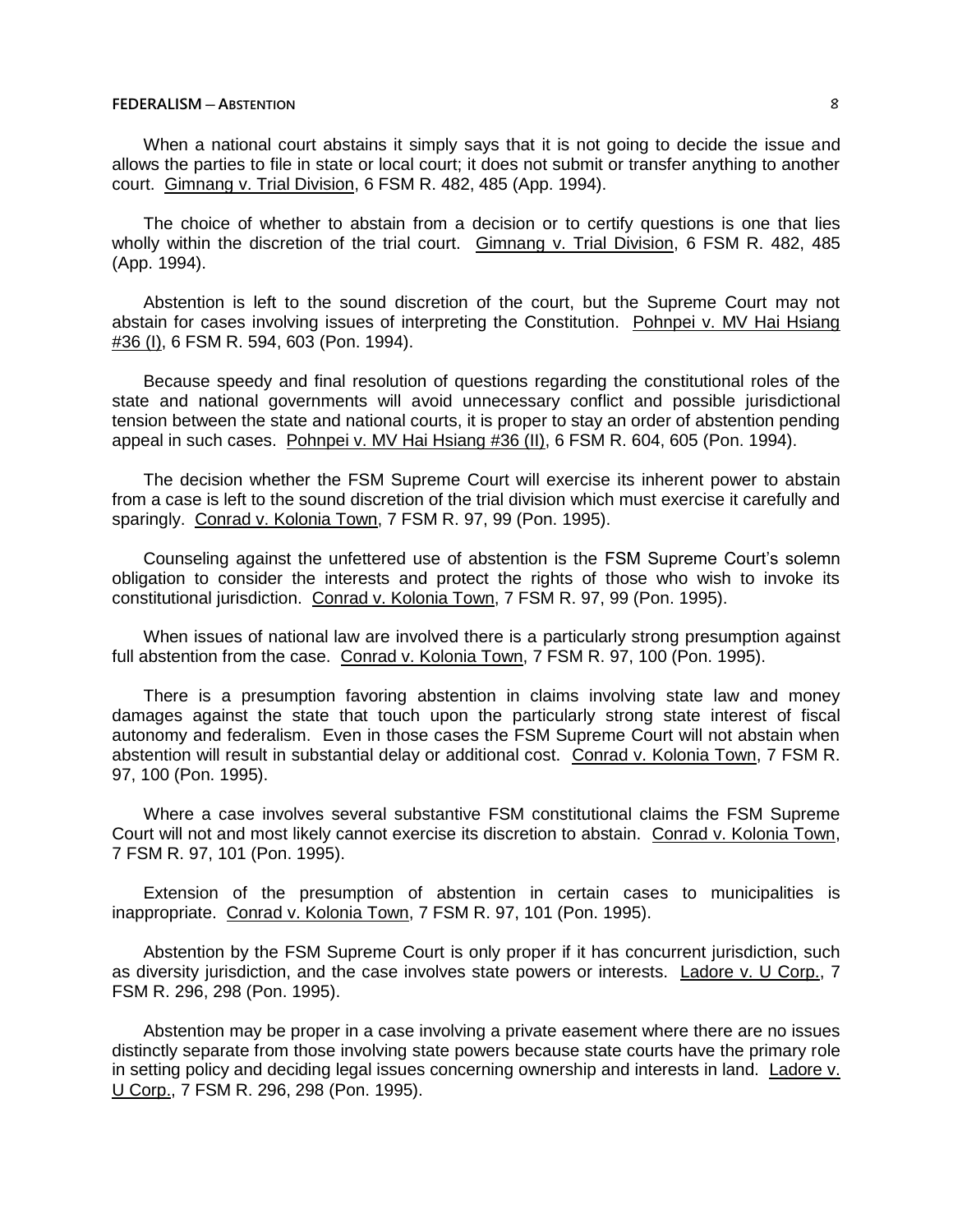The choice to abstain from a decision, like the decision to certify a question, lies wholly within the sound discretion of the trial court. Thus the standard of review of the decision not to abstain is whether the trial court abused its discretion. Nanpei v. Kihara, 7 FSM R. 319, 322 (App. 1995).

Certain circumstances may give rise to an inclination in favor of abstention, such as a state request for abstention where there are identifiable, particularly strong state interests such as monetary claims against the state or questions concerning ownership of land, but national courts still have the obligation to carry out their own jurisdictional responsibilities. Nanpei v. Kihara, 7 FSM R. 319, 322 (App. 1995).

The FSM Supreme Court has original and exclusive jurisdiction over admiralty and maritime cases. This grant of exclusive jurisdiction is not made dependent upon constitutional grants of powers to other branches of the national government. When the Supreme Court's jurisdiction is exclusive it cannot abstain from deciding a case in favor of another court in the FSM because no other court in the country has jurisdiction. M/V Hai Hsiang #36 v. Pohnpei, 7 FSM R. 456, 459 (App. 1996).

The FSM Supreme Court may not abstain in cases involving interpretation of the FSM Constitution. Island Dev. Co. v. Yap, 9 FSM R. 18, 20 (Yap 1999).

Neither the state's mere presence in a lawsuit by virtue of a monetary claim against it, nor its presence plus the presence of even an important issue of state law serves as a sufficient basis for abstention. Always hovering in the background of any abstention analysis is a litigant's constitutional right under the FSM Constitution to avail himself of the national court's diversity jurisdiction under article XI, section 6(b). Island Dev. Co. v. Yap, 9 FSM R. 18, 21 (Yap 1999).

The likelihood of abstention, always discretionary, is increased when the state is a party; when the subject matter of the requested abstention is one involving local concerns that lie solidly within a state's sphere of interest, such as land or inheritance issues; when the state has developed an administrative approach to deal with the specified issues; and when the issue presented is a "clean" legal issue, as opposed to a factual one. Island Dev. Co. v. Yap, 9 FSM R. 18, 21-22 (Yap 1999).

Yap's interest in establishing a body of contract jurisprudence is, without more, insufficient to cause the FSM Supreme Court to exercise its discretion and abstain in a case in which it has diversity jurisdiction under article XI, section 6(b) of the FSM Constitution. Island Dev. Co. v. Yap, 9 FSM R. 18, 22 (Yap 1999).

The standard of review for a decision not to abstain is that of abuse of discretion. Weno v. Stinnett, 9 FSM R. 200, 210 (App. 1999).

An abstention request that comes after trial, and after the case had been pending for approximately five years, is untimely. Weno v. Stinnett, 9 FSM R. 200, 210 (App. 1999).

Abstention requires the initiation of a new lawsuit in a state court. Weno v. Stinnett, 9 FSM R. 200, 210-11 (App. 1999).

A defense is that which is offered and alleged by the party proceeded against in an action or suit, as a reason in law or fact why plaintiff should not recover or establish what he seeks. A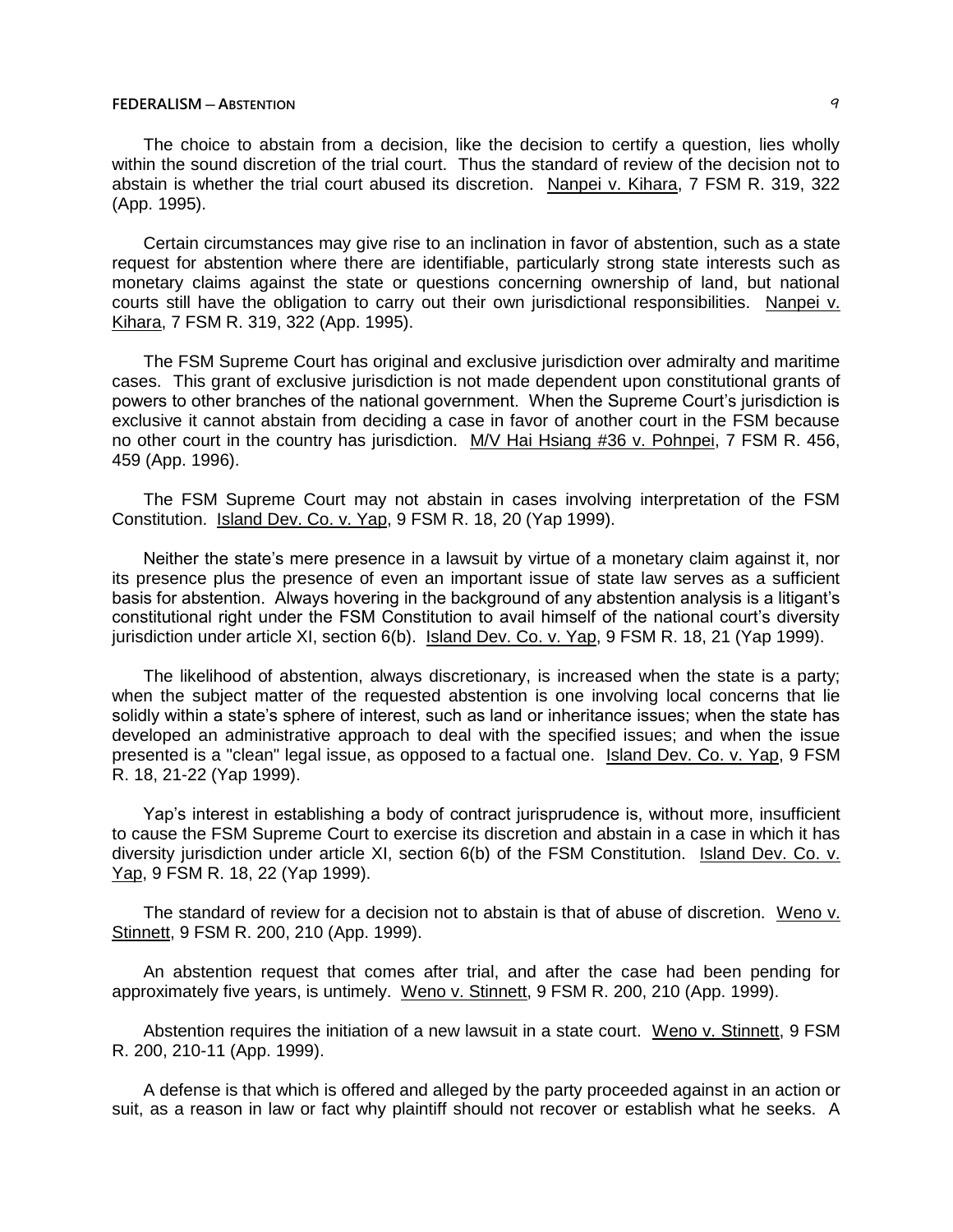motion for abstention has little common ground with the concept of a defense because abstention by no means precludes a plaintiff from obtaining the requested relief but rather goes to the question of the appropriate forum in which to pursue that relief. Island Dev. Co. v. Yap, 9 FSM R. 279, 283 (Yap 1999).

Abstention is not a defense to a lawsuit in the sense used in Rule 12(b). In abstention practice, the movant is asking the court to exercise its discretion to abstain from hearing the action for the express purpose that another court may hear the lawsuit. Island Dev. Co. v. Yap, 9 FSM R. 279, 283 (Yap 1999).

There is no reason that answers could not be filed in due course during the pendency of an abstention motion, and there is also no reason that discovery could not have been ongoing during an abstention motion's pendency, since discovery was just as inevitable as the answer. Island Dev. Co. v. Yap, 9 FSM R. 279, 284 (Yap 1999).

An abstention motion before the FSM Supreme Court should proceed as a post-answer motion, and not a motion in lieu of answer under Rule 12(b) of the FSM Civil Procedure Rules. Island Dev. Co. v. Yap, 9 FSM R. 279, 284 (Yap 1999).

As a general rule, the FSM Supreme Court trial division is obliged to exercise its jurisdiction and may not abstain simply because unsettled issues of state law are presented. Pohnpei Cmty. Action Agency v. Christian, 10 FSM R. 623, 635 (Pon. 2002).

The FSM Supreme Court has deferred adjudication of certain land disputes in favor of state land commissions, but has also emphasized its responsibility under article XI, section 6(b) of the FSM Constitution to hear diversity disputes, even if land issues are involved. There is no judicial, constitutional, or legislative rule that in all cases where land is concerned, the FSM Supreme Court must abstain or otherwise refrain from exercising jurisdiction. The presence of certain factors on a case-by-case basis may influence the decision to abstain in land cases. Ambros & Co. v. Board of Trustees, 10 FSM R. 639, 644 (Pon. 2001).

The factors in favor of abstention are outweighed by the factors in favor of the FSM Supreme Court retaining jurisdiction over a case when there is no parallel litigation in state court which will address all of the parties' respective claims; when there is no duplicative litigation from two lawsuits as to the same subject matter; when, if the court does abstain, various claims of the parties will not be addressed, such as the numerous tort claims and the motions for preliminary injunction; and especially when the motion for remand does not seek to transfer the case to a state court, but instead to the party who allegedly committed bad faith and substantive violations in the performance of its duties. Ambros & Co. v. Board of Trustees, 10 FSM R. 639, 644 (Pon. 2001).

Although national law provides for the reciprocal enforcement of child support orders, case law supports the conclusion that FSM Supreme Court should abstain from exercising its jurisdiction at least until the state court has had the opportunity to rule on the issues. Villazon v. Mafnas, 11 FSM R. 309, 310 (Pon. 2003).

A motion to abstain will be denied when the plaintiffs have a constitutional right to pursue their claims in the FSM Supreme Court as the claims arise under the Constitution and national laws and they have chosen to do so, and when the nature of the state law rulings a court might have to make in the case is not apparent at this stage of the case. Naoro v. Walter, 11 FSM R.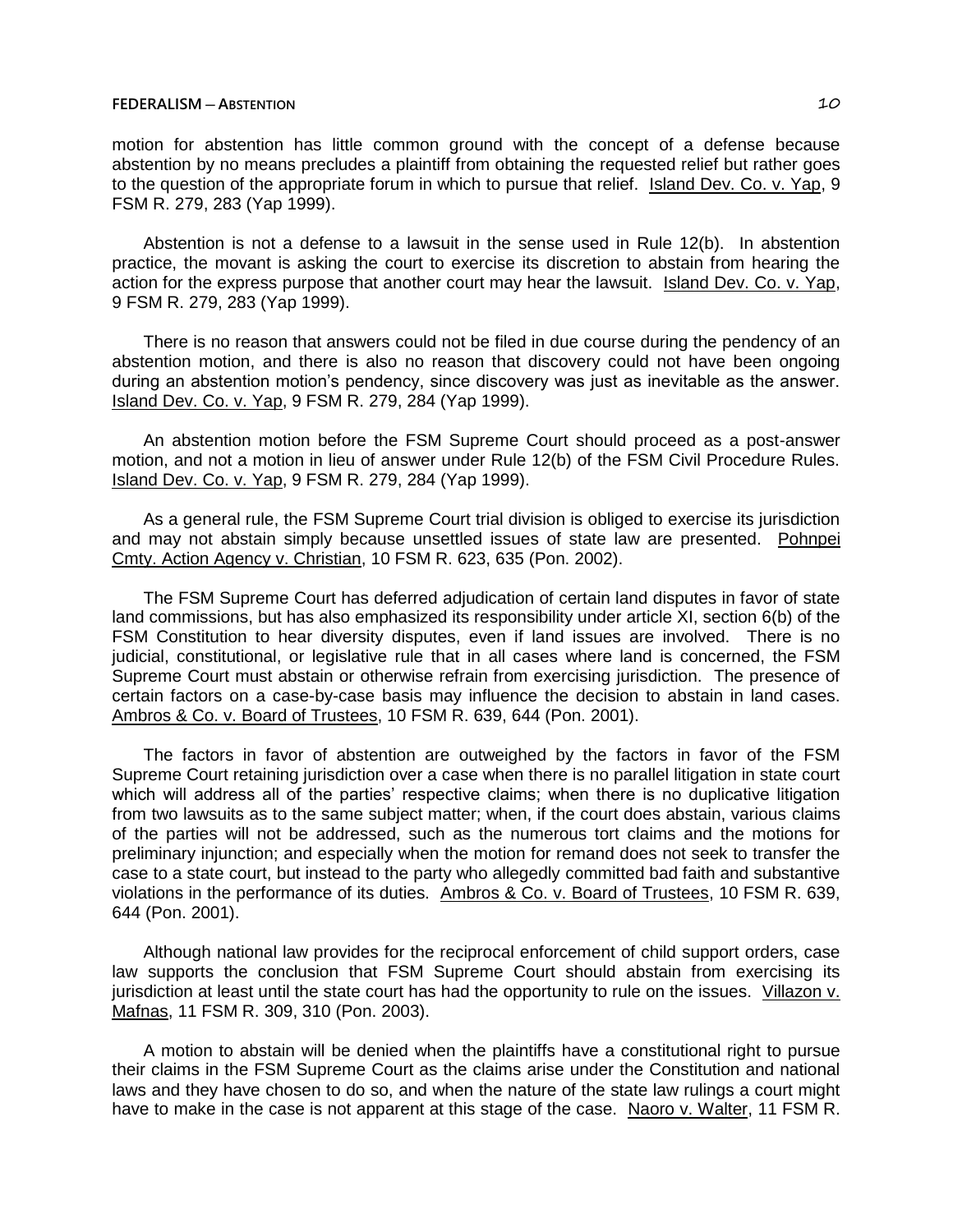# 619, 621 (Chk. 2003).

When issues of national law are involved there is a particularly strong presumption against full abstention from the case. Naoro v. Walter, 11 FSM R. 619, 621 (Chk. 2003).

While certain circumstances, such as a state request for abstention where there are identifiable, particularly strong state interests such as monetary claims against the state or questions concerning ownership of land, may give rise to an inclination in favor of abstention, national courts still have the obligation to carry out their own jurisdictional responsibilities, but the FSM Supreme Court may not abstain in cases involving interpretation of the FSM Constitution. Naoro v. Walter, 11 FSM R. 619, 621 (Chk. 2003).

A motion to abstain may be denied when the case does not involve land and when, although it involves monetary claims against the state, it appears that interpretation of the Constitution may also be necessary. Naoro v. Walter, 11 FSM R. 619, 621 (Chk. 2003).

When a state administrative agency asks that the FSM Supreme Court not exercise jurisdiction in a case because the case involves a question about land, and land issues are best (and traditionally) left to the state court, but when a deeper analysis reveals that the case is not fundamentally a land case, but rather one in which the court is being asked to review an agency's action and determine whether that action was lawful from an administrative or procedural point of view, not a substantive one, the question presented is not whether the plaintiff is entitled to the assignment of the lease in question, but rather whether the board possessed the authority to reconsider its decision and, if so, did it do so in a manner that recognized plaintiff's rights under the FSM Constitution. In such a case, the FSM Supreme Court does not lack subject matter jurisdiction, and the plaintiff's complaint will not be dismissed. Asumen Venture, Inc. v. Board of Trustees, 12 FSM R. 84, 90 (Pon. 2003).

While the FSM Supreme Court may abstain from a part of a case, it may not abstain from interpretation of the FSM Constitution. Mailo v. Chuuk, 12 FSM R. 597, 601 (Chk. 2004).

A national court has discretion to decline to exercise jurisdiction over state claims, but this determination should turn on considerations of judicial economy, convenience and fairness to litigants and should be instructed by the national court's desire to avoid needless decisions of state law. Judicial economy, convenience and fairness to litigants, especially in light of the expedited determination sought by the parties, would seem to dictate that the entire case proceed in the same forum. Mailo v. Chuuk, 12 FSM R. 597, 601 (Chk. 2004).

The rationale for abstention is that the state court is the better court to decide an issue which involves state powers and particularly strong, identifiable state interests. Gilmete v. Carlos Etscheit Soap Co., 13 FSM R. 145, 148 (App. 2005).

Motions to abstain cannot be brought before the defendants have pled by filing an answer. The only motions to dismiss that a defendant may file before answering the complaint are those based on 1) lack of subject matter jurisdiction, 2) lack of personal jurisdiction, 3) improper venue, 4) insufficiency of process, 5) insufficiency of service of process, 6) failure to state a claim upon which relief can be granted, or 7) failure to join a party under Rule 19. McVey v. Etscheit, 13 FSM R. 473, 476-77 (Pon. 2005).

An abstention request that comes after trial, and after the case had been pending for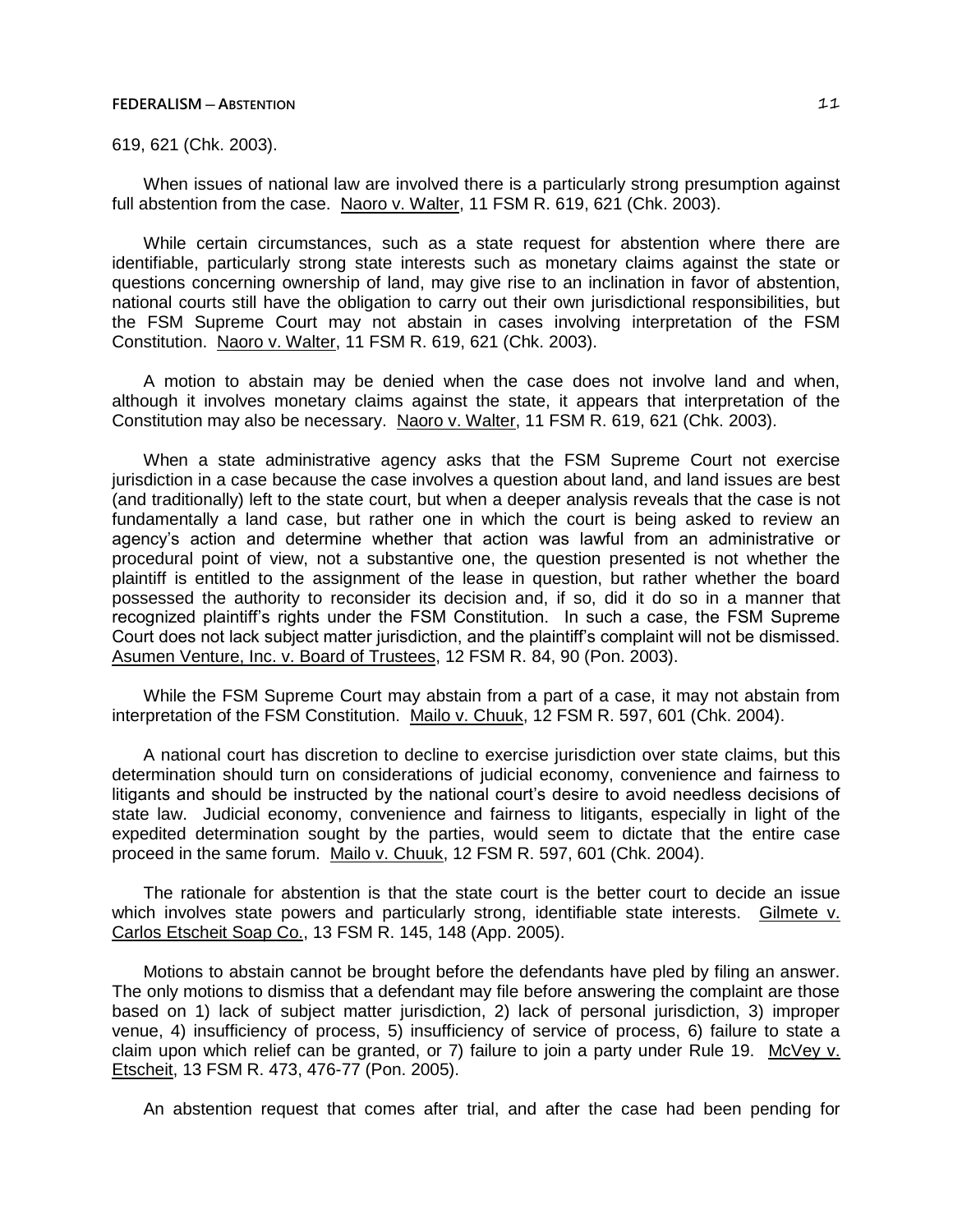approximately five years, is untimely. Kitti Mun. Gov't v. Pohnpei, 13 FSM R. 503, 507 (App. 2005).

Although the national courts, in carrying out their judicial responsibilities, do have inherent power to certify issues, or to abstain partially or completely from exercising jurisdiction over a particular issue, or to exercise jurisdiction over part or all of a case; and although the trial court may raise the question of abstention or certification on its own motion; it is not mandatory that the court do so. And even if such a motion had been made, the choice of whether to abstain from a decision or to certify questions is one that lies wholly within the trial court's discretion. Kitti Mun. Gov't v. Pohnpei, 13 FSM R. 503, 507 (App. 2005).

When no motion to abstain or to certify a question to the state court was made, the trial court could not abuse its discretion by not abstaining from deciding or by not certifying the ownership question to the state court. Kitti Mun. Gov't v. Pohnpei, 13 FSM R. 503, 507 (App. 2005).

The choice to abstain from a decision lies wholly within the trial court's sound discretion. Certain circumstances may give rise to an inclination in favor of abstention, such as a state request for abstention when there are identifiable, particularly strong state interests such as monetary claims against the state or questions concerning ownership of land, but national courts still have the obligation to carry out their own jurisdictional responsibilities. Carlos Etscheit Soap Co. v. Do It Best Hardware, 14 FSM R. 152, 158 (Pon. 2006).

A national court may not abstain from exercising its constitutional jurisdiction when it is directly faced with a constitutional issue and surely may never abstain completely from exercising jurisdiction in a case where there remains to be resolved a substantial issue under the national constitution. Carlos Etscheit Soap Co. v. Do It Best Hardware, 14 FSM R. 152, 159 (Pon. 2006).

When the case does not involve a question of land ownership, although land use rights are involved because the fairness and constitutionality of the process by which those rights were granted, is the central issue; when trying to separate the national constitutional issues from the state law issues would be difficult and impractical and would also cause considerable delay; and when abstaining from those parts of the case which do not involve interpretation of the FSM Constitution due process clause (and the FSM civil rights statute) and separating it from the rest of the case would be difficult and impractical and cause unreasonable delay, the factors that favor the court's retention of the case outweigh those that favor abstention. Carlos Etscheit Soap Co. v. Do It Best Hardware, 14 FSM R. 152, 159 (Pon. 2006).

Since an allegation of police brutality implicates both the national and state constitutions and a plaintiff asserting a right arising under national law has a right to be heard in the FSM Supreme Court even if state courts may also assert jurisdiction, the fact that the Pohnpei Supreme Court may be equally equipped to decide the case will not divest the plaintiff of his day in the FSM Supreme Court. Annes v. Primo, 14 FSM R. 196, 201 (Pon. 2006).

That unsettled state law issues are involved in a case about the Lt. Governor's proclamation concerning a municipal election is insufficient grounds to dismiss the case, especially when a significant body of state law has already developed around the Governor's powers over municipal governments. Esa v. Elimo, 14 FSM R. 216, 220 (Chk. 2006).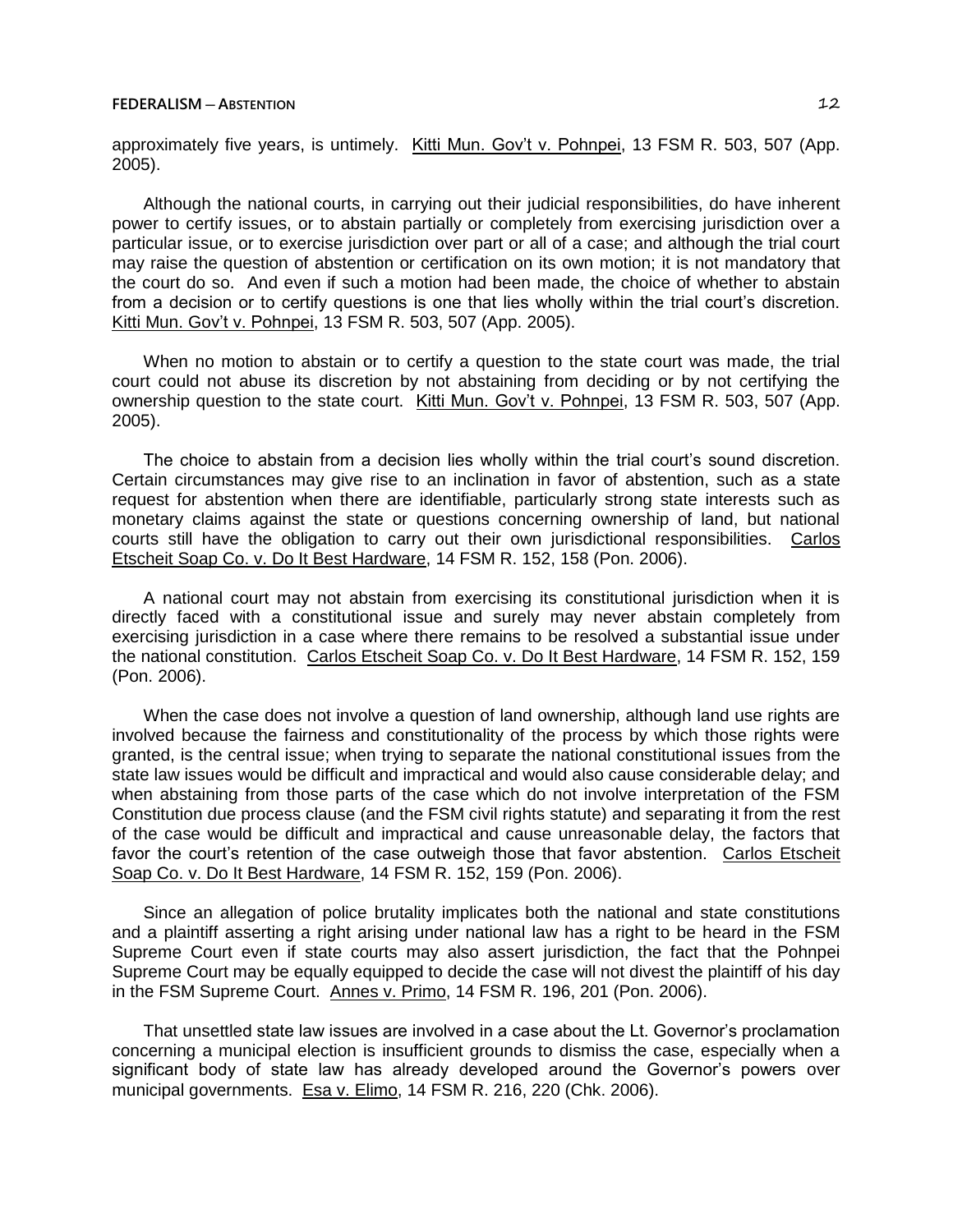Generally, a motion for the FSM Supreme Court to abstain from all or part of a case should proceed as a post-answer motion, and not a motion in lieu of answer under FSM Civil Procedure Rule 12(b) since abstention is not one of the enumerated grounds for a Rule 12(b) motion. But when, in one of those rare instances, where the material facts are not in dispute and an answer would not help to identify or to narrow the factual issues since only legal matters are contested, it may be appropriate to permit an abstention motion without an answer. Narruhn v. Chuuk, 16 FSM R. 558, 561 (Chk. 2009).

Even cases which arise under the national Constitution sometimes call for deference to state courts. For example, courts generally strive to avoid unnecessarily or prematurely addressing issues of national constitutional law. A national court ordinarily should refrain from deciding a case in which state action is challenged as violating the national Constitution, if unsettled questions of state law may be dispositive and obviate the need for the constitutional determination. Under such circumstances, the national court may appropriately give the state court the opportunity to provide a definitive ruling as to state law. Narruhn v. Chuuk, 16 FSM R. 558, 562 (Chk. 2009).

When there are identifiable, particularly strong state interests, such as when there are monetary claims against the state or its agencies, the national courts should exercise restraint and look with sympathy upon a state request for abstention. Narruhn v. Chuuk, 16 FSM R. 558, 562 (Chk. 2009).

The likelihood of abstention, always discretionary, is increased when the state is a party; when the subject matter of the requested abstention is one involving local concerns that lie solidly within a state's sphere of interest; when the state has developed an administrative approach to deal with the specified issues; and when the issue presented is a "clean" legal issue, as opposed to a factual one. Narruhn v. Chuuk, 16 FSM R. 558, 562 (Chk. 2009).

When what constitutes property and interests in property is purely a matter of state law; when the strong state interests in fiscal autonomy militate in favor of abstention in lawsuits against the state for monetary damages; and when the state is attempting (finally) to develop an administrative approach and policies to address monetary claims against it and its debts (both matters solidly within the state's sphere of interest), all of these considerations favor abstention. Narruhn v. Chuuk, 16 FSM R. 558, 562 (Chk. 2009).

In a case arising under national law, the analysis must begin with an especially strong presumption against full abstention. Narruhn v. Chuuk, 16 FSM R. 558, 563 (Chk. 2009).

Although, in a case arising under national law, the analysis must begin with an especially strong presumption against full abstention, when the national law question cannot even be reached unless a purely state law question is first resolved in the plaintiff's favor and is thus wholly dependent upon favorable resolution of that issue first and since the national court ordinarily should refrain from deciding a case in which state action is challenged as violating the national Constitution, if unsettled questions of state law may be dispositive and obviate the need for the constitutional determination, the state court should be given an opportunity to resolve that issue first. Narruhn v. Chuuk, 16 FSM R. 558, 563 (Chk. 2009).

That claims in an FSM case might involve injunctive relief to enforce a state court order in aid of judgment is not an adequate basis to deny abstention or to even retain partial jurisdiction. Narruhn v. Chuuk, 16 FSM R. 558, 563 (Chk. 2009).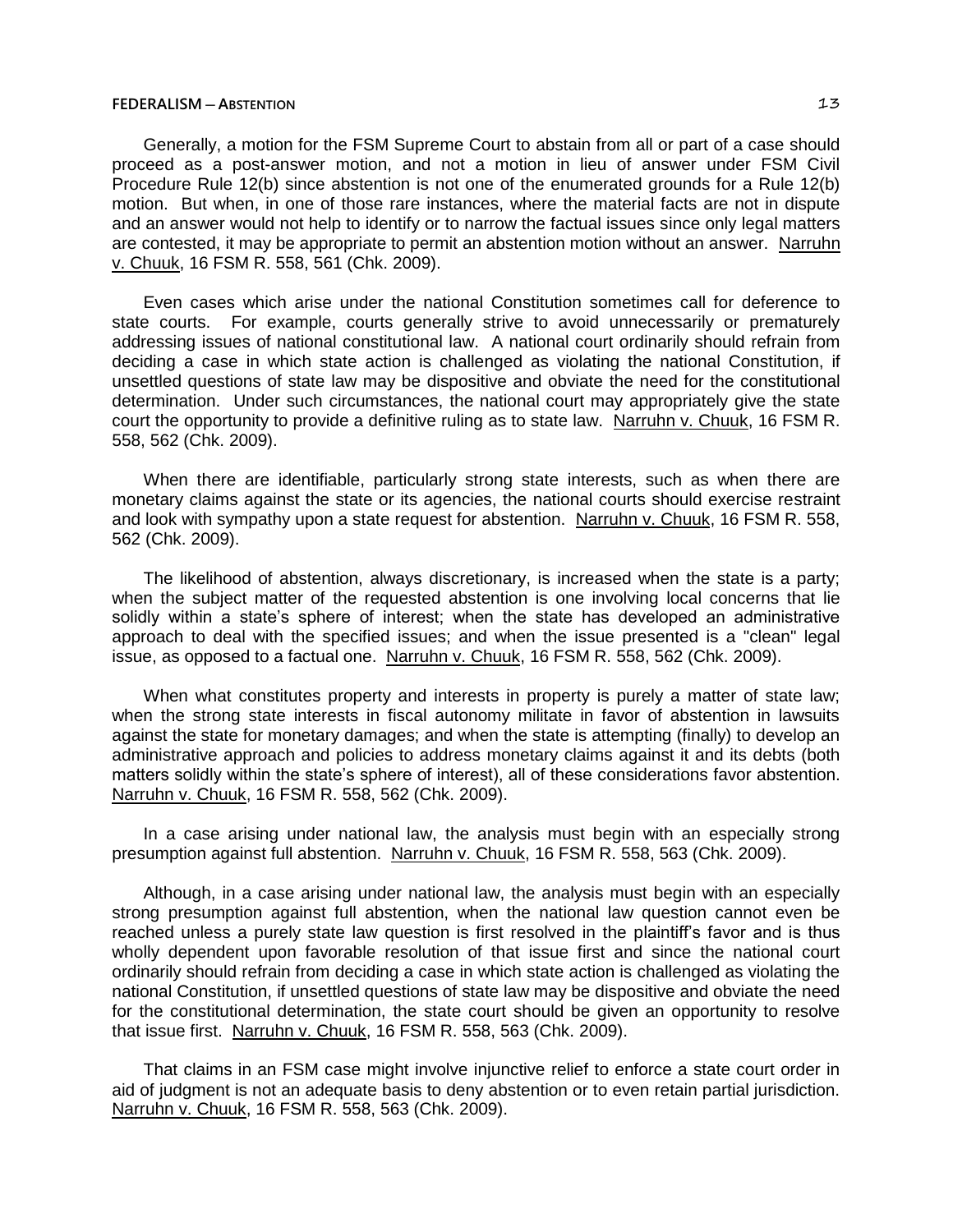National court abstention or certification of issues may also be justified on occasion by a desire to avoid unsettling a delicate balance in national-state relationships. Narruhn v. Chuuk, 16 FSM R. 558, 564 (Chk. 2009).

The appellants' likelihood of success on their claim that the court should have abstained or certified their "novel issues" to the state court is virtually zero when they never moved for certification or abstention and when, even if they had, the court is not required to certify or abstain from every "unsettled" state law issue. FSM Dev. Bank v. Helgenberger, 17 FSM R. 266, 270 (Pon. 2010).

The choice to abstain from hearing a case, like the decision to certify a question, lies wholly within the trial court's sound discretion, and this is reviewed on an abuse of discretion standard. Narruhn v. Chuuk, 17 FSM R. 289, 293 (App. 2010).

A trial court's abuse of discretion occurs when its decision is clearly unreasonable, arbitrary, or fanciful; when it is based on an erroneous conclusion of law; or when the record contains no evidence upon which the court could rationally have based its decision. Such abuses must be unusual and exceptional; an appeals court will not substitute its judgment for that of the trial judge. Narruhn v. Chuuk, 17 FSM R. 289, 293 (App. 2010).

An appellant must show that there was an abuse of discretion for an appellate panel to reverse a trial court's order of abstention. Narruhn v. Chuuk, 17 FSM R. 289, 294 (App. 2010).

When a trial court's abstention order is well-reasoned and reaches no arbitrary or fanciful conclusions because the trial court provided a careful analysis of the questions before it and citation to the legal precedents on which it relied and no erroneous conclusions of law are apparent and the record contains sufficient evidence on which it could have rationally based its decision, there is no basis under the abuse of discretion standard by which to reverse the trial court. The trial court's decision to abstain was not an abuse of discretion. Narruhn v. Chuuk, 17 FSM R. 289, 296 (App. 2010).

When there are no clear due process rights to be preserved before the national trial court, the appellate court will not remand the matter to the trial court for modification that the trial court retain some jurisdiction over the case or to resume jurisdiction if the state court fails to act within a year. Narruhn v. Chuuk, 17 FSM R. 289, 297 (App. 2010).

Generally, although the national courts have primary responsibility in litigation under article XI, section 6(b), cases which arise under national law are distinguishable from diversity cases, and the courts should be more reluctant to abstain in cases arising under national law. It therefore follows that the national courts' jurisdiction in cases solely within article XI, section 6(b) by virtue of diversity of citizenship is far less compelling. Villarena v. Abello-Alfonso, 18 FSM R. 100, 102 (Pon. 2011).

When the national courts are asked to rule on areas of the law which fall within state powers and in which there are identifiable, particularly strong, state interests and particularly when a state is attempting to establish a coherent administrative policy in a complex field in which there is substantial public concern, abstention becomes increasingly appropriate. Villarena v. Abello-Alfonso, 18 FSM R. 100, 102 (Pon. 2011).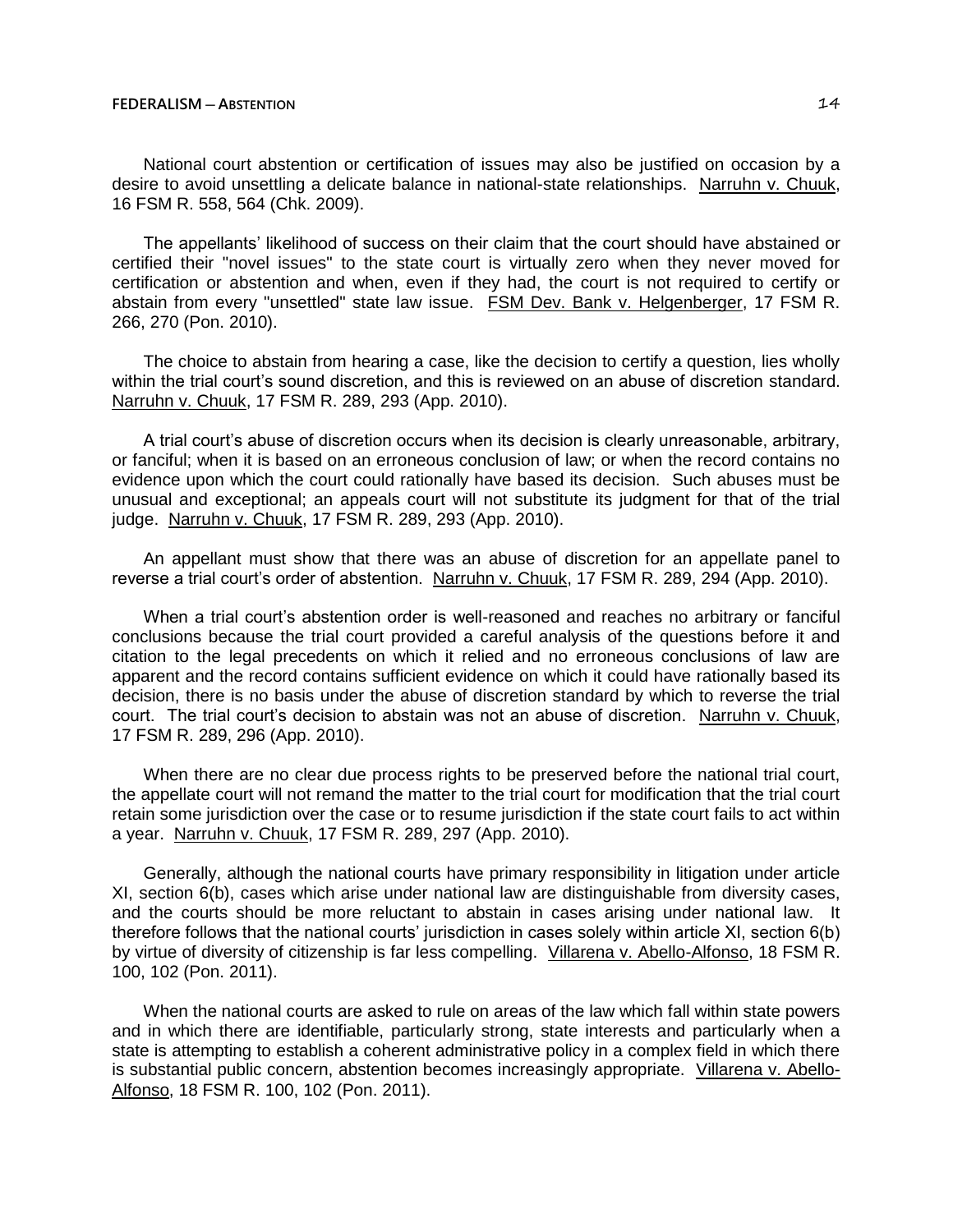The point of abstention is not to identify a particular agency to resolve questions of state law, but to relinquish jurisdiction to avoid needless conflict with a state's administration of its own affairs. Villarena v. Abello-Alfonso, 18 FSM R. 100, 102 (Pon. 2011).

Because the plaintiffs' causes of action are rooted in questions of state law, and because the field of wage and hour laws is a complex one in which there is substantial public concern and in which the State of Pohnpei has the right to establish a coherent administrative policy, it is altogether appropriate for the FSM Supreme Court to relinquish jurisdiction through abstention. Villarena v. Abello-Alfonso, 18 FSM R. 100, 103 (Pon. 2011).

When the plaintiffs have not stated a claim based on national law on which the FSM Supreme Court may grant relief and when all that remains is state law, including state environmental regulations, they have not persuaded the court to retain the case, and the court will therefore abstain. Damarlane v. Damarlane, 18 FSM R. 177, 181 (Pon. 2012).

In order to accord respect to a Kosrae State Court criminal proceeding, the FSM Supreme Court will abstain from granting a petitioner's application for a writ habeas corpus when the petitioner is currently the subject of an ongoing criminal proceeding in the Kosrae State Court that has not reached final adjudication; when those proceedings afford the petitioner an opportunity to raise his constitutional claims; when the State has an important interest in protecting the public through criminal prosecutions; and when pre-conviction habeas corpus relief is being sought; when the state court remedies have not been fully exhausted; and when no extraordinary circumstances have been presented. In re Anzures, 18 FSM R. 316, 324-25 (Kos. 2012).

An appellate court reviews an abstention order on an abuse of discretion standard. A trial court abuses its discretion when its decision is clearly unreasonable, arbitrary, or fanciful; or it is based on an erroneous conclusion of law; or the record contains no evidence on which the court could rationally have based its decision. Damarlane v. Damarlane, 19 FSM R. 97, 106 (App. 2013).

While a plaintiff's lawyer may misconceive the proper legal theory of the claim but the complaint shows that the plaintiff is entitled to some relief which the court can grant, regardless of whether it asks for the proper relief, the complaint is sufficient and will not be dismissed. This same principle applies to abstention – even if the plaintiff's lawyer has misconceived the legal theory as one under the environmental regulations rather than a common law tort, that misconception should not be the basis for a dismissal on abstention grounds. The court must consider the actual nature of the case pled. Damarlane v. Damarlane, 19 FSM R. 97, 107 (App. 2013).

The major rationale for abstention is that the state court is the better court to decide an issue which involves state powers and particularly strong, identifiable state interests. Certain circumstances give rise to an inclination in favor of abstention, such as a state request for abstention where there are identifiable, particularly strong state interests such as monetary claims against the state or questions concerning ownership of land, but national courts still have the obligation to carry out their own jurisdictional responsibilities. Damarlane v. Damarlane, 19 FSM R. 97, 107 (App. 2013).

When unsettled areas of state law are the key to the case's resolution, abstention may also be appropriate if it would avoid unsettling a delicate balance in national-state relationships and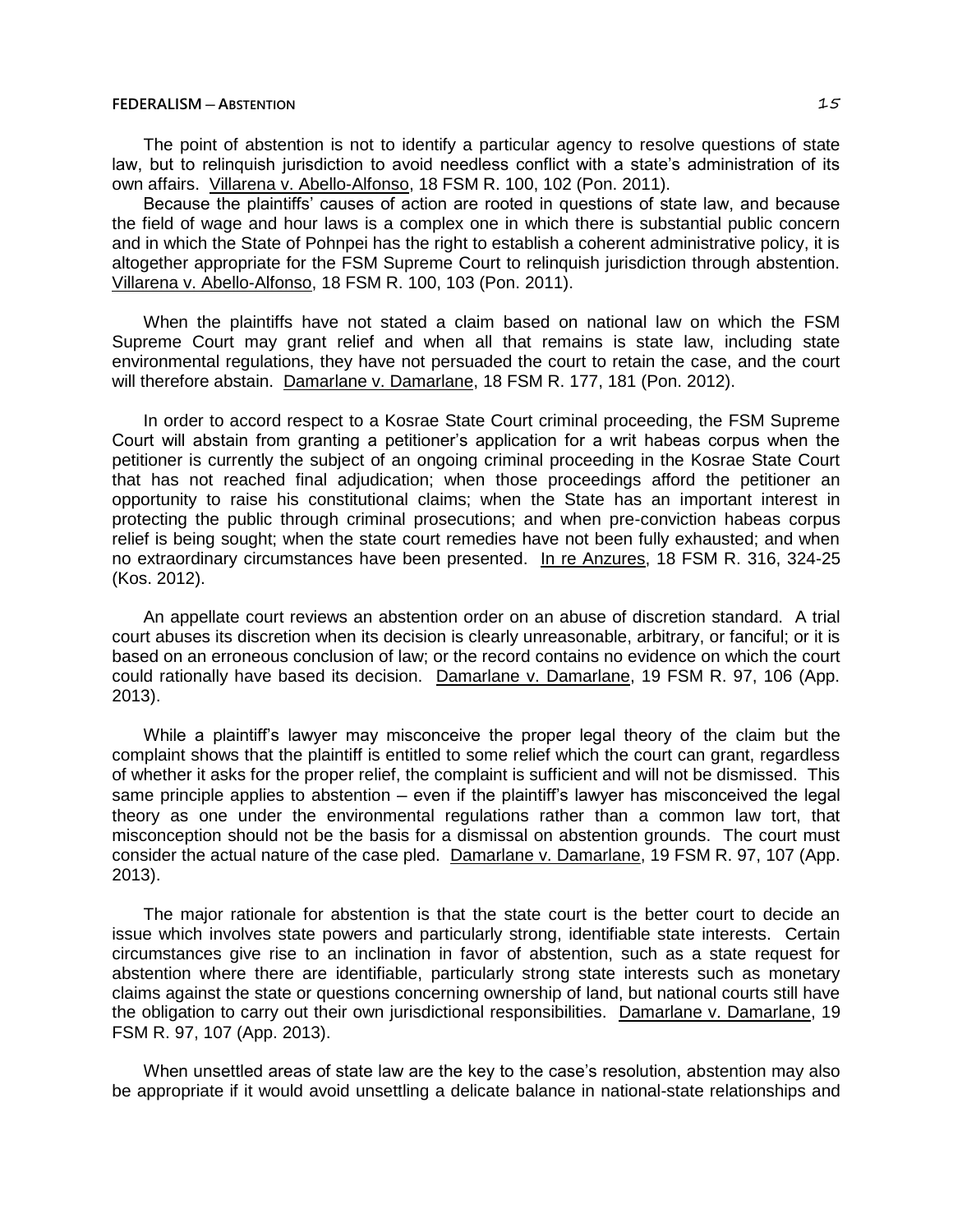would avoid threatening the state's fiscal autonomy. Damarlane v. Damarlane, 19 FSM R. 97, 107 (App. 2013).

None of the circumstances favoring abstention applies in a case where there is no state request for abstention; the state is not even a party; and none of its agencies or regulations is involved and the plaintiffs' factual allegations set forth an action between private parties based on two common law torts, nuisance and trespass, plus a breach of contract claim, none of which involves unsettled areas of state law. Damarlane v. Damarlane, 19 FSM R. 97, 107 (App. 2013).

Parties to a dispute within the scope of article XI, section 6(b) diversity jurisdiction have a constitutional right to invoke the FSM Supreme Court's jurisdiction and it is the solemn obligation of the court and all others within the Federated States of Micronesia to uphold the constitutional right to invoke national court jurisdiction under article XI, section 6(b). Damarlane v. Damarlane, 19 FSM R. 97, 108 (App. 2013).

While, when issues of national law are involved there is a particularly strong presumption against abstention, there is still a presumption against abstention when the court's jurisdiction is based solely on diversity of citizenship. As a general rule, the FSM Supreme Court trial division is obliged to exercise its jurisdiction and may not abstain simply because unsettled state law issues are presented. Damarlane v. Damarlane, 19 FSM R. 97, 108 (App. 2013).

The FSM Supreme Court's solemn obligation to consider the interests and protect the rights of those who wish to invoke its constitutional jurisdiction counsels against the unfettered use of abstention. The benefit the Constitution secures to diverse parties is the right to litigate in national court. Damarlane v. Damarlane, 19 FSM R. 97, 108 (App. 2013).

A diverse party's constitutional right to litigate in the FSM Supreme Court should not lightly be disregarded, and the FSM Supreme Court's discretionary power to abstain must be exercised carefully and sparingly. Damarlane v. Damarlane, 19 FSM R. 97, 108 (App. 2013).

When evaluating a motion to abstain, the FSM Supreme Court must recall its responsibility to exercise its jurisdiction under article XI, section 6 of the Constitution, and a judge must not undertake the decision to abstain lightly, since the national courts do have responsibility to exercise their own jurisdiction under article XI, section 6 of the Constitution. The FSM court cannot foist off on the state courts difficult state law questions presented in cases within the FSM Supreme Court's jurisdiction. Damarlane v. Damarlane, 19 FSM R. 97, 108-09 (App. 2013).

Diversity cases where the causes of action are state law are not subject to abstention and dismissal at a judge's whim. That would make the constitutional right for diverse parties to litigate in the FSM Supreme Court an empty one. Damarlane v. Damarlane, 19 FSM R. 97, 109 (App. 2013).

The presumption is always that the FSM Supreme Court will exercise its constitutionallydefined jurisdiction. For the trial court to abstain, this presumption must be overcome. Damarlane v. Damarlane, 19 FSM R. 97, 109 (App. 2013).

Another court's assumption of jurisdiction should be made with restraint, cognizant of the limitation that if a court has already assumed jurisdiction over the matter, a second court will not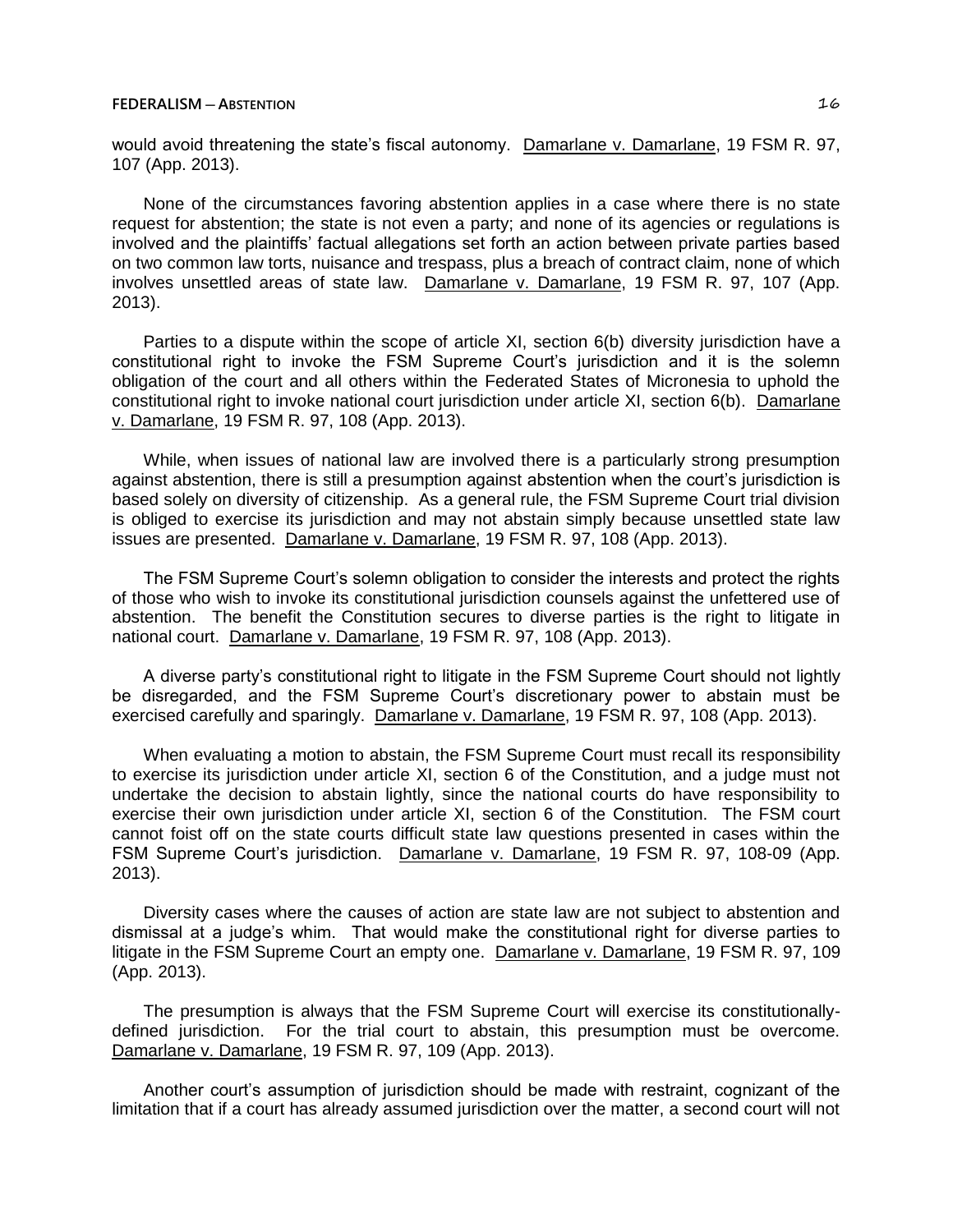interfere and assume in rem jurisdiction over the same res. In those cases, abstention may be the appropriate course of action. A probate matter filed only in national court, however, causes no such conflict. FSM Dev. Bank v. Estate of Edmond, 19 FSM R. 425, 436 (App. 2014).

The FSM Supreme Court may and should abstain in a case where land use rights are at issue, where the state is attempting to develop a coherent policy concerning the disposition of public lands, where there is a similar litigation already pending in state court, where the state requests abstention as defendant in an action which may expose it to monetary damages, where Congress has not asserted any national interests that may be affected by the litigation's outcome, and where abstention will not result in delay or injustice to the parties. Carius v. Johnson, 20 FSM R. 143, 146 (Pon. 2015).

When there is similar litigation involving the same parties and issues already pending in a state court, and a state court decision in that litigation would resolve all disputes between the parties, the risk of costly, duplicative litigation is an important factor for the FSM Supreme Court to consider in determining whether to abstain. Carius v. Johnson, 20 FSM R. 143, 146 (Pon. 2015).

When the case involves a leasehold of public land and is between a plaintiff with a recorded lease and an occupier of the lot; when the lessee's children have been added as third-party beneficiaries so this court would have diversity jurisdiction; when the usual third-party beneficiary claim is by a third-party beneficiary to a contract against a defendant who is one of the contracting parties; when the defendant is not a party to any contract of which the lessee's children would be third-party beneficiaries; when there already is a pending case in the Pohnpei Supreme Court over possession of the leasehold lot; and when the parties may have a remedy in the Pohnpei Supreme Court appellate division through mandamus or procedendo for the trial division's neglect or dilatory behavior, the FSM Supreme Court will abstain from the case. Carius v. Johnson, 20 FSM R. 143, 146 (Pon. 2015).

The exclusive nature of the national court jurisdiction is such that the FSM Supreme Court does not have the power to abstain from admiralty and maritime cases. Gilmete v. Peckalibe, 20 FSM R. 444, 448 (Pon. 2016).

The FSM Supreme Court should consider and weigh in each pendent jurisdiction case, and at every stage of the litigation, the values of judicial economy, convenience, fairness, and comity in order to decide whether to exercise jurisdiction over a case brought in that court involving pendent law state-law claims. When the balance of these factors indicates that a case properly belongs in state court, as when the national-law claims have dropped out of the lawsuit at its early stages and only state-law claims remain, the national court should decline to exercise jurisdiction by dismissing the case without prejudice. The doctrine of pendent jurisdiction thus is a doctrine of flexibility. When the national law claims must all be dismissed, it may be an abuse of discretion to take pendent jurisdiction of a claim that depends on novel questions of state law. Panuelo v. FSM, 22 FSM R. 498, 513-14 (Pon. 2020).

## ─ Certification to State Court

Where litigation in which a state of the Federated States of Micronesia is a defendant involves an issue concerning the meaning of a provision of the state Constitution, and the parties in that litigation request that the issue of the meaning of the provision be certified to the supreme court of the state, it is an appropriate exercise of the inherent powers of the FSM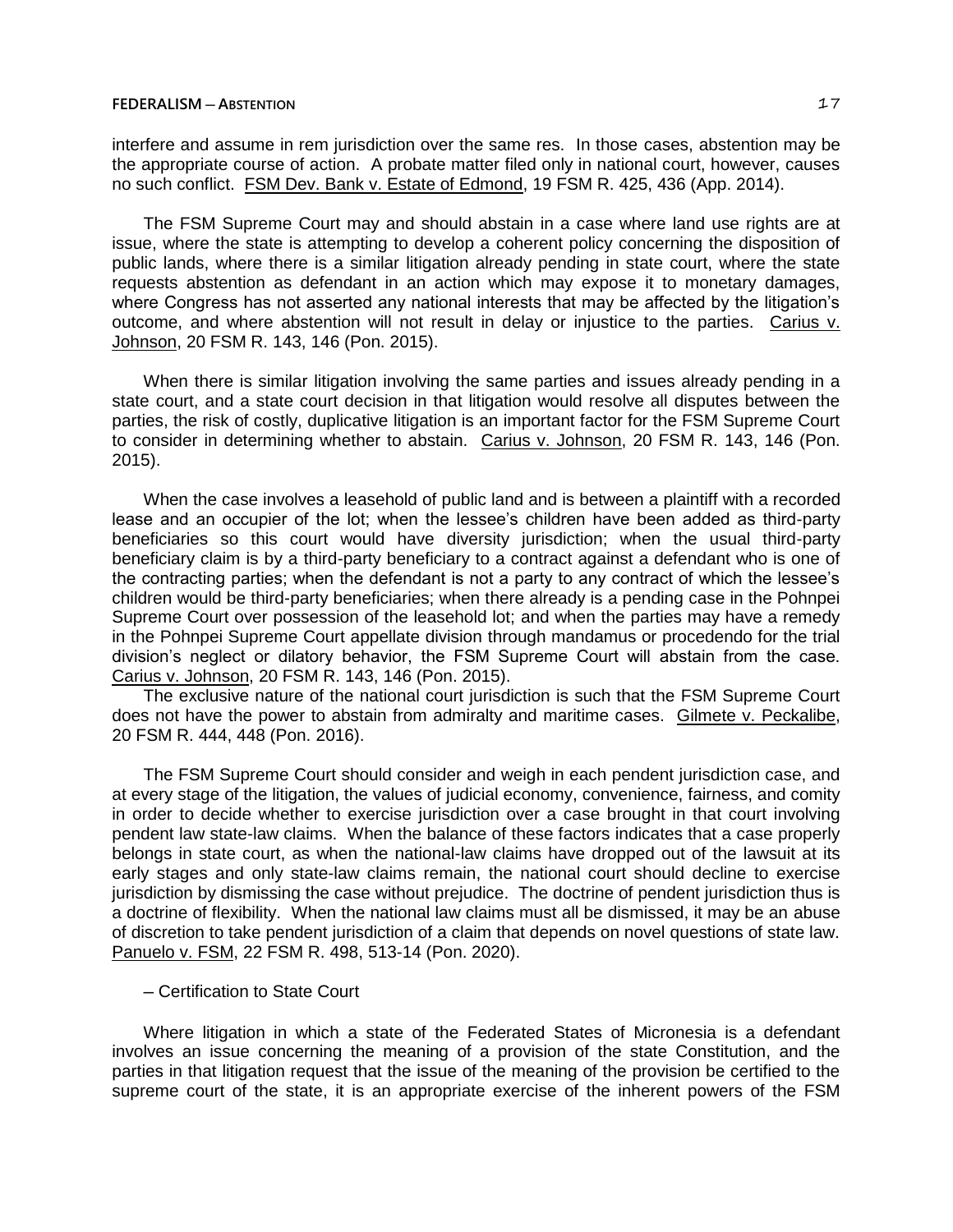Supreme Court to devise a procedure for tendering the issue to the state supreme court, so long as the state court approves. Panuelo v. Pohnpei (III), 2 FSM R. 244, 246 (Pon. 1986).

The factors to be considered in the decision about whether the FSM Supreme Court should certify an issue to the state supreme court include: possible harm to the party seeking relief; the likelihood of significant delay; and the objections raised by the opposing party. Hadley v. Kolonia Town, 3 FSM R. 101, 103 (Pon. 1987).

Certification of appropriate issues to the Pohnpei Supreme Court appellate division by the FSM Supreme Court is consistent with the interaction between state and national courts, as contemplated by the FSM Const. art. XI, §§ 7, 8, 10, and as interpreted in earlier case law. Hadley v. Kolonia Town, 3 FSM R. 101, 103-04 (Pon. 1987).

The FSM Supreme Court has earlier explained that in the interests of judicial harmony and out of respect for state sovereignty, it is an appropriate exercise of the FSM Supreme Court's inherent powers to devise a procedure for tendering state constitutional issues to the state courts, so long as the state court approves. Hadley v. Kolonia Town, 3 FSM R. 101, 104 (Pon. 1987).

The FSM Supreme Court trial division is required to decide all national law issues presented to it. Certification to state court is only proper for state or local law issues. Edwards v. Pohnpei, 3 FSM R. 350, 354 (Pon. 1988).

The FSM Constitution, article XI, section 8, as well as general principles of federalism and considerations of judicial harmony, give the FSM Supreme Court power to certify state law issues to state courts. Edwards v. Pohnpei, 3 FSM R. 350, 361 (Pon. 1988).

Considerations of federalism and state sovereignty create a presumption in litigation when a state is defendant in an action for money damages that a request by the state defendant for certification to state court of unresolved and significant issues of state law will be granted. Edwards v. Pohnpei, 3 FSM R. 350, 362 (Pon. 1988).

While the FSM Supreme Court may certify legal issues in a case before it to the highest state court, questions which require application of law to facts may not be certified. Edwards v. Pohnpei, 3 FSM R. 350, 363 (Pon. 1988).

Certification of issues to other courts typically causes delay and increases the cost of litigation and therefore should be employed only for unsettled legal issues. Edwards v. Pohnpei, 3 FSM R. 350, 363 (Pon. 1988).

FSM Supreme Court's trial division does not lose jurisdiction over a case merely because land issues are involved, but if such issues are presented, certification procedures may be employed to avoid encroachment upon state decision-making prerogatives. Bank of Guam v. Semes, 3 FSM R. 370, 381 (Pon. 1988).

There are no statutory or constitutional obligations which require the FSM Supreme Court to abstain or certify questions merely because unsettled matters of state law are at issue. Pryor v. Moses, 4 FSM R. 138, 141 (Pon. 1989).

The choice of whether to abstain from a decision or certify questions is one that lies wholly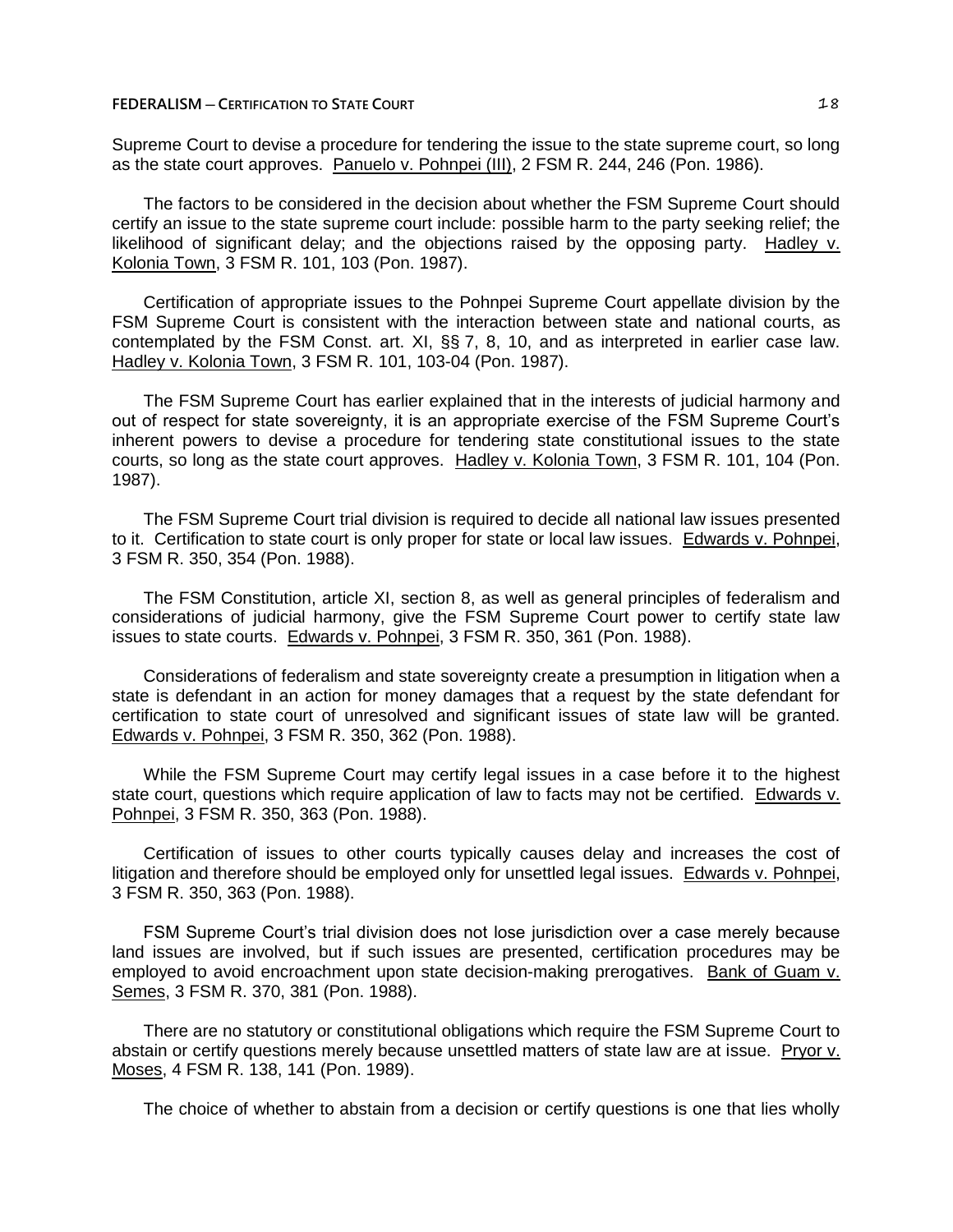### **FEDERALISM — CERTIFICATION TO STATE COURT 19**

within the discretion of the FSM Supreme Court, and the judge must not undertake that decision lightly. Pryor v. Moses, 4 FSM R. 138, 141 (Pon. 1989).

The list of areas in which the FSM Supreme Court will consider it appropriate to liberally defer to state courts must be open and flexible, responding to the particular state of legal and social development in Micronesia, and when issues important to Micronesians become the focus of concerted state efforts to establish a coherent body of law, the FSM Supreme Court will take those developments into account in evaluating requests for certification or abstention. Pryor v. Moses, 4 FSM R. 138, 142 (Pon. 1989).

Where two private parties are involved, special considerations of state sovereignty are not as weighty in considering requests for abstention or certification, and the FSM Supreme Court normally should attempt to resolve all issues presented, even when matters of state law are involved. Pryor v. Moses, 4 FSM R. 138, 143 (Pon. 1989).

Because it is appropriate to seek to develop legal standards through careful consideration of every individual case and all its attendant facts, to certify questions of law in a factual vacuum as a regular and frequent practice ill serves the primary purpose of the courts to address the justice of each separate case. Pryor v. Moses, 4 FSM R. 138, 144-45 (Pon. 1989).

In a case where there is no state party and no issues of land or other matters crucial to state interests for which the state is actively developing policy and law, the healthy and efficient administration of justice demands that the FSM Supreme Court fulfill its duty to exercise jurisdiction and refuse to abstain or certify issues. Pryor v. Moses, 4 FSM R. 138, 145 (Pon. 1989).

In a case where there is no state party and no issues of land or other matters crucial to state interests for which the state is actively developing policy and law, the healthy and efficient administration of justice demands that the FSM Supreme Court fulfill its duty to exercise jurisdiction and refuse to abstain or certify issues. Pryor v. Moses, 4 FSM R. 138, 145 (Pon. 1989).

The national courts, in carrying out their judicial responsibilities, do have inherent power to certify issues, or to abstain partially or completely from exercising jurisdiction in a particular issue or to exercise jurisdiction over part or all of a case. Gimnang v. Yap, 5 FSM R. 13, 19 (App. 1991).

In a case arising under national law there is an especially strong presumption against full abstention, and there is a serious question whether the trial division of a national court may ever certify a question of national law to a state court for decision unless it can reasonably be expected that the particular claim can be resolved entirely through the application of state law. Damarlane v. Pohnpei Transp. Auth., 5 FSM R. 67A, 67C (Pon. 1991).

Although it may be appropriate to defer to state courts the resolution of land related state law issues, abstention and certification of issues should not be allowed to thwart the more fundamental goal and obligation of the judicial system to render just decisions in a speedy fashion at a minimum of costs to litigants and society alike. Therefore a reasonable balance must be sought between responsiveness to state interests and the obligation of the national courts to carry out their own jurisdictional responsibilities. Damarlane v. Pohnpei Transp. Auth., 5 FSM R. 67A, 67D (Pon. 1991).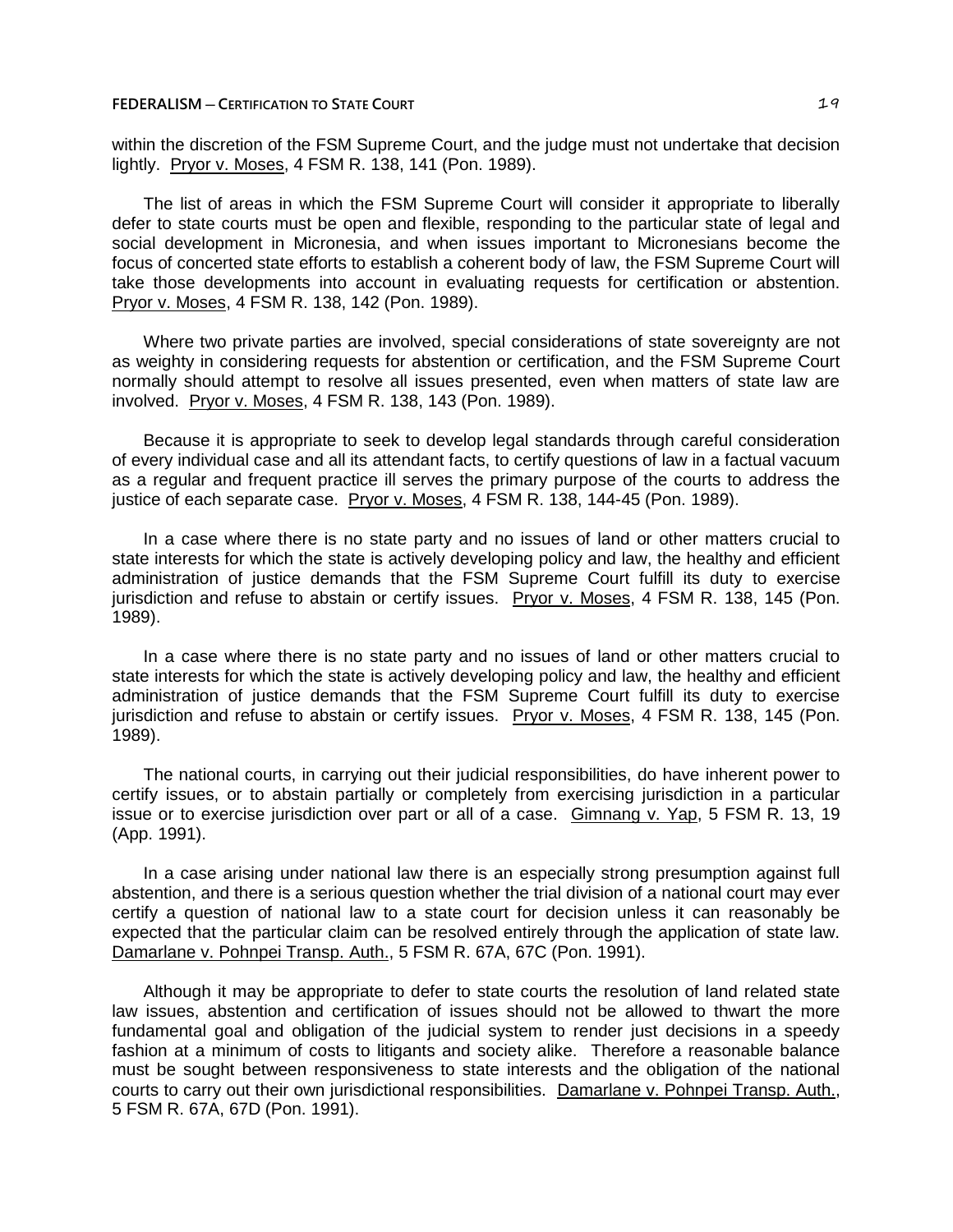### **FEDERALISM ─ CERTIFICATION TO STATE COURT** 20

Where a case requires decisions as to the rights of owners of land in Pohnpei, it is appropriate that these issues be certified for presentation to the Pohnpei Supreme Court if it can be done without undue expense to the litigants, or extended delay. Damarlane v. Pohnpei Transp. Auth., 5 FSM R. 67A, 67F (Pon. 1991).

If national court jurisdiction exists the national court should promptly grant the petition to remove. Thereafter the national court can entertain a motion to abstain or to certify specific issues to the state court. Proceedings in the national court do not have to stop while a certified issue is presented to a state court. Etscheit v. Adams, 5 FSM R. 243, 246 (Pon. 1991).

Where there is a long delay in moving for certification of an issue and it appears the motion's sole purpose is to cause further delay, the doctrine of laches may bar the granting of the motion. Youngstrom v. Youngstrom, 5 FSM R. 335, 337-38 (Pon. 1992).

The circumstance that decisions of the Appellate Division of the Chuuk State Supreme Court may be appealed to the Appellate Division of the FSM Supreme Court and the method chosen by the sovereign State of Chuuk to select members of their appellate panels will not foreclose the FSM Supreme Court trial division from certifying a question to the Chuuk State Supreme Court Appellate Division where there are other elements in favor of certification. Stinnett v. Weno, 6 FSM R. 478, 479-80 (Chk. 1994).

Certification of questions to a state court is appropriate where the decision of the state court on state law may be dispositive, eliminating the need to address the FSM Constitutional issues and where important questions as to the source of authority of one of its political subdivisions to impose a tax and the nature of the exercise of municipal taxing authority are involved. Stinnett v. Weno, 6 FSM R. 478, 480 (Chk. 1994).

Considerations of federalism and local self-government lead to the utility of certification. Stinnett v. Weno, 6 FSM R. 478, 480 (Chk. 1994).

Certification to a state court does not prevent the FSM Supreme Court from addressing the FSM constitutional issues if that becomes necessary. Stinnett v. Weno, 6 FSM R. 478, 480 (Chk. 1994).

Where the validity of a municipal tax ordinance is questioned under the state constitution and right of the taxpayer to a refund it is appropriate for the FSM Supreme Court to certify the question to the appellate division of the state court. Chuuk Chamber of Commerce v. Weno, 6 FSM R. 480, 481 (Chk. 1994).

Unlike abstention, when a national court certifies a state law issue it poses specific questions to the appellate division of the state court. Gimnang v. Trial Division, 6 FSM R. 482, 485 (App. 1994).

The choice of whether to abstain from a decision or to certify questions is one that lies wholly within the discretion of the trial court. Gimnang v. Trial Division, 6 FSM R. 482, 485 (App. 1994).

Certification is normally granted by the court that will be applying the guidance sought to its decision, not yet made, not by the court that is requested to hear the certified question. Etscheit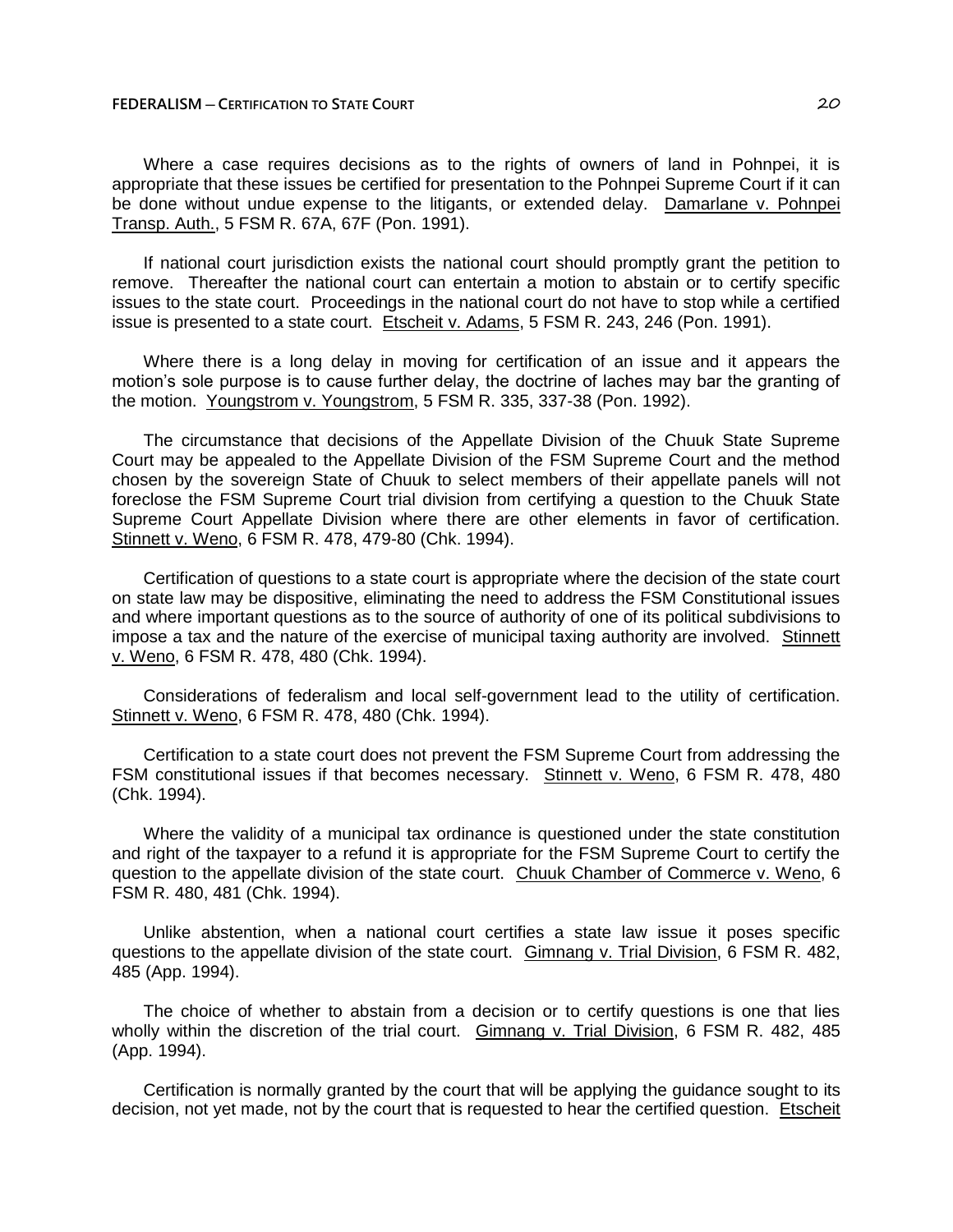#### **FEDERALISM ─ CERTIFICATION TO STATE COURT** 21

# v. Adams, 6 FSM R. 608, 610 (App. 1994).

National courts are not required to certify to state courts state law issues of first impression. Whether to certify a question to state court is left to the sound discretion of the trial court on a case by case basis. Youngstrom v. Youngstrom, 7 FSM R. 34, 36 (App. 1995).

A most important issue in determining whether to certify an issue to state court is whether it will result in undue delay and whether that delay will prejudice a party. Youngstrom v. Youngstrom, 7 FSM R. 34, 36 (App. 1995).

Extension of the presumption of abstention in certain cases to municipalities is inappropriate. Conrad v. Kolonia Town, 7 FSM R. 97, 101 (Pon. 1995).

Only "clean" questions of law are appropriate for certification, not questions of fact or mixed questions of law and fact. Nanpei v. Kihara, 7 FSM R. 319, 322 (App. 1995).

The decision to certify a question to a state court lies wholly within the sound discretion of the trial court. Thus the standard of review of the decision not to certify a question is whether the trial court abused its discretion. Nanpei v. Kihara, 7 FSM R. 319, 322 (App. 1995).

The FSM Supreme Court is not obligated to certify every unsettled issue of state law, and it does have a constitutional obligation to exercise its own jurisdiction, but there may be a preference for referring a matter to state court when the state court's decision on an unsettled matter of state law would be dispositive and obviate the need for an adjudication of the national constitution. Nanpei v. Kihara, 7 FSM R. 319, 322 (App. 1995).

Certification as practiced in the FSM is a judicially devised procedure that is entirely discretionary with the court. Weno v. Stinnett, 9 FSM R. 200, 209 (App. 1999).

Just as the trial court could exercise its discretion to certify the questions on its own motion, it could properly exercise that discretion to grant plaintiffs' unopposed motion to withdraw the certification after nearly a year had elapsed without any indication from the Chuuk state court appellate division that it would hear the question. Weno v. Stinnett, 9 FSM R. 200, 209 (App. 1999).

Events transpiring in other litigation before the Chuuk State Supreme Court trial division did not have the capacity, by their mere occurrence, to create reversible error in a different case before a different court. The FSM trial court was not obliged to be aware of and draw inferences from those events, which did not constitute controlling precedent, in order to discern the Chuuk State Supreme Court appellate division's mind with respect to the certification question. When Chuuk State Supreme Court appellate division did not speak to the certification issue, the FSM Supreme Court trial division properly exercised its discretion to withdraw the certification. Weno v. Stinnett, 9 FSM R. 200, 209-10 (App. 1999).

A motion to certify issues to a state court may be denied when there is an absence of legal authority in the movant's memorandum and when the issues are imprecisely and inaccurately defined. Island Cable TV v. Gilmete, 9 FSM R. 264, 266-67 (Pon. 1999).

A court is hesitant to initiate the somewhat cumbersome certification procedure until it is satisfied that putative issues raised exist, and that they have been precisely defined. Island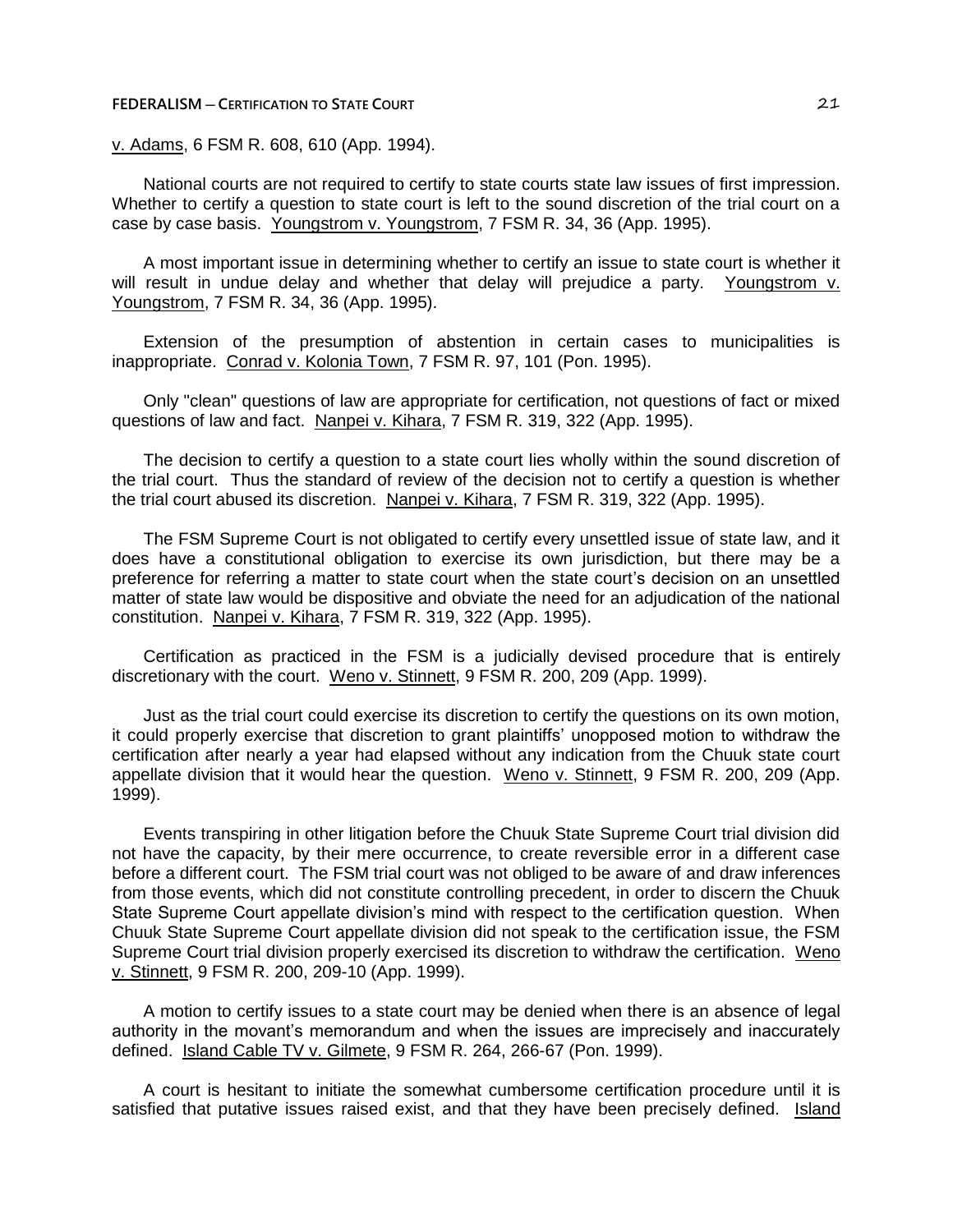### **FEDERALISM ─ CERTIFICATION TO STATE COURT** 22

Cable TV v. Gilmete, 9 FSM R. 264, 266-67 (Pon. 1999).

A strong presumption exists under FSM law for deferring land matters to local land authorities, along with federalism principles and concerns for judicial harmony. The FSM Supreme Court can certify such questions of state law to the state courts. But when, if the equitable or mechanic's lien claims had been presented in the original complaint, the court could then have certified the questions to the state court to determine whether such liens exist under state law and when the original complaint's factual allegations support such claims, there was no reason why that claim could not have been made then with discovery on-going while the state court considered the question. But when, considering the circumstances, it has become too late to bring this claim, a motion to amend the complaint to add a declaratory judgment claim that the plaintiffs have such a lien will be denied. Adams v. Island Homes Constr., Inc., 11 FSM R. 218, 233 (Pon. 2002).

Although the national courts, in carrying out their judicial responsibilities, do have inherent power to certify issues, or to abstain partially or completely from exercising jurisdiction over a particular issue, or to exercise jurisdiction over part or all of a case; and although the trial court may raise the question of abstention or certification on its own motion; it is not mandatory that the court do so. And even if such a motion had been made, the choice of whether to abstain from a decision or to certify questions is one that lies wholly within the trial court's discretion. Kitti Mun. Gov't v. Pohnpei, 13 FSM R. 503, 507 (App. 2005).

When no motion to abstain or to certify a question to the state court was made, the trial court could not abuse its discretion by not abstaining from deciding or by not certifying the ownership question to the state court. Kitti Mun. Gov't v. Pohnpei, 13 FSM R. 503, 507 (App. 2005).

National court abstention or certification of issues may also be justified on occasion by a desire to avoid unsettling a delicate balance in national-state relationships. Narruhn v. Chuuk, 16 FSM R. 558, 564 (Chk. 2009).

The appellants' likelihood of success on their claim that the court should have abstained or certified their "novel issues" to the state court is virtually zero when they never moved for certification or abstention and when, even if they had, the court is not required to certify or abstain from every "unsettled" state law issue. FSM Dev. Bank v. Helgenberger, 17 FSM R. 266, 270 (Pon. 2010).

The choice to abstain from hearing a case, like the decision to certify a question, lies wholly within the trial court's sound discretion, and this is reviewed on an abuse of discretion standard. Narruhn v. Chuuk, 17 FSM R. 289, 293 (App. 2010).

The choice to abstain from hearing a case, like the decision to certify a question, lies wholly within the trial court's sound discretion, and this is reviewed on an abuse of discretion standard. Narruhn v. Chuuk, 17 FSM R. 289, 293 (App. 2010).

When no motion to certify was ever made, the trial court could not abuse its discretion by not certifying a question to the state court. Sam v. FSM Dev. Bank, 20 FSM R. 409, 417 (App. 2016).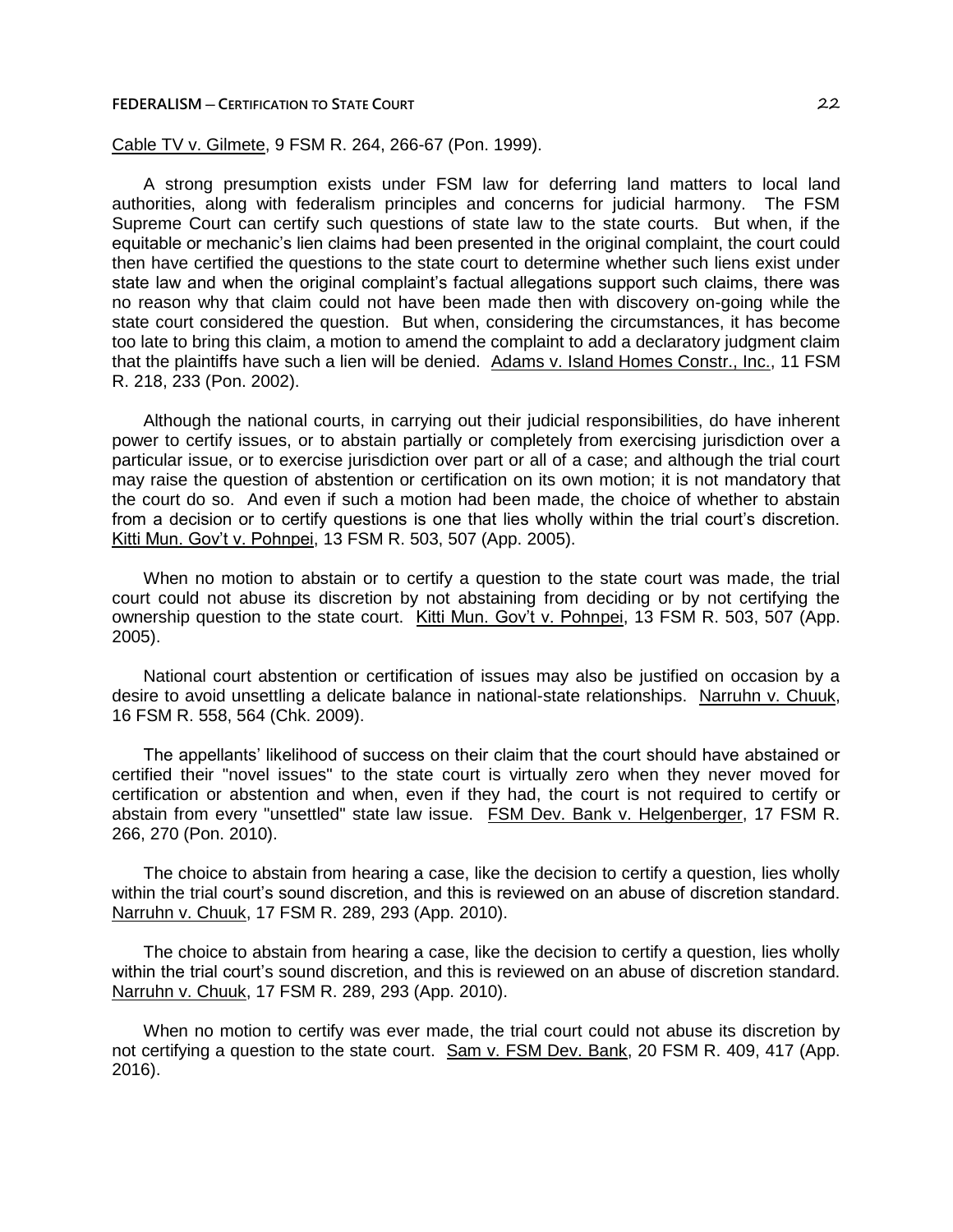### ─ National/State Power

There appears nothing of an indisputably national character in the power to control all lesser crimes. FSM v. Boaz (II), 1 FSM R. 28, 32 (Pon. 1981).

The Trust Territory High Court's former exclusive jurisdiction over lawsuits against the Trust Territory government has been delegated to the constitutional governments covered by Secretarial Order 3039. Within the Federated States of Micronesia, the allocation of this former exclusive High Court jurisdiction between the Supreme Court of the Federated States of Micronesia and the various state courts will be determined on the basis of jurisdictional provisions within the Constitution and laws of the Federated States of Micronesia and its respective states. Lonno v. Trust Territory (I), 1 FSM R. 53, 68 (Kos. 1982).

The Federated States of Micronesia Supreme Court is specifically given jurisdiction over disputes between citizens of a state and foreign citizens. FSM Const. art. XI, § 6(b). This jurisdiction is based upon the citizenship of the parties, not the subject matter of their dispute. In re Nahnsen, 1 FSM R. 97, 101 (Pon. 1982).

The Constitution places diversity jurisdiction in the Supreme Court, despite the fact that the issues involve matters within state or local, rather than national, legislative powers. In re Nahnsen, 1 FSM R. 97, 102 (Pon. 1982).

The power to regulate probate of wills or inheritance of property is not "beyond the power of a state to control" within the meaning of article VIII, section 1 of the Constitution and is consequently a state power. Nothing about the power to regulate probate or inheritance suggests that these are beyond the power of a state to control. In re Nahnsen, 1 FSM R. 97, 107 (Pon. 1982).

State officials generally should have greater knowledge of use, local custom and expectations concerning land and personal property. They should be better equipped than the national government to control and regulate these matters. The Constitution's framers specifically considered this issue and felt that powers of this sort should be state powers. In re Nahnsen, 1 FSM R. 97, 107, 109 (Pon. 1982).

The allocation of judicial authority is made on the basis of jurisdiction, generally without regard to whether state or national powers are at issue. In re Nahnsen, 1 FSM R. 97, 108 (Pon. 1982).

The prosecution of criminals is not a power having indisputably national character. Truk v. Hartman, 1 FSM R. 174, 178 (Truk 1982).

Exclusive national government jurisdiction over major crimes is not mandated by the Constitution; such jurisdiction would be exclusive in any event only if criminal jurisdiction was a power of indisputably national character. Truk v. Hartman, 1 FSM R. 174, 181 (Truk 1982).

When jurisdiction exists by virtue of diversity of the parties, the FSM Supreme Court may resolve the dispute despite the fact that matters squarely within the legislative powers of states (e.g., probate, inheritance an land issue) may be involved. Ponape Chamber of Commerce v. Nett Mun. Gov't, 1 FSM R. 389, 396 (Pon. 1984).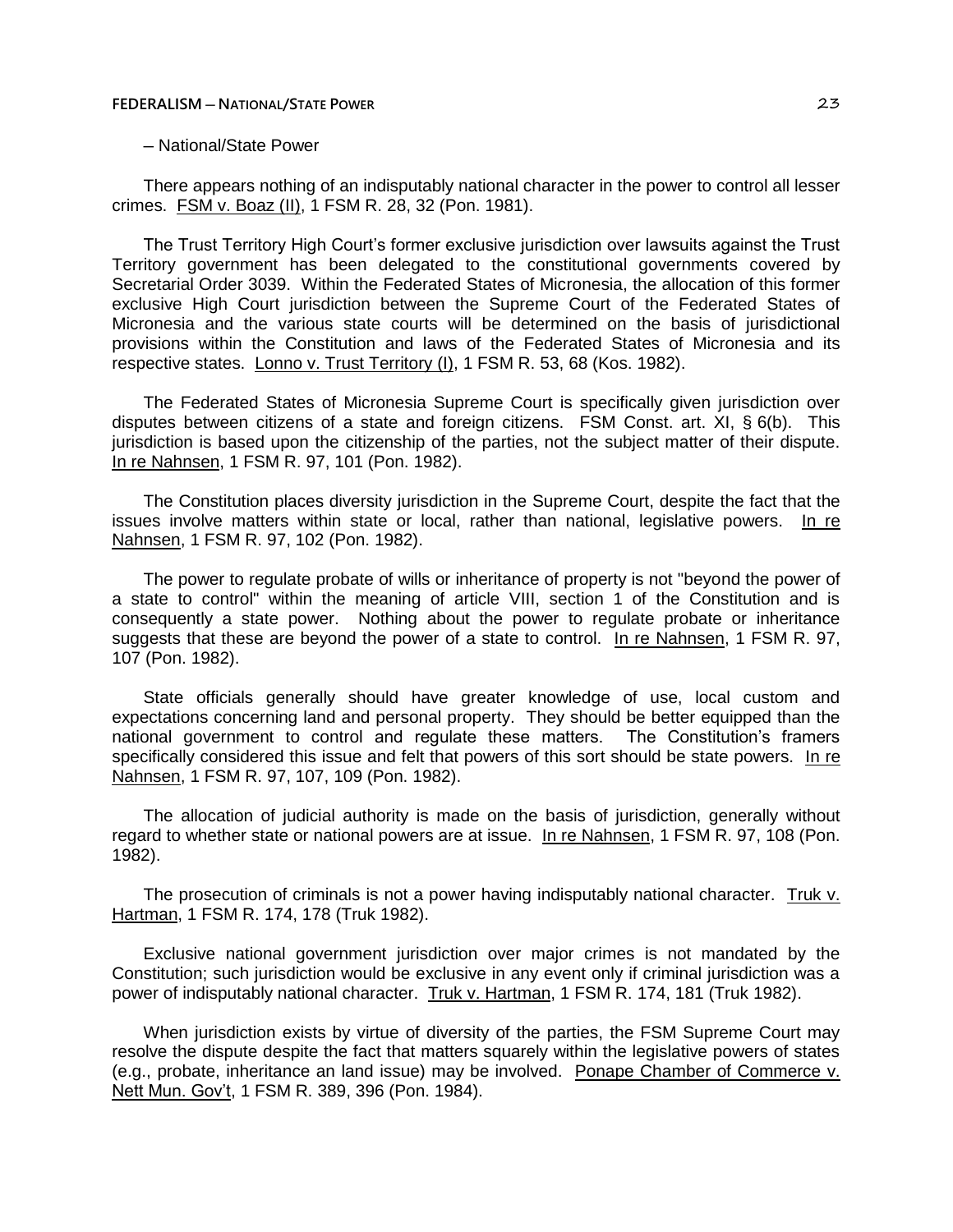While the FSM Constitution is the supreme law of the land and the FSM Supreme Court may under no circumstances acquiesce in unconstitutional governmental action, states should be given a full opportunity to exercise their legitimate powers in a manner consistent with the commands of the Constitution without unnecessary intervention by national courts. Etpison v. Perman, 1 FSM R. 405, 428 (Pon. 1984).

There is nothing absurd about a weapons control scheme that recognizes that both the national and the state governments have an interest in controlling the possession, use and sale of weapons. While Congress and the states may eventually wish to allocate their respective roles with more precision, the current Weapons Control Act appears to provide a workable system during these early years of transition and constitutional self-government. Joker v. FSM, 2 FSM R. 38, 44 (App. 1985).

The Weapons Control Act seems well attuned to the recognition of shared national-state interest in maintaining an orderly society and the goal of cooperation in law enforcement as reflected in the Major Crimes Clause, article IX, section 2(p) of the Constitution as well as the Joint Law Enforcement Act, 12 F.S.M.C. 1201. Joker v. FSM, 2 FSM R. 38, 44 (App. 1985).

Major crimes obviously were not viewed by the framers as simply a local or state problem. The Major Crimes Clause undoubtedly reflects their judgment that the very integrity of this new nation could be threatened if major crimes could be committed with impunity in any part of the nation, with the national government forced helplessly to stand aside. Tammow v. FSM, 2 FSM R. 53, 58 (App. 1985).

The framers of the Constitution stipulated that the line for determining whether a crime is major be drawn on the basis of severity or gravity of the crime rather than by reference to principles of federalism developed under the Constitution of the United States. Tammow v. FSM, 2 FSM R. 53, 58 (App. 1985).

The scope of state police powers under the FSM Constitution must be determined by reference to the powers of the national government under the Major Crimes Clause. It follows that legitimate exercise of the national government power to define major crimes cannot be viewed as an unconstitutional encroachment upon the police powers of the states. Tammow v. FSM, 2 FSM R. 53, 59 (App. 1985).

The members of the Micronesian Constitutional Convention obviously did not believe the Major Crimes Clause was improperly at odds with their general view that governmental power should be less centralized under the FSM Constitution than it had been in Trust Territory days. Tammow v. FSM, 2 FSM R. 53, 59 (App. 1985).

The power to impose taxes, duties, and tariffs based on imports is a national, not a state, power and where Congress has exercised the power and shares the revenues with the states, a state may not also impose an additional import tax. Wainit v. Truk (II), 2 FSM R. 86, 88 (Truk 1985).

The nature of the expressly delegated powers in article IX, section 2, of the Constitution  $$ including the powers to impose taxes, to provide for the national defense, ratify treaties, regulate immigration and citizenship, regulate currency, foreign commerce and navigation, and to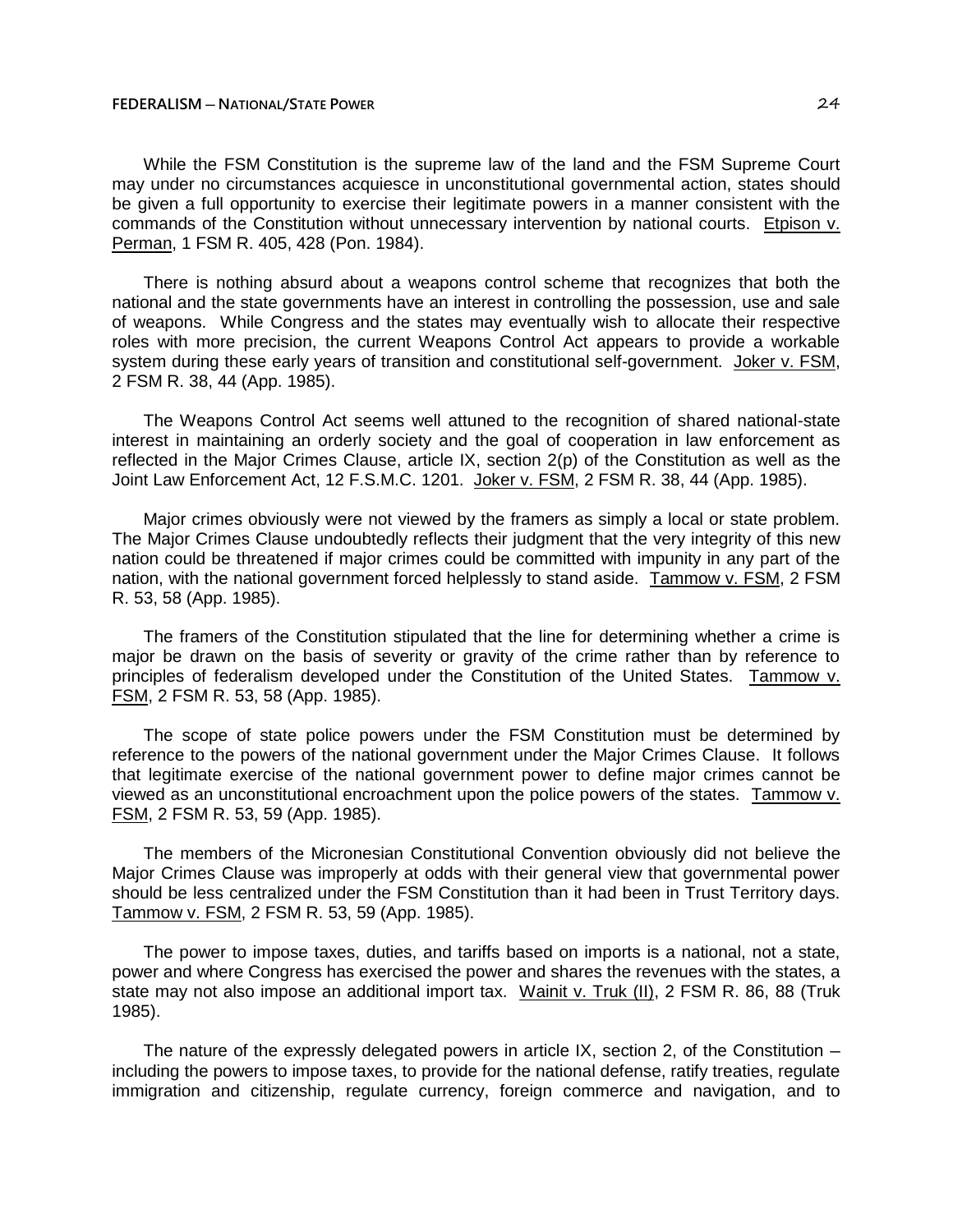provide for a postal system – strongly suggests that they are intended to be the exclusive province of the national government, since they call for a uniform nationally coordinated approach. Innocenti v. Wainit, 2 FSM R. 173, 181-82 (App. 1986).

The Pohnpei State Constitution was established under the authority granted by article VII, section 2 of the Constitution of the Federated States of Micronesia which mandates that a state shall have a democratic constitution and also Pohnpei State Law No. 2L-131-82, section 9, which mandated the Pohnpei State Constitutional Convention "to draft a constitution for the State of Ponape . . . [that] shall make adequate provisions for the exercise of legislative, judicial and executive functions, and shall guarantee to all citizens of the State, a democratic form of government." People of Kapingamarangi v. Pohnpei Legislature, 3 FSM R. 5, 8-9 (Pon. S. Ct. Tr. 1985).

Congress, under section 5 of article XV, had the power to provide for transition from government under the Trusteeship to government under the Constitution of the Federated States of Micronesia. Pohnpei v. Mack, 3 FSM R. 45, 49 (Pon. S. Ct. Tr. 1987).

Trust Territory statutes applicable to the states became part of the state's laws, regardless of whether they were published in the FSM Code. Such holdover Trust Territory laws become laws of the states until superseded. Pohnpei v. Mack, 3 FSM R. 45, 55 (Pon. S. Ct. Tr. 1987).

All Trust Territory statutes that were applicable to the State of Pohnpei prior to Pub. L. No. 2-48 and immediately before November 8, 1984, the effective date of the Pohnpei State Constitution, and which have not been amended, superseded, or repealed, are laws of the State of Pohnpei. Section 3 of S.L. 3L-33-84 made those Trust Territory statutes into laws of the State of Pohnpei, and that includes Title 15 of the Trust Territory Code. Pohnpei v. Mack, 3 FSM R. 45, 55 (Pon. S. Ct. Tr. 1987).

Determination as to whether a statute is a state or national law must be made on a statuteby-statute or a section-by-section basis. Edwards v. Pohnpei, 3 FSM R. 350, 355 (Pon. 1988).

The fact that Congress included a particular law in the FSM Code does not indicate conclusively whether the law is to be applied by this court as part of national law, for some parts of the Code were intended to apply only to the Trust Territory High Court in its transitional role until state courts were established. Edwards v. Pohnpei, 3 FSM R. 350, 356 (Pon. 1988).

If a power is not enumerated in the Constitution, the likelihood is that the framers intended it to be a state power, for the only unexpressed powers which may be exercised by the national government are powers of "such an indisputably national character as to be beyond the power of a state to control." FSM Const. art. VIII, § 1. Edwards v. Pohnpei, 3 FSM R. 350, 357 (Pon. 1988).

Primary lawmaking powers for the field of torts lie with the states, not with the national government, but the national government may have an implied power to regulate tort law as part of the exercise of other general powers. Edwards v. Pohnpei, 3 FSM R. 350, 359 (Pon. 1988).

Wrongful death statutes, including the \$100,000 ceiling on wrongful death claims, are part of the law of the states and are not national law. Edwards v. Pohnpei, 3 FSM R. 350, 359 (Pon. 1988).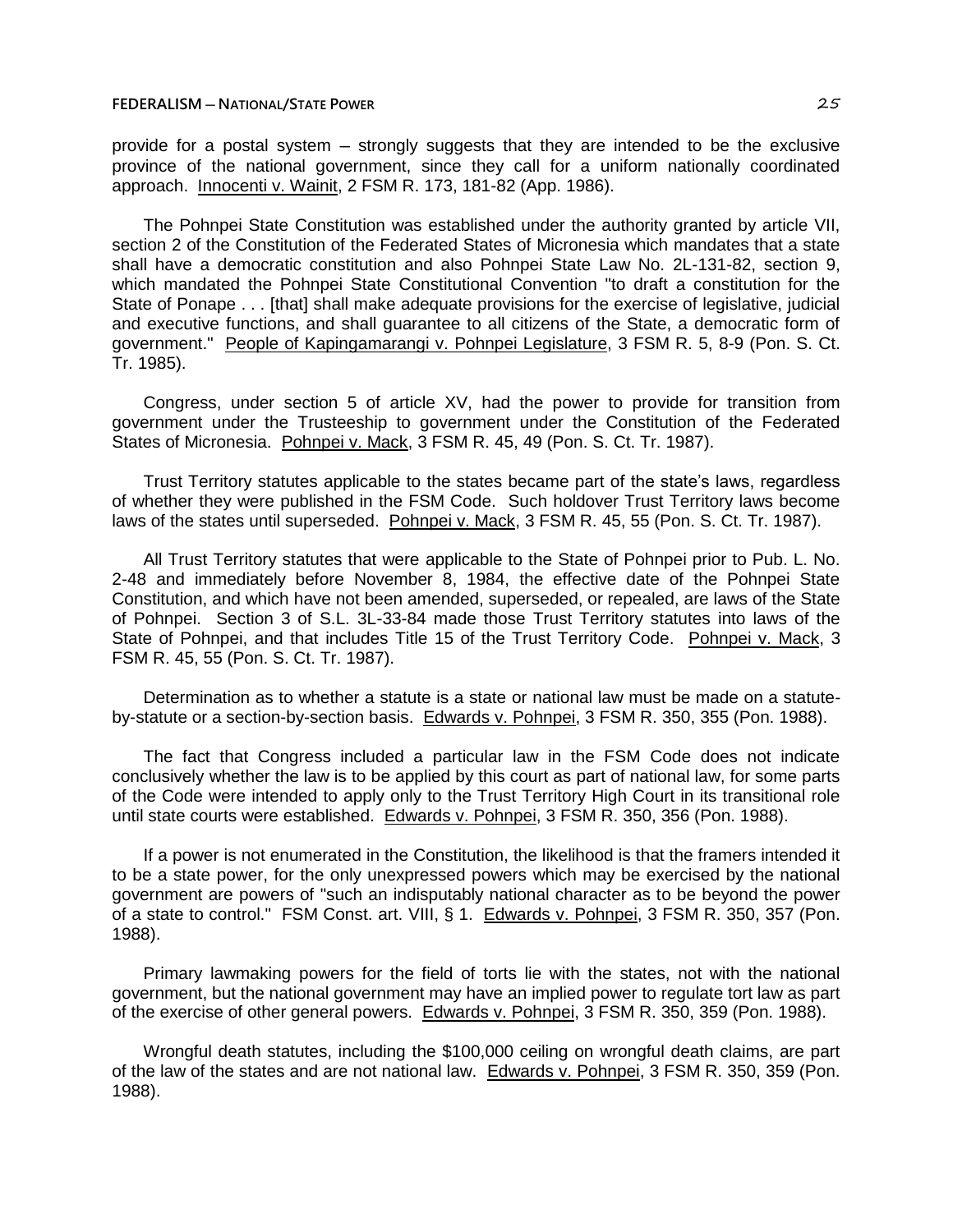A FSM Supreme Court decision applying state law in a case before it is final and res judicata; but if in a subsequent case a state court decides the same issue differently, the state decision in that subsequent case is controlling precedent and the national courts should apply the state court rule in future cases. Edwards v. Pohnpei, 3 FSM R. 350, 360 n.22 (Pon. 1988).

Lack of mention of state and local courts in FSM Constitution article XI, section 6(b) reveals that national courts are to play the primary role in handling the kinds of cases identified in that section, but nothing in article XI, section 6(b) may be read as absolutely preventing state courts from exercising jurisdiction over those kinds of cases. Bank of Guam v. Semes, 3 FSM R. 370, 379 (Pon. 1988).

Parties to a dispute in which there is diversity have a constitutional right to invoke the jurisdiction of a national court, but if all parties agree, and if state law permits, a state court may hear and decide the kinds of cases described in article XI, section 6(b) of the Constitution. Bank of Guam v. Semes, 3 FSM R. 370, 379 (Pon. 1988).

Article XI, section 6(c) of the Constitution places authority to prescribe jurisdiction only in the national Congress, and not in state legislatures. Bank of Guam v. Semes, 3 FSM R. 370, 379 (Pon. 1988).

Failure to mention national courts in section 25 of the Pohnpei State Real Property Mortgage Act should not be read as an attempt to deprive litigants of access to the FSM Supreme Court's trial division. Bank of Guam v. Semes, 3 FSM R. 370, 380 (Pon. 1988).

A lawsuit to enforce a mortgage is an attempt to enforce a type of lien against a delinquent debtor. Such a case bears a relationship to the power to regulate "bankruptcy and insolvency," which the Constitution in article IX, section 2(g), places in the national Congress. Bank of Guam v. Semes, 3 FSM R. 370, 381 (Pon. 1988).

The national Constitution does not prohibit state courts from hearing cases described in article XI, section 6(b) if all parties accept state court jurisdiction, but parties to a dispute within scope of article XI, section 6(b) have a constitutional rights to invoke jurisdiction of FSM Supreme Court trial division. U Corp. v. Salik, 3 FSM R. 389, 392 (Pon. 1988).

The intent of framers of the Constitution was that national courts would handle most types of cases described in article XI, section 6(b) of the Constitution and national courts therefore should not lightly find a waiver of right to invoke its jurisdiction. U Corp. v. Salik, 3 FSM R. 389, 394 (Pon. 1988).

Under the Constitution of the Federated States of Micronesia, the national government, not the state governments, assumes any "right, obligation, liability, or contract of the government of the Trust Territory." Salik v. U Corp. (I), 3 FSM R. 404, 407 (Pon. 1988).

Powers not expressly delegated to the national government nor prohibited to the states are state powers. FSM Const. art. VIII, § 2. FSM v. Oliver, 3 FSM R. 469, 473 (Pon. 1988).

The fact that control over marine areas within the twelve-mile zone is not mentioned in the Constitution is a strong indication that the framers intended the states to control ownership and use of marine resources within that area. FSM v. Oliver, 3 FSM R. 469, 473 (Pon. 1988).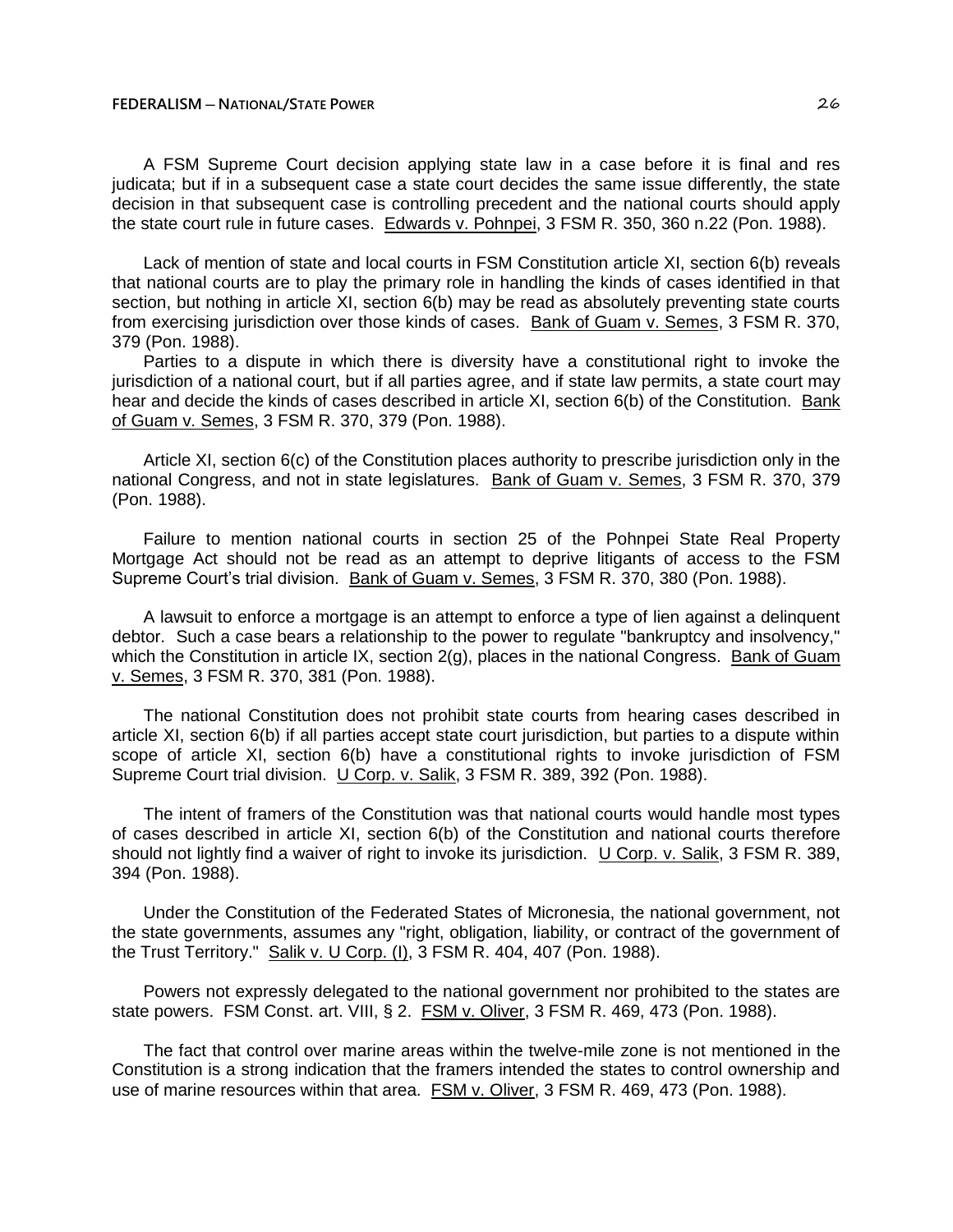Regulatory power beyond twelve miles from island baselines lies with the national government. FSM v. Oliver, 3 FSM R. 469, 479 (Pon. 1988).

Decision making concerning allocation of functions as state and national roles falls most squarely within the role of Congress, for Congress is the most political branch of the national government and is best suited to resolve policy issues. In re Cantero, 3 FSM R. 481, 484 (Pon. 1988).

Article XI, section 8 of the Constitution, providing for state court certification of issues of national law, gives the FSM Supreme Court appellate division another tool to oversee the development of national law jurisprudence, but also provides the option of remand so that the state court may address issues of national law. Bernard's Retail Store & Wholesale v. Johnny, 4 FSM R. 33, 35 (App. 1989).

No jurisdiction is conferred on state courts by article XI, section 6(b) of the FSM Constitution, but neither does the diversity jurisdiction of section 6(b) preclude state courts from acting under state law, unless or until a party to the litigation invokes national court jurisdiction. Hawk v. Pohnpei, 4 FSM R. 85, 89 (App. 1989).

In the course of the formation of the FSM, the allocation of responsibilities between states and nation was such that the impact of the national courts in criminal matters was to be in the area of major crimes and as the ultimate arbiter of human rights issues. Hawk v. Pohnpei, 4 FSM R. 85, 93 (App. 1989).

Questions regarding the validity of the provisions of promissory notes for personal loans, executed with a national bank operating in each state of the FSM and having in part foreign ownership, are closely connected to the powers of the national legislature to regulate banking, foreign and interstate commerce, and bankruptcy, and to establish usury limits, and they have a distinctly national character. The FSM Supreme Court therefore will formulate and apply rules of national law in assessing such issues. Bank of Hawaii v. Jack, 4 FSM R. 216, 218 (Pon. 1990).

A state law provision attempting to place "original and exclusive jurisdiction" in the Yap State Court cannot divest a national court of responsibilities placed upon it by the national constitution, which is the "supreme law of the Federated States of Micronesia." Gimnang v. Yap, 5 FSM R. 13, 23 (App. 1991).

Under traditional constitutional analysis, taxpayers' efforts to recover tax moneys unlawfully extracted from them by a state may be relegated to state procedures and decision-makers so long as there is a reasonable procedure under state law whereby the taxpayer may obtain meaningful relief. Gimnang v. Yap, 5 FSM R. 13, 23-24 (App. 1991).

The power of the national government under article IX, section 2(e) of the Constitution, "to impose taxes on income," is an exclusive national power that may not be exercised by the states. Youngstrom v. Kosrae, 5 FSM R. 73, 74 (Kos. 1991).

The Kosrae transaction tax of KC 9.301 is a selective tax rather than an income tax and is not an encroachment upon the national government's exclusive power to tax income. Youngstrom v. Kosrae, 5 FSM R. 73, 76 (Kos. 1991).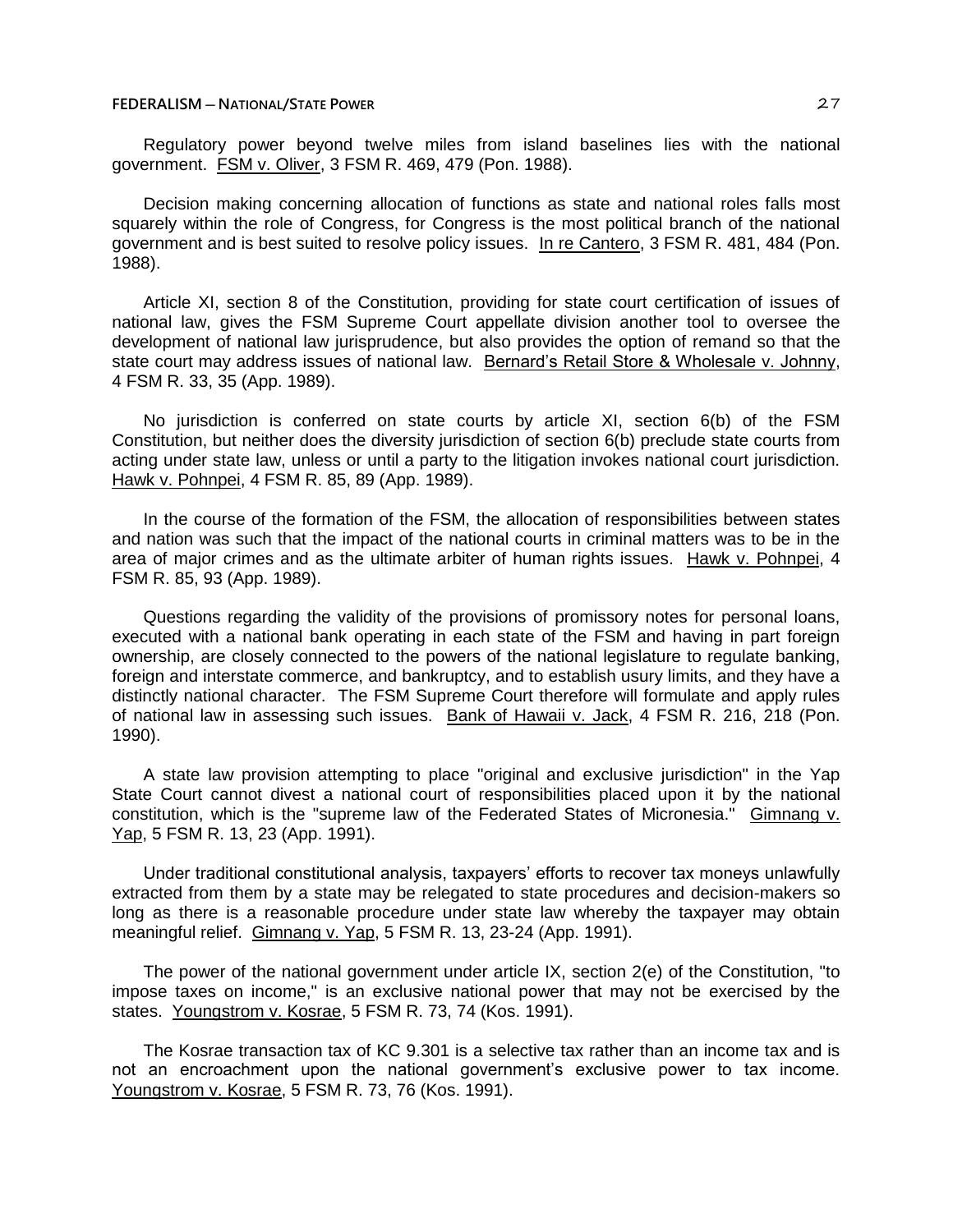Under national law, the governor of a state is the allottee for all Compact of Free Association funds unless he delegates in writing his right to be allottee, so where a state statute allots such funds to the legislative branch without written delegation from the governor, the statute violates national law. Gouland v. Joseph, 5 FSM R. 263, 265 (Chk. 1992).

The national court should not abstain from deciding a criminal case where the crime took place before the effective date of the 1991 amendment removing federal jurisdiction over major crimes because of the firmly expressed intention by the Constitutional Convention delegates as to the manner of transition from national jurisdiction to state jurisdiction. In re Ress, 5 FSM R. 273, 276 (Chk. 1992).

The scheme of national, constitutionally-authorized foreign investment legislation is so pervasive there is no room for the state to supplement it. Non-FSM citizen attorneys and their private practice of law are expressly subjected to the national legislative scheme. Insofar as attorneys who are engaged in the private practice of law and whose business activities are within the scope of the national FIA, the state FIA is invalid. Berman v. Pohnpei, 5 FSM R. 303, 306 (Pon. 1992).

Although the FSM Supreme Court has the constitutional power to use its discretion to review a case from a state trial court, generally, proper respect for the state court requires that state appeal rights be exhausted before the FSM Supreme Court would grant appellate review especially when important state interests are involved. Damarlane v. Pohnpei Transp. Auth., 5 FSM R. 322, 324 (App. 1992).

The FSM Constitution distinguishes national powers from state powers, FSM Const. art. VIII. FSM v. Kotobuki Maru No. 23 (I), 6 FSM R. 65, 69 (Pon. 1993).

If a power is of an indisputable national character such that it is beyond the state's power to control, then that power is to be considered a national power, even though it is not an express power granted by the Constitution. FSM v. Kotobuki Maru No. 23 (I), 6 FSM R. 65, 70-71 (Pon. 1993).

A state power can be concurrently national to the extent that the state cannot adequately exercise that power in the manner in which it is intended either by statute or by or constitutional framework for circumstances not foreseen by the framers of our Constitution. FSM v. Kotobuki Maru No. 23 (I), 6 FSM R. 65, 72 (Pon. 1993).

To the extent that the state is unable to police its waters and enforce its fishing regulations of its own, the national government has an obligation to provide assistance. However, to the extent that the national government must provide assistance, the power to regulate state waters is beyond the state's control and is in fact a concurrent national power. FSM v. Kotobuki Maru No. 23 (I), 6 FSM R. 65, 73 (Pon. 1993).

A condition on an MMA fishing permit which prohibits fishing within 12 miles of the FSM unless authorized by the state which has jurisdiction is an exercise of the national government's unexpressed concurrent national power. FSM v. Kotobuki Maru No. 23 (I), 6 FSM R. 65, 73 (Pon. 1993).

Nothing in the FSM constitutional framework suggests that a state can unilaterally avoid the effect of a valid international agreement, constitutionally arrived at, between the Federated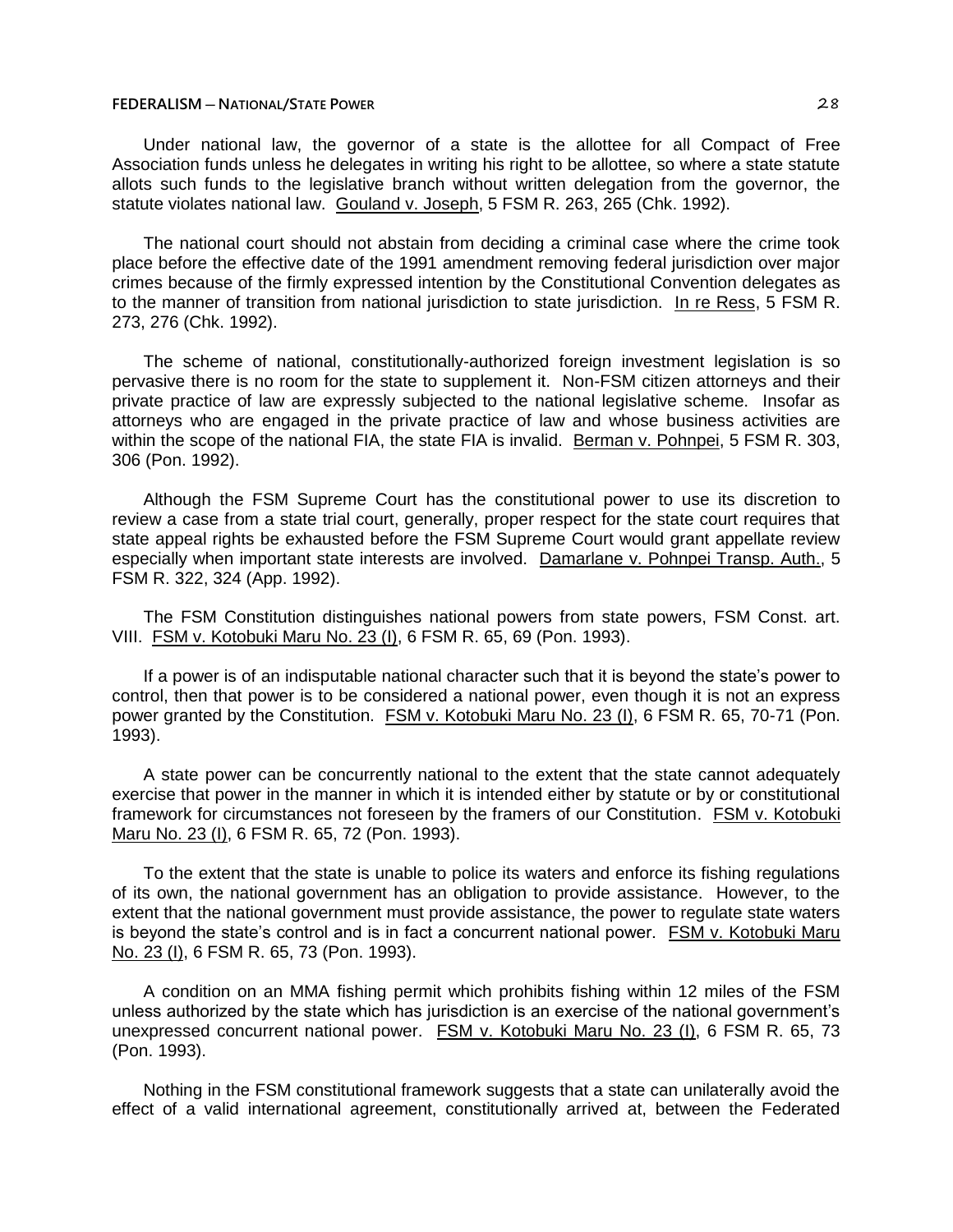States of Micronesia and another nation. In re Extradition of Jano, 6 FSM R. 93, 103-04 (App. 1993).

The national government has the exclusive power to tax income and imports. The power to levy other taxes, unless specifically barred by the Constitution, is an exclusive state power. Sigrah v. Kosrae, 6 FSM R. 168, 169-70 (App. 1993).

A transaction tax oriented toward individual transactions and not total income, and only triggered by the transactions it covers, even though paid by the vendor, is analogous to a selective sales tax and is not an unconstitutional encroachment on the national government's exclusive power to tax income. Sigrah v. Kosrae, 6 FSM R. 168, 170 (App. 1993).

Comity, the respect of one sovereign for another, and respect for state sovereignty are important principles. Pohnpei v. Ponape Constr. Co., 6 FSM R. 221, 222-23 (App. 1993).

A Chuuk state tax on a lessor or landowner who rents or leases land, building or housing unit, for residential, or office space, or other use is not an unconstitutional encroachment on the national government's exclusive power to tax income. Truk Continental Hotel, Inc. v. Chuuk, 6 FSM R. 310, 311 (Chk. 1994).

The Constitution prohibits state and local governments from imposing taxes which restrict interstate commerce. Stinnett v. Weno, 6 FSM R. 312, 313 (Chk. 1994).

The absence of an express grant of authority to the national government to regulate marine resources within twelve miles of island baselines indicates the framers' intention that states have control over these resources. However, the state authority to regulate marine resources located within twelve miles of island baselines is primary but not exclusive. Pohnpei v. MV Hai Hsiang #36 (I), 6 FSM R. 594, 598 (Pon. 1994).

The nonexclusive constitutional grant to the states of regulatory power over marine resources located within twelve miles of island baselines cannot be read as creating exclusive state court jurisdiction over marine resources within the twelve mile limit. Pohnpei v. MV Hai Hsiang #36 (I), 6 FSM R. 594, 598-99 & n.7 (Pon. 1994).

The framers of the FSM Constitution favored state control over marine resources within twelve miles of island baselines. Pohnpei v. MV Hai Hsiang #36 (I), 6 FSM R. 594, 601 (Pon. 1994).

Even when a national court places itself in the shoes of the state court and interprets state law, the state court is always the final arbiter of the meaning of a state law. State court interpretations of state law which contradict prior rulings of the national courts are controlling. Pohnpei v. MV Hai Hsiang #36 (I), 6 FSM R. 594, 601 (Pon. 1994).

A fishing permit issued by the national government prohibiting fishing in state waters unless authorized by the state which has jurisdiction does not constitute regulation of state waters by the national government because it merely tries to prevent a vessel that fishes illegally in state waters from continuing to fish in national waters. FSM v. Hai Hsiang No. 63, 7 FSM R. 114, 116 (Chk. 1995).

Only the national government may constitutionally tax income. The states' taxing power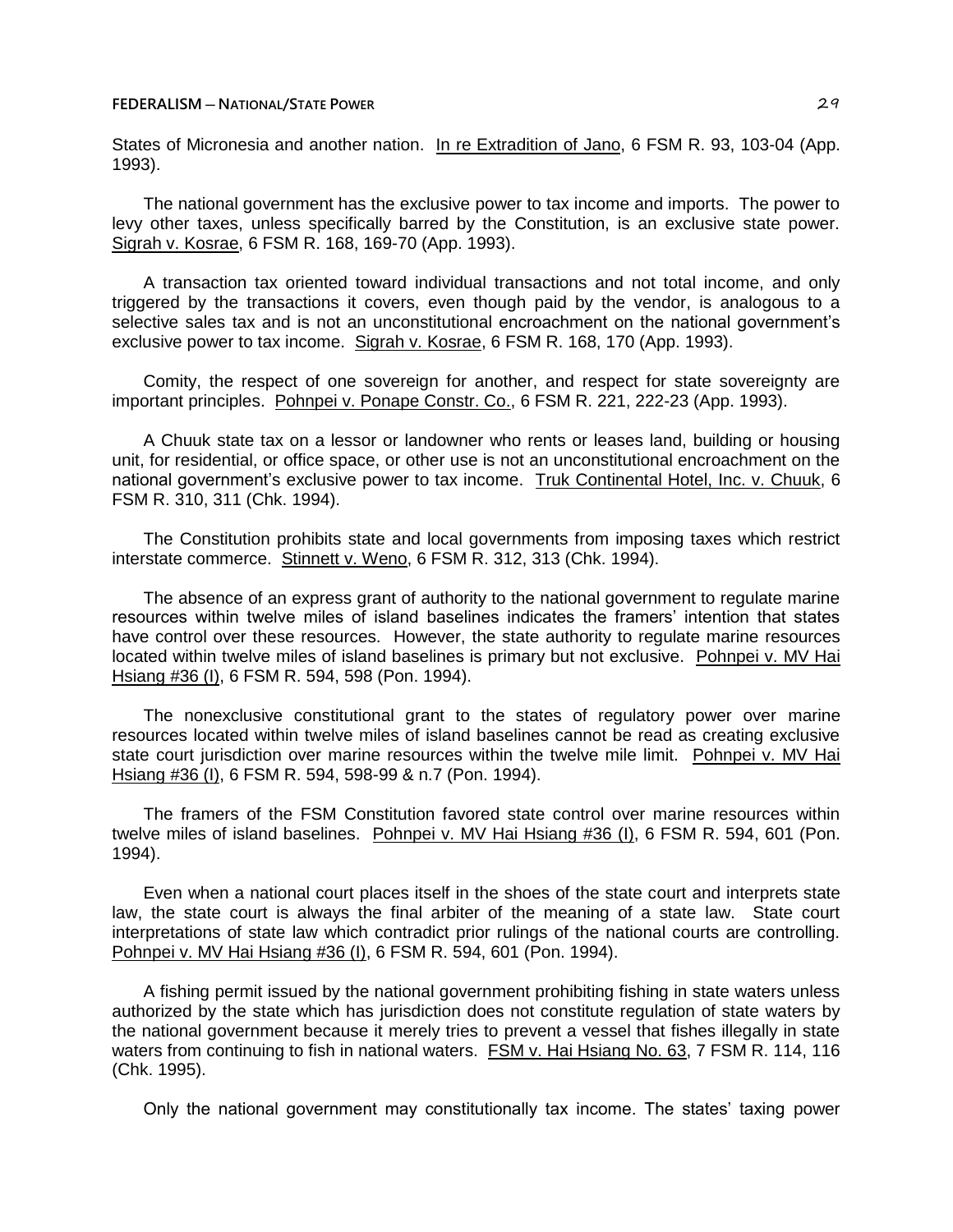does not include the power to tax income. Truk Continental Hotel, Inc. v. Chuuk, 7 FSM R. 117, 119 (App. 1995).

If a state wishes to obtain funding from a consumption tax, it can avoid a constitutional confrontation by making the taxable incident the sale or rental transaction, and by expressing the requirement that the tax be paid by the consumer. Therefore a state tax on the gross rental receipts of a landlord is an unconstitutional tax on income. Truk Continental Hotel, Inc. v. Chuuk, 7 FSM R. 117, 120 (App. 1995).

Among the powers reserved to the states is the control of administration and policy-making of all branches of state government. Berman v. Santos, 7 FSM R. 624, 626 (App. 1996).

The Constitution reserves to the states all powers not prohibited to them or expressly delegated to the national government or of such indisputably national character as to be beyond the power of a state to control. Senda v. Creditors of Mid-Pacific Constr. Co., 7 FSM R. 664, 672 (App. 1996).

State autonomy should be as wide-ranging as possible, but it is subject to the limits of the FSM Constitution. A state may not exceed the scope of its power by reliance on a state constitutional provision where to do so prevents enforcement of national civil rights legislation. Louis v. Kutta, 8 FSM R. 208, 212-13 (Chk. 1997).

The supremacy clause of the FSM Constitution does not admit a result where a state constitutional provision prevents the enforcement of a national statute which gives a private cause of action for rights guaranteed by the FSM Constitution, especially when it is the solemn obligation of state governments to uphold the principles of the FSM Constitution and to advance the principles of unity upon which the Constitution is founded. Louis v. Kutta, 8 FSM R. 208, 213 (Chk. 1997).

Article I, section 1 of the Constitution defines the FSM's national boundaries, and section 2 defines the states' boundaries in the event marine resources revenues should accrue to the state wherein the resources are found, but the Constitution's framers did not intend to confer ownership of marine resources, or revenues derived from such resources, when they defined the state boundaries. Offshore marine resources, and the division between national and state power with respect to these resources, are addressed in other articles of the Constitution. Chuuk v. Secretary of Finance, 8 FSM R. 353, 367-68 (Pon. 1998).

Article IX, section 2(m) of the FSM Constitution expressly grants to the FSM Congress the power to regulate the ownership, exploration, and exploitation of natural resources beyond 12 miles from island baselines. Chuuk v. Secretary of Finance, 8 FSM R. 353, 368 (Pon. 1998).

The line between national and state power in a particular area of government is not always clear, and must be carefully and thoughtfully drawn. Chuuk v. Secretary of Finance, 8 FSM R. 353, 369 (Pon. 1998).

Although article IX, section 2(m) of the Constitution does not expressly state how revenues derived from regulatory activities in the EEZ should be distributed, the FSM Congress constitutionally is empowered to collect and distribute fishing fees as implied or incidental to the express grant of power in article IX, section 2(m), and that discretion over the ultimate division or appropriation of the fishing fees rests with the FSM national government. Chuuk v. Secretary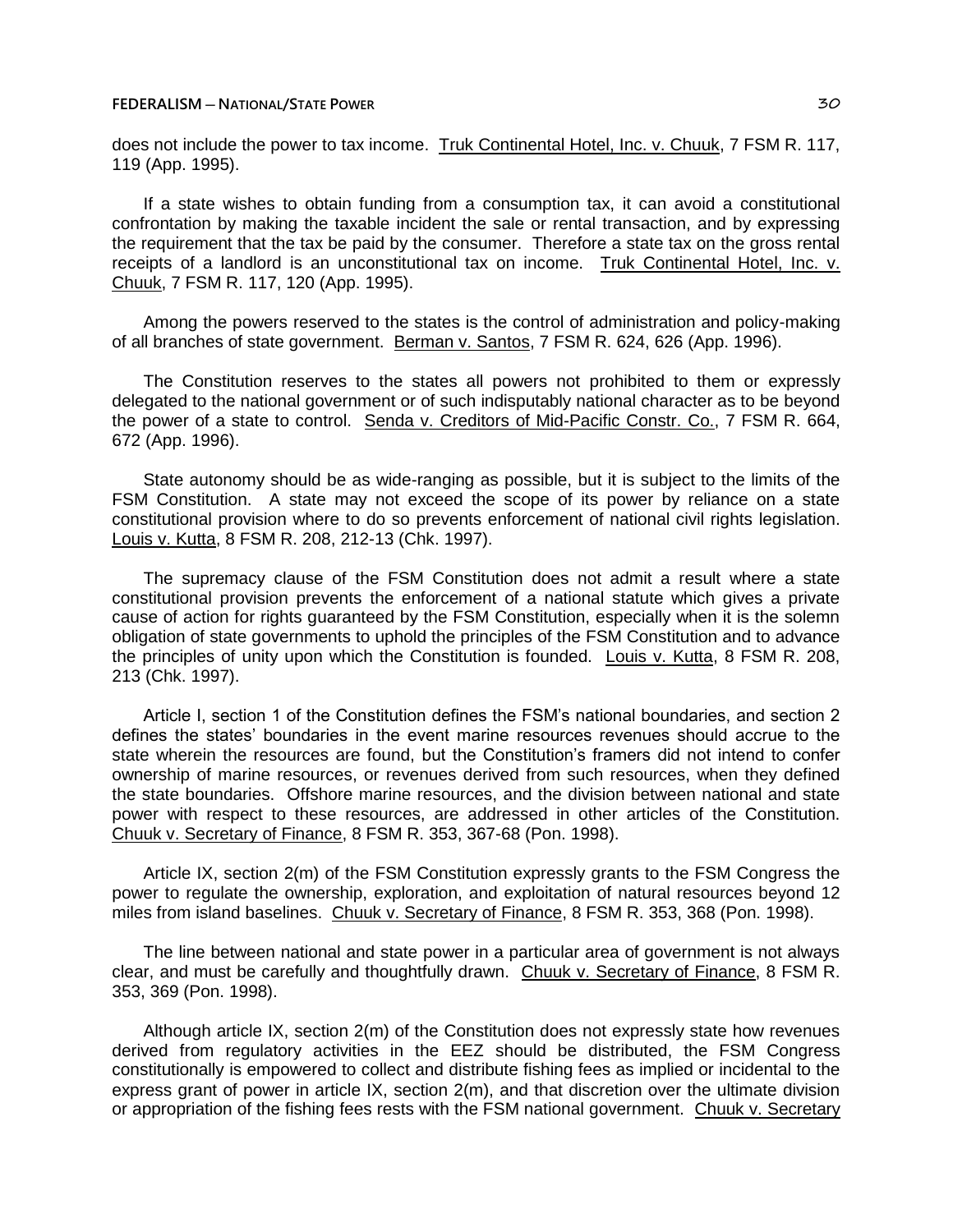### **FEDERALISM** — **NATIONAL/STATE POWER BOOTS**

# of Finance, 8 FSM R. 353, 369-70 (Pon. 1998).

All express powers delegated to the national government contain within them innumerable incidental or implied powers. Chuuk v. Secretary of Finance, 8 FSM R. 353, 370 (Pon. 1998).

Each of the express powers delegated to the national government in Article IX of the FSM Constitution include the full authority for the national government to enact legislation and engage in activities necessary to exercise that express power. Chuuk v. Secretary of Finance, 8 FSM R. 353, 371 (Pon. 1998).

The express grant of power to the national government to regulate the ownership, exploration, and exploitation of natural resources, implicitly includes the power of the national government to collect revenues that are generated as a result. Thus, the national government has the authority to enact legislation related to offshore marine resources, including legislation related to collection and distribution of revenues derived therefrom. Chuuk v. Secretary of Finance, 8 FSM R. 353, 371 (Pon. 1998).

To empower the national government to regulate ownership and exploitation of fishery resources within the EEZ, without the power to collect and distribute revenues derived from these regulatory functions, would violate the intention of the Constitution's framers and unduly limit the national government in the exercise of its exclusive power over natural resources in the area beyond 12 miles from the island baselines. Chuuk v. Secretary of Finance, 8 FSM R. 353, 371 (Pon. 1998).

Since the national government has the express authority to regulate the ownership, exploration, and exploitation of fishery resources in the EEZ, the power to promulgate legislation which generates revenue from the regulation of these resources and provides for collection and distribution of such revenue, is incidental to or implied in the express grant. Chuuk v. Secretary of Finance, 8 FSM R. 353, 371 (Pon. 1998).

The Constitution's framers intended to vest complete control of the EEZ in the national government, and the expressed intent of legislation passed by the Interim Congress which terminated the practice of distributing fishing fees from the EEZ to the districts, or states, was to bring certain provisions of the Fishery Zone legislation into conformity with the provisions of the FSM Constitution and the powers granted to the national government under the Constitution. Chuuk v. Secretary of Finance, 8 FSM R. 353, 371-74 (Pon. 1998).

That the states currently are dissatisfied with the national government's power over the fishing fees does not change the constitutional division of powers that each of the states agreed to when it ratified the FSM Constitution and entered the Federated States of Micronesia. The states clearly delegated all power over offshore fishing resources beyond 12 miles from their baselines to the national government in the Constitution. Thus, the FSM has the power to collect and distribute the fishing fees under article IX, section 2(m). Chuuk v. Secretary of Finance, 8 FSM R. 353, 374 (Pon. 1998).

The national government's authority to collect and distribute the fishing fees derived from the FSM EEZ is indisputably of a national character and beyond the ability of a single state to control because of the numerous national powers which the national government is required to exercise in order to effectively regulate and control the FSM EEZ and because the individual states are incapable of regulating and controlling the EEZ. Chuuk v. Secretary of Finance, 8 FSM R. 353, 374-75 (Pon. 1998).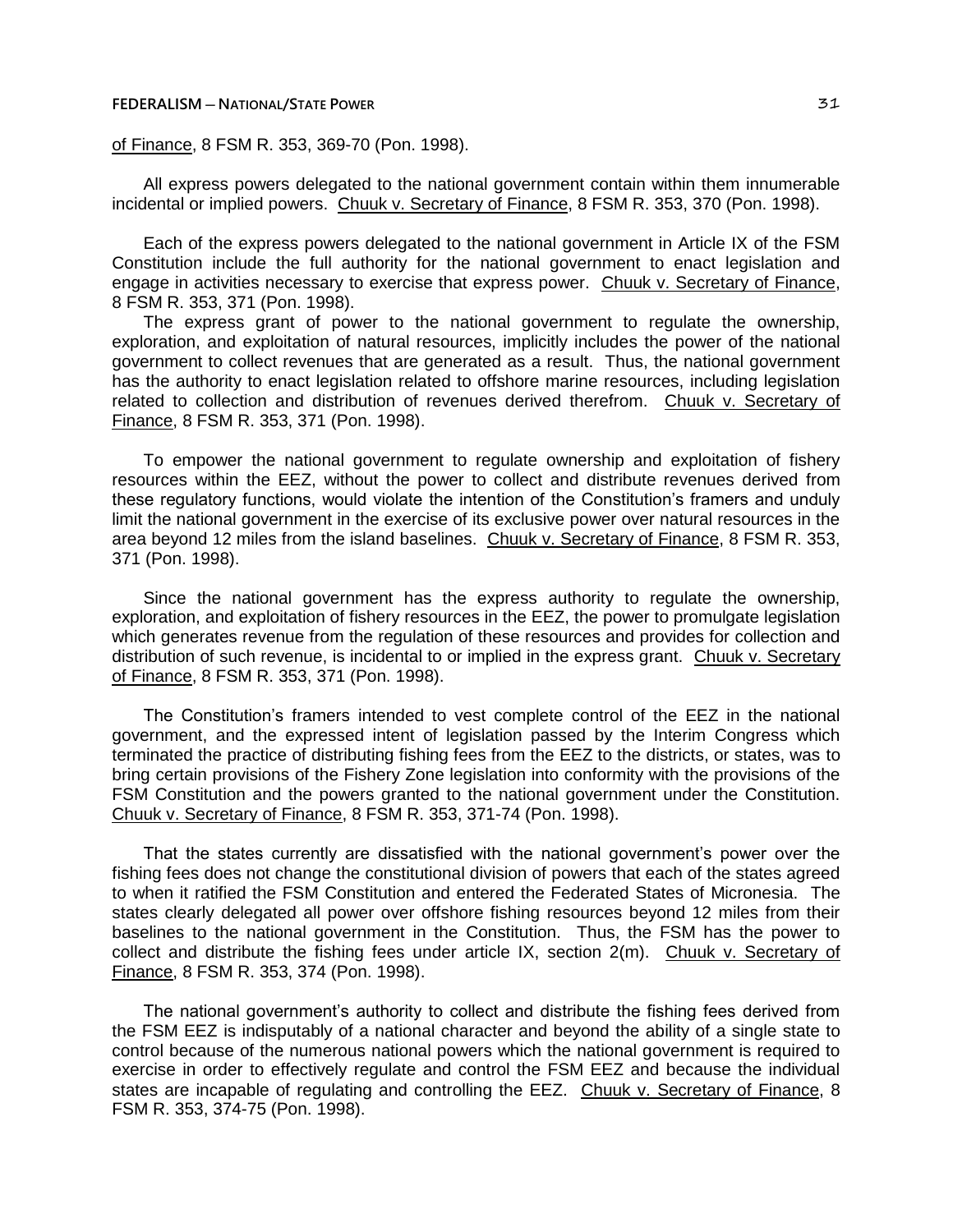Management and control of the FSM's fishing resources in its EEZ requires the national government to exercise its exclusive treaty powers under article IX, section 2(b) of the FSM Constitution. The FSM national government has specific international rights, and has undertaken specific international obligations, with respect to its EEZ under certain treaties. Chuuk v. Secretary of Finance, 8 FSM R. 353, 375 (Pon. 1998).

Negotiating fishery agreements with foreign governments and foreign companies necessarily involves foreign affairs, another exclusive national power. Chuuk v. Secretary of Finance, 8 FSM R. 353, 375 (Pon. 1998).

The process of determining the appropriate level of the fishing fees, the best method to collect the fishing fees, and ultimately how to distribute the fishing fees, is indisputably of a national character. Thus the national government, not the states, has the power to collect and distribute the fishing fees. Chuuk v. Secretary of Finance, 8 FSM R. 353, 375 (Pon. 1998).

That Congress has legislated sharing revenues from fines and forfeitures with the states and that each of the states has a delegate on the Board of the MMA is not an admission or indication that the states are the owners of the underlying resources. Chuuk v. Secretary of Finance, 8 FSM R. 353, 376 (Pon. 1998).

The Law of the Sea Convention first recognized that the Federated States of Micronesia as a nation has the exclusive right to exploit resources in its 200-mile EEZ. The FSM Constitution was drafted to vest authority over the EEZ in the national government with this in mind. Chuuk v. Secretary of Finance, 8 FSM R. 353, 378 & n.19 (Pon. 1998).

Issues related to the EEZ cannot be determined by relying on custom and tradition, as the commercial value of the EEZ to the Federated States of Micronesia was first realized when the nation acceded to the Law of the Sea Convention. While the rights of individual Micronesians, families and clans to living marine resources under particular circumstances might be amenable to determination by custom and tradition, the states' legal entitlement to share in fishing fees derived from commercial fishing ventures, extending to 200 miles from island baselines, is not. Chuuk v. Secretary of Finance, 8 FSM R. 353, 378 (Pon. 1998).

Any claim to resources in the EEZ based upon custom and tradition must rest with clans, families and individuals rather than with the states. Chuuk v. Secretary of Finance, 8 FSM R. 353, 379 (Pon. 1998).

The FSM national government has the exclusive right to harvest living marine resources in its EEZ, just as it has the exclusive right to harvest offshore mineral resources. As the holder of this exclusive right, the national government is allowed to dispose of this resource and receive revenue in return. Under the Convention on the Law of the Sea, each nation is entitled to exploit its marine resources to the extent it is able to achieve a maximum sustainable yield. When the FSM does not fully exploit its own resources, it is entitled to compensation at the appropriate market rate from foreign fishing vessels which it allows to fish in its waters. Chuuk v. Secretary of Finance, 8 FSM R. 353, 386 (Pon. 1998).

Because a Congressional statute set up Telecom to serve the public interest and foster economic development, because Telecom may seek appropriations from Congress and, to the extent approved by the President, grants from sources outside of the FSM, because Telecom's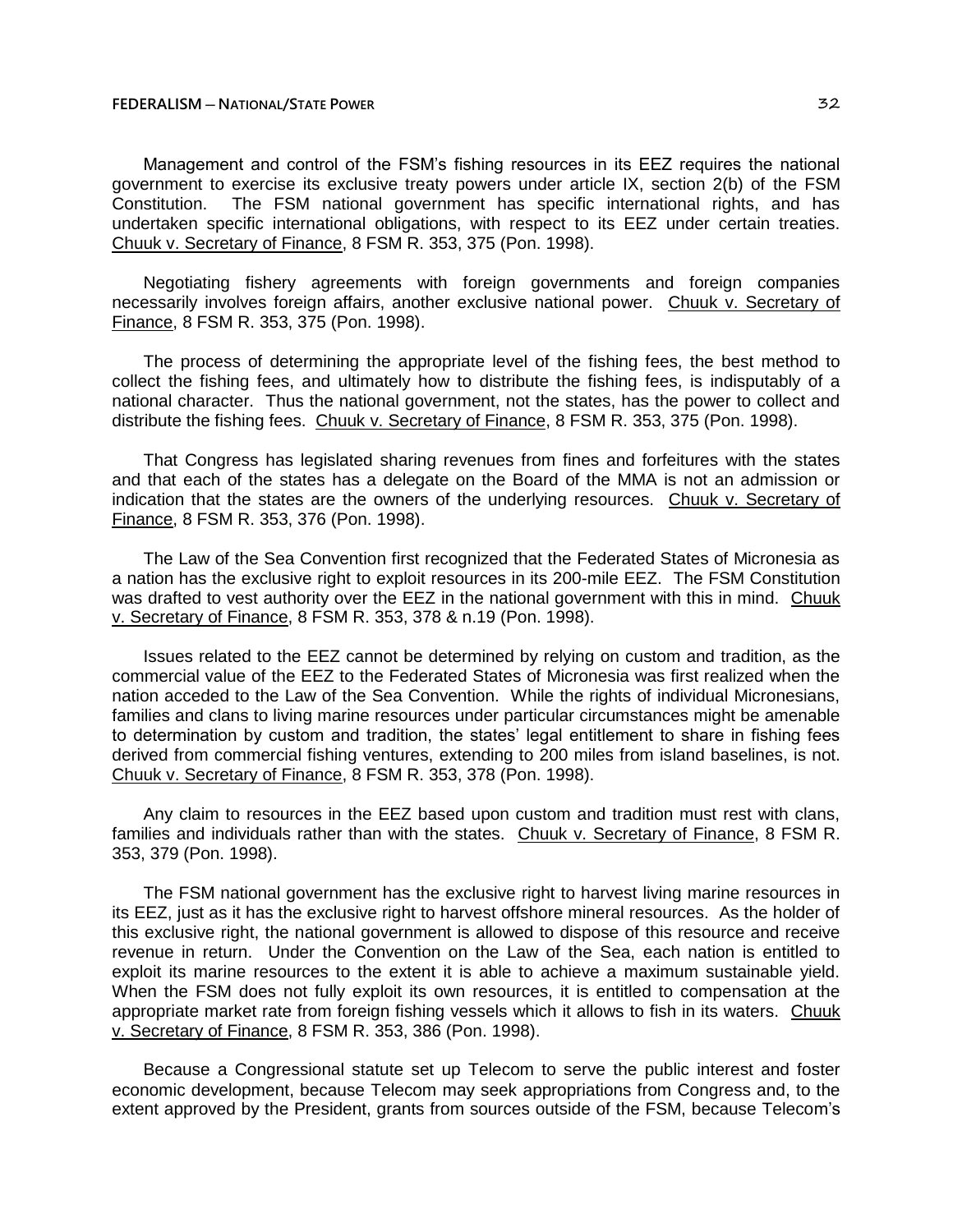board of directors must submit an annual report reflecting its activities, including financial statements, to the government, and because Telecom has no independent shareholders and is fully owned by the national government, Telecom is deemed, for taxation purposes, to be a part of the national government, and its efforts to carry out its mission should not be hindered by any state's efforts to tax its business activities. FSM Telecomm. Corp. v. Department of Treasury, 9 FSM R. 380, 385 (Pon. 2000).

By making the taxing powers allocated between the national and state governments of Micronesia exclusive and distinct and allocating the exclusive power to tax income and imports, the Constitution's framers sought to avoid vertical multiple taxation and ensure a consistent fiscal policy for Micronesia. FSM Telecomm. Corp. v. Department of Treasury, 9 FSM R. 380, 387-89 (Pon. 2000).

Internal waters are those waters on the landward side, or inside, of the baselines of the territorial sea. The exclusive economic zone starts twelve nautical miles seaward of the baseline and extending outward for another 188 nautical miles. A desire to maximize the area that might be included within the baselines, subject to the FSM's international treaty obligations, cannot be interpreted as a recognition of state ownership of the ocean resources 12 to 200 nautical outside of those baselines when drawn. Chuuk v. Secretary of Finance, 9 FSM R. 424, 430-31 (App. 2000).

The framers' intent that the equidistance method be used to establish fair and equitable marine boundaries between the states in the event marine resource revenue should accrue to the state wherein the resources are found does not indicate state resource ownership because the Constitution explicitly provides for an event when such revenues would accrue to the state  $$ when ocean floor mineral resources are exploited. Chuuk v. Secretary of Finance, 9 FSM R. 424, 431 (App. 2000).

When the Constitution defined state boundaries, the Constitution's framers did not intend to confer on the states the ownership of the exclusive economic zone's resources or all the revenues derived from them. Chuuk v. Secretary of Finance, 9 FSM R. 424, 431 (App. 2000).

When a government has the power to collect money, it has the power to disburse that money at its discretion unless the Constitution or applicable laws should provide otherwise. Chuuk v. Secretary of Finance, 9 FSM R. 424, 431 (App. 2000).

The Constitution's broadly stated express grants of power to the national government contain within them innumerable incidental or implied powers, as well as certain inherent powers. Chuuk v. Secretary of Finance, 9 FSM R. 424, 431 n.2 (App. 2000).

Because regulating the ownership, exploration, and exploitation of the exclusive economic zone's natural resources is a power expressly and exclusively delegated to the national government and because the incidental power to collect assessments levied pursuant to that delegated power is indisputably a national power, the power to disburse those funds is also a national power, except where the Constitution provides otherwise (such as in Article IX, section 6). Thus even were the states the underlying owners of the exclusive economic zone's resources, such a conclusion would not entitle the states to the exclusive economic zone's revenues except where the Constitution so provides. Chuuk v. Secretary of Finance, 9 FSM R. 424, 431-32 (App. 2000).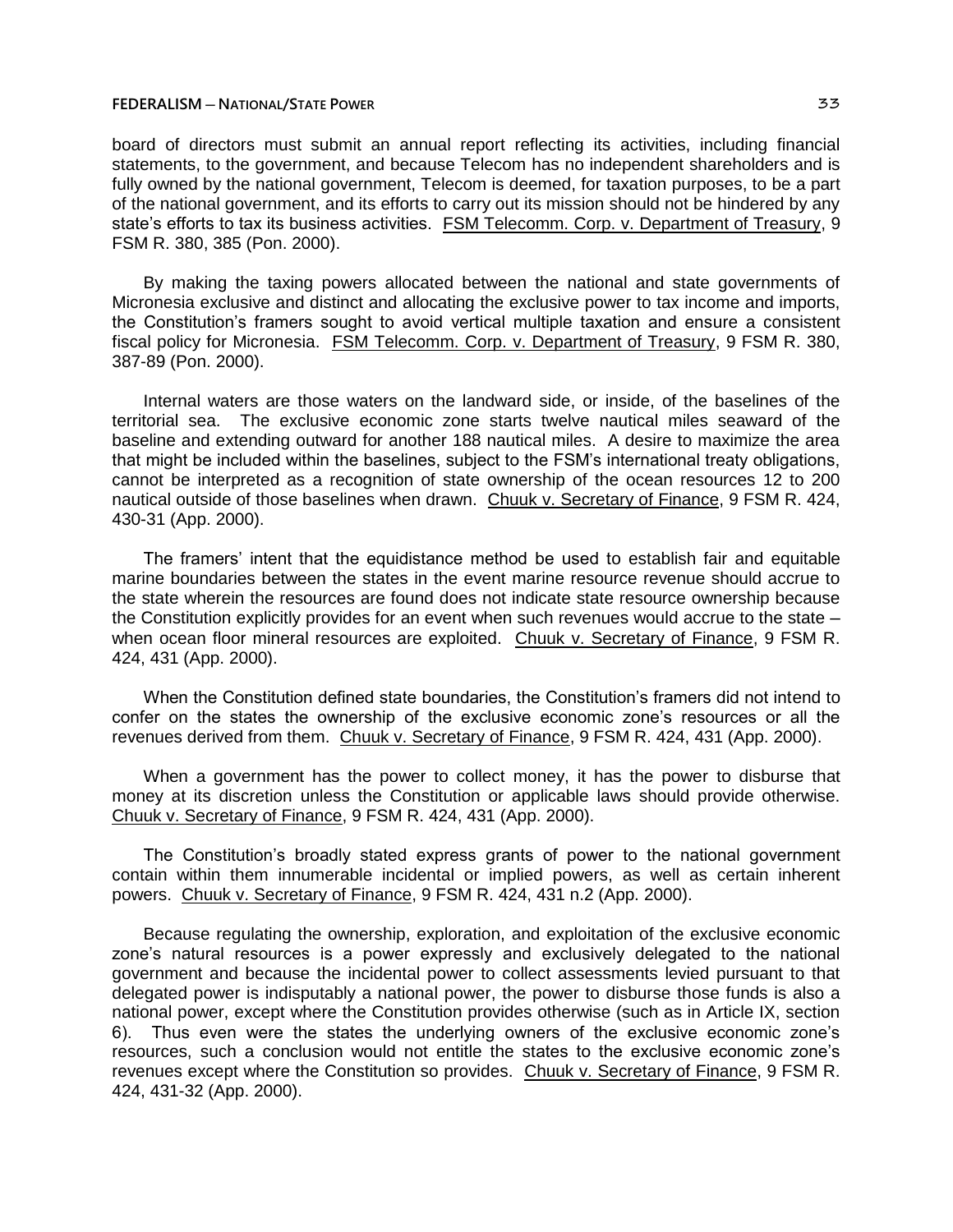Under the fishery statute enacted by the FSM Interim Congress, the only portion of the fishing fees subject to mutual determination with the states was that attributable to the foreign catch within twelve nautical miles of the baselines, an area whose natural resources the Constitution places under state control. The rest of the fishing fees – those for the area now known as the exclusive economic zone  $-$  went directly to the national government. Chuuk v. Secretary of Finance, 9 FSM R. 424, 433 (App. 2000).

The four states are not entitled to the net proceeds of revenues from exploitation of the living resources in the FSM exclusive economic zone on the basis of ownership. Chuuk v. Secretary of Finance, 9 FSM R. 424, 434 (App. 2000).

Fishing fees are not assessed under the national government's constitutional authority to impose taxes on income. They are levied instead under the national government's constitutional authority to regulate the ownership, exploration, and exploitation of natural resources within the marine space of the Federated States of Micronesia beyond 12 miles from island baselines. Chuuk v. Secretary of Finance, 9 FSM R. 424, 434 (App. 2000).

Unearmarked foreign financial assistance is divided into equal shares for each state and the national government, which means that the national government and every state each receive a 20% share. Chuuk v. Secretary of Finance, 9 FSM R. 424, 435 (App. 2000).

Not less than half of the national taxes must be paid to the state where collected, but fishing fees are not national taxes because they are imposed, not under the national government's power to impose taxes, but under its power to regulate exploitation of natural resources within the FSM exclusive economic zone. Chuuk v. Secretary of Finance, 9 FSM R. 424, 435 (App. 2000).

Revenue sharing is also mandated for net revenue derived from FSM EEZ ocean floor mineral resources exploited, which is to be divided equally between the national government and the appropriate state government. Chuuk v. Secretary of Finance, 9 FSM R. 424, 435 (App. 2000).

The Constitution grants the national government the exclusive right to regulate the exploitation of the natural resources within the EEZ, which necessarily includes the generation of revenue from the EEZ and the use of that revenue. The Constitution requires that of the EEZ-generated revenues, half of the net revenues derived from ocean floor mineral resources be given to the state governments. There is no Constitutional requirement that any revenue from the EEZ's living resources be shared with the state governments although the framers could have easily included one. Chuuk v. Secretary of Finance, 9 FSM R. 424, 435-36 (App. 2000).

Article IX, section 2(g) of the Constitution expressly delegates to Congress the power to regulate foreign and interstate commerce. A delegation of power to the national government under section 2 of Article IX is exclusive. Department of Treasury v. FSM Telecomm. Corp., 9 FSM R. 575, 581-82 (App. 2000).

Import taxes are an exclusive national power, and as such it is a power that is prohibited to the states. MGM Import-Export Co. v. Chuuk, 10 FSM R. 42, 44 (Chk. 2001).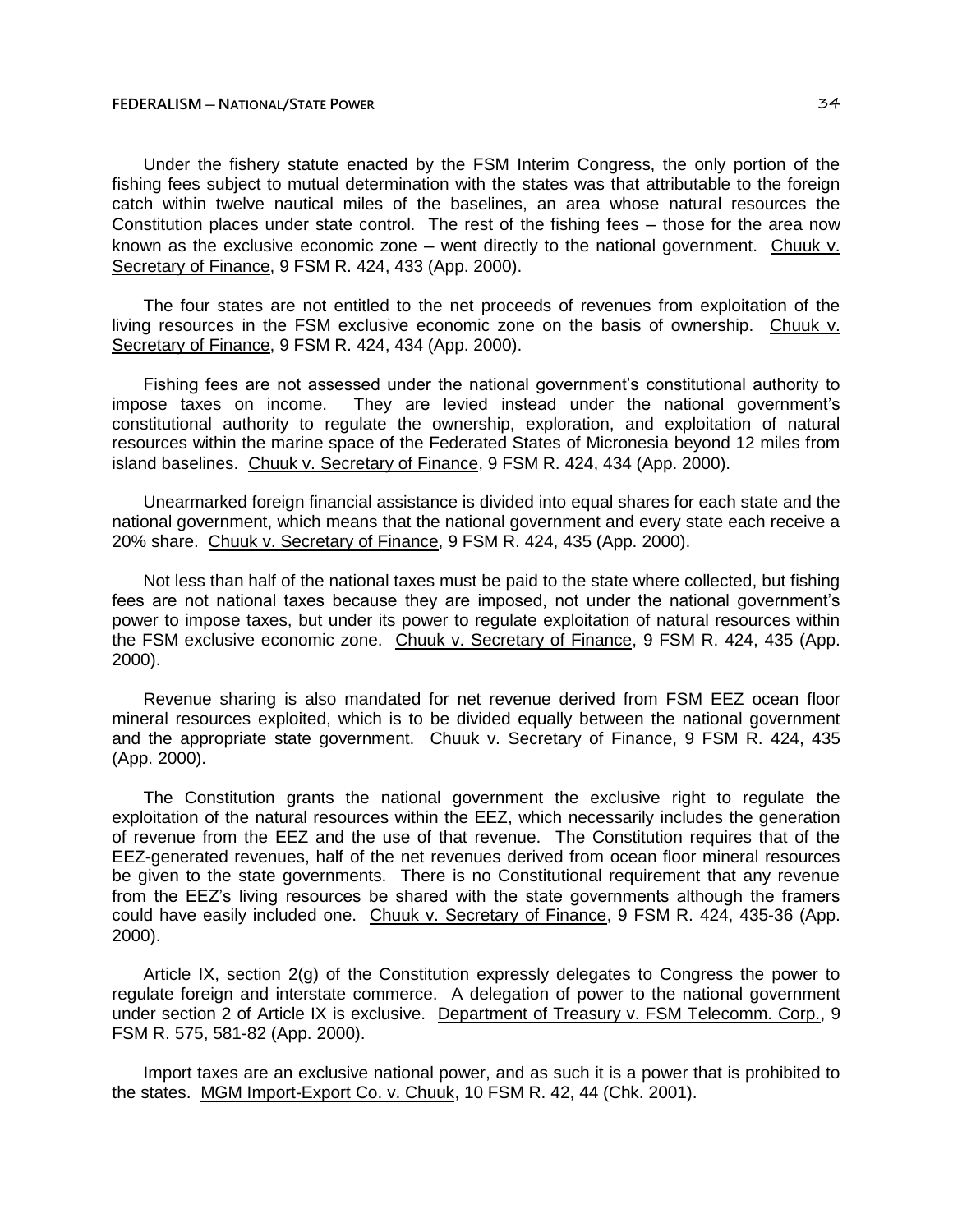### **FEDERALISM — NATIONAL/STATE POWER ALCORATION 25**

The states have the residual authority to regulate ownership, exploration and exploitation of natural resources within 12 miles from island baselines. Pohnpei v. KSVI No. 3, 10 FSM R. 53, 63 (Pon. 2001).

The power of the states to regulate ownership, exploration and exploitation of natural resources in the marine area within 12 miles from the island baselines is not absolute as it is limited by the national powers to regulate navigation and shipping, and to regulate foreign and interstate commerce. Pohnpei v. KSVI No. 3, 10 FSM R. 53, 63 & n.8 (Pon. 2001).

Control over areas within 12 miles from island baselines was reserved to the states, subject to the national government's control over foreign and interstate commerce, and navigation and shipping. Thus, under the transition clause, the "government" ownership referenced in 67 TTC 2 should be interpreted as "state" ownership within 12 miles from island baselines. Pohnpei v. KSVI No. 3, 10 FSM R. 53, 65 n.13 (Pon. 2001).

In our federal system of government, state courts are not inferior tribunals to the FSM Supreme Court trial division. The national and state court systems are separate systems created by and serving different sovereigns. Neither system is superior to the other. Rather the systems are parallel. Damarlane v. Pohnpei Supreme Court Appellate Division, 10 FSM R. 116, 120 (Pon. 2001).

A Trust Territory statute (except to the extent it is amended, repealed, or is inconsistent with the Constitution), which related to matters that now fall within the national government's legislative powers became national law upon the Constitution's ratification, and the other Trust Territory laws presumably became law of each of the states at the same time; and if neither state nor national powers alone are sufficient to carry out the statute's original purpose, or if state and national powers are invoked, then the statute is enforceable as both state and national law. Foods Pacific, Ltd. v. H.J. Heinz Co. Australia, 10 FSM R. 409, 414-15 (Pon. 2001).

Because the national government has the exclusive power to regulate foreign and interstate commerce, the Consumer Protection Act is the law of the FSM insofar as any advertising, sale, offer or distribution involves commerce between the states of the FSM or with any foreign entity. The Consumer Protection Act also is the law of the states of the FSM, insofar as it involves commerce which is intrastate and has not been repealed by the state legislatures. Foods Pacific, Ltd. v. H.J. Heinz Co. Australia, 10 FSM R. 409, 415 (Pon. 2001).

A national statute whose term "public officer" refers to state and municipal public officials as well as national officials does not raise a constitutional issue involving the allocation of powers between the two sovereigns  $-$  state and national  $-$  and the three levels of government  $$ national, state, and local because it applies to persons based upon their status as public officers ─ persons holding posts and exercising governmental functions. It does not matter whether that status is defined and bestowed upon a person by the national government or by another level of government in the FSM. It only matters that the person holds that status. FSM v. Wainit, 12 FSM R. 105, 111 (Chk. 2003).

A Pohnpei state law exempting it from anticompetitive practices liability does not apply to a case brought under the national anticompetitive practices statute since the lawsuit is based on a cause of action created by the national, not the state, statute covering an activity – foreign and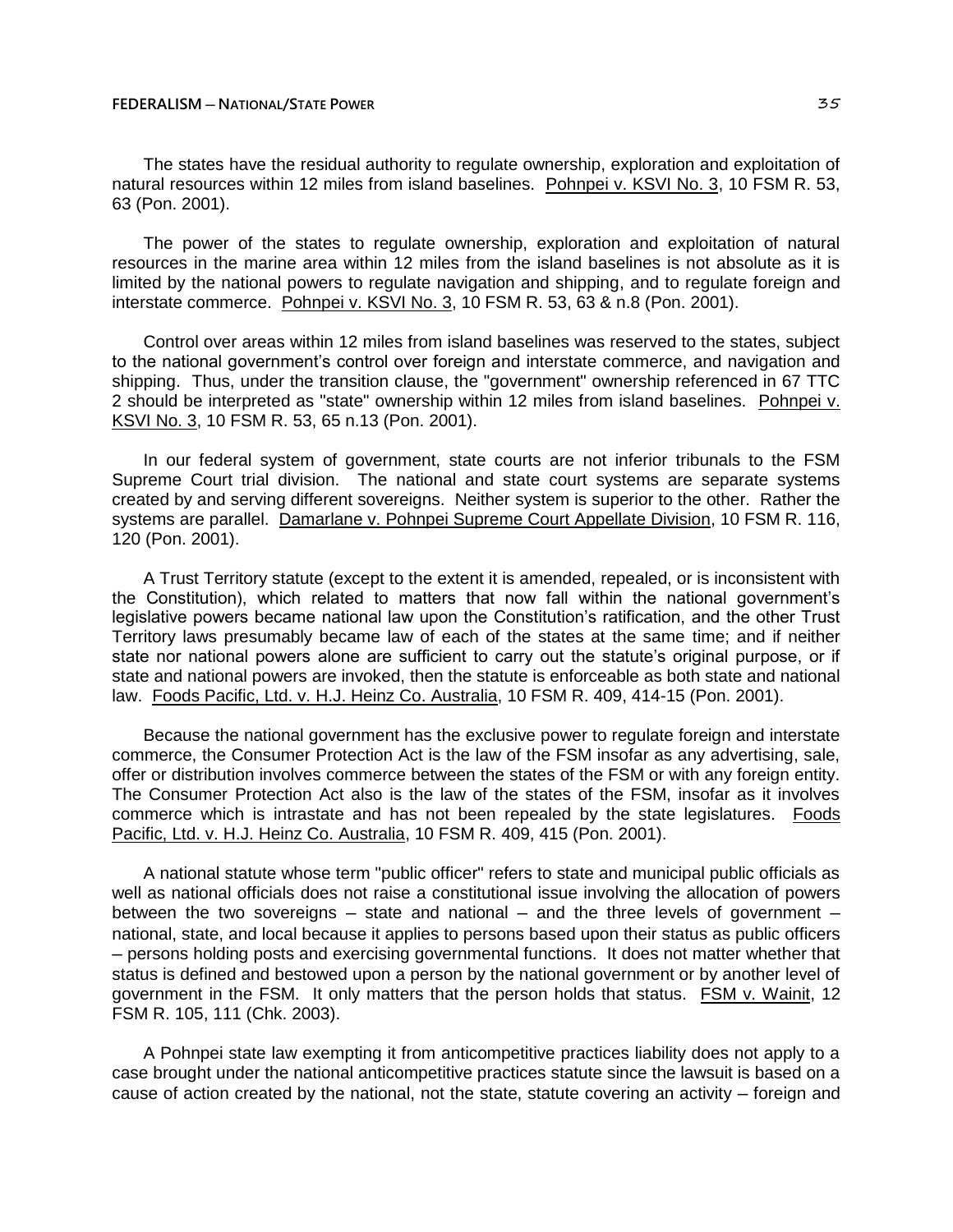interstate commerce – over which the national government may legislate. It would, of course, apply to an action brought under the state anticompetitive practices statute. Pohnpei v. AHPW, Inc., 14 FSM R. 1, 16 (App. 2006).

A state cannot nullify a valid exercise of national power by enacting a state statute. Pohnpei v. AHPW, Inc., 14 FSM R. 1, 16 (App. 2006).

A municipality is not a separate sovereign. A municipality is a creature of a state's sovereignty. Unlike states, municipalities are not sovereigns, but exercise that portion of a state's sovereignty that the state authorizes it to. FSM v. Nifon, 14 FSM R. 309, 315 (Chk. 2006).

The national government has the power to ban the possession and use of Philippine slingshots in those places under its jurisdiction and in those circumstances that make the offense "inherently national in character" such as when the offense is committed in the FSM Exclusive Economic Zone or in FSM airspace, or on FSM-flagged vessels, or is committed against an FSM public servant in connection with that servant's service. FSM v. Masis, 15 FSM R. 172, 175-76 (Chk. 2007).

The regulation of possession of firearms and ammunition involved a national activity or function because of the international commerce aspects of their manufacture and movement together with the national government interest in protecting the national security under the national defense clause, and that these, in combination, provided the national government's jurisdictional basis to regulate the possession of firearms and ammunition. FSM v. Masis, 15 FSM R. 172, 176 (Chk. 2007).

In an examination to determine whether it is a national crime, the focus is: Does the regulation involve a national activity or function, or is it one of an indisputably national character? FSM v. Masis, 15 FSM R. 172, 176 (Chk. 2007).

The possession or use of a Philippine slingshot does not implicate the national government's functions and activities in the sphere of national defense or security and the connection, if there is one, is too tenuous to give the national government authority to regulate Philippine slingshots. FSM v. Masis, 15 FSM R. 172, 176 (Chk. 2007).

The national government certainly has the power to criminalize possession or use of explosive, incendiary or poison gas bomb, grenade, mine or similar devices on the same basis that it has the power to regulate the possession and use of firearms and ammunition because these items definitely implicate both national defense and security and foreign commerce interests on which the Jano court concluded that the national government had the authority to regulate firearms and ammunition. But Philippine slingshots do not. FSM v. Masis, 15 FSM R. 172, 176 (Chk. 2007).

Weapons control has long been recognized as a subject on which both the national and state governments may legislate. It is thus within the power of the State of Chuuk to regulate the possession and use of Philippine slingshots. If it has not done so, that does not mean that it cannot. FSM v. Masis, 15 FSM R. 172, 177 (Chk. 2007).

It has long been recognized that both the national and state governments may enact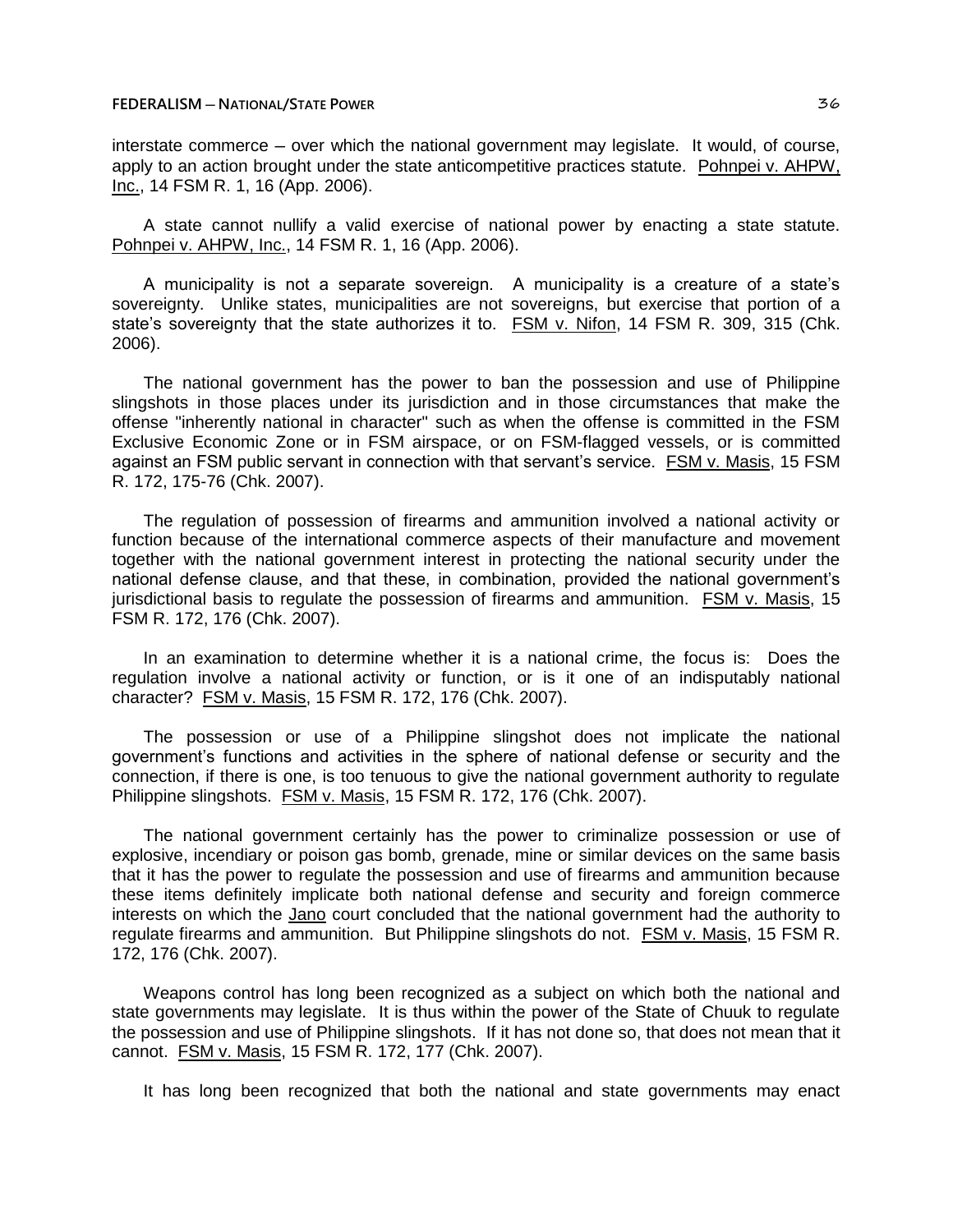### **FEDERALISM** — **NATIONAL/STATE POWER BUYER BUYER BUYER BUYER BUYER BUYER BUYER BUYER BUYER**

legislation regulating the possession of firearms. There is nothing particularly absurd about a weapons control scheme that recognizes that both the national and the state governments have an interest in controlling the possession, use 1and sale of weapons. FSM v. Louis, 15 FSM R. 206, 211 (Pon. 2007).

Congress has an independent jurisdictional basis for the Weapons Control Act under FSM Constitution Article IX, Section 2(g) on foreign and interstate commerce and Article IX, Section 2(a) on national defense. FSM v. Louis, 15 FSM R. 206, 212 (Pon. 2007).

Congress has always had the power to define national crimes. The power to define national crimes is inherent in the national government and existed before the 1991 amendment made the power express. FSM v. Louis, 15 FSM R. 206, 212 (Pon. 2007).

The 1991 constitutional amendment did not proscribe Congress's authority to enact legislation pursuant to its independent authority under the national defense and foreign and interstate commerce clauses. Thus, the 1991 amendment did nothing to curtail Congress's authority to regulate the possession of firearms. FSM v. Louis, 15 FSM R. 206, 212 (Pon. 2007).

Congress does not lack the authority to regulate possession of firearms because it was the framers' clear intent that commerce within a particular state should be regulated locally since there is an international commerce aspect to the regulation of possession of firearms and ammunition that is related to its manufacture outside of the FSM and to its movement through the nation's customs and immigration borders. FSM v. Louis, 15 FSM R. 206, 212 (Pon. 2007).

In concluding that Congress has the authority to regulate the possession of firearms as part of its power to provide for the national defense, the court does not focus on the defendant's intended use of the firearm at issue, but instead focuses on the potential uses of firearms in general. FSM v. Louis, 15 FSM R. 206, 212 (Pon. 2007).

Congress's authority to regulate firearms is not dependent on the defendant's subjective intent because the national government interest in regulating the possession of firearms and ammunition in order to provide for the national security in combination with the international commerce aspects provides a jurisdictional basis for the national government's regulation of the possession of firearms and ammunition. Congress's jurisdiction over the possession of firearms is not tied to the intent of a particular defendant. FSM v. Louis, 15 FSM R. 206, 212 (Pon. 2007).

The national government's power to regulate firearms is derived from both its ability to protect the national security under its power to provide for the national defense and its power to regulate international commerce aspects because of the international commerce aspect of firearms manufacture and movement. In combination, these provide the national government with a jurisdictional basis to regulate the possession of firearms and ammunition. FSM v. Tosy, 15 FSM R. 238, 239 (Chk. 2007).

The national government's jurisdiction over firearms is not limited to only certain circumstances or certain quantities. What the national government can regulate in aggregate, it is able to regulate piece by piece; otherwise it would not be able to regulate it at all, and that, is clearly not the case. FSM v. Tosy, 15 FSM R. 238, 239 (Chk. 2007).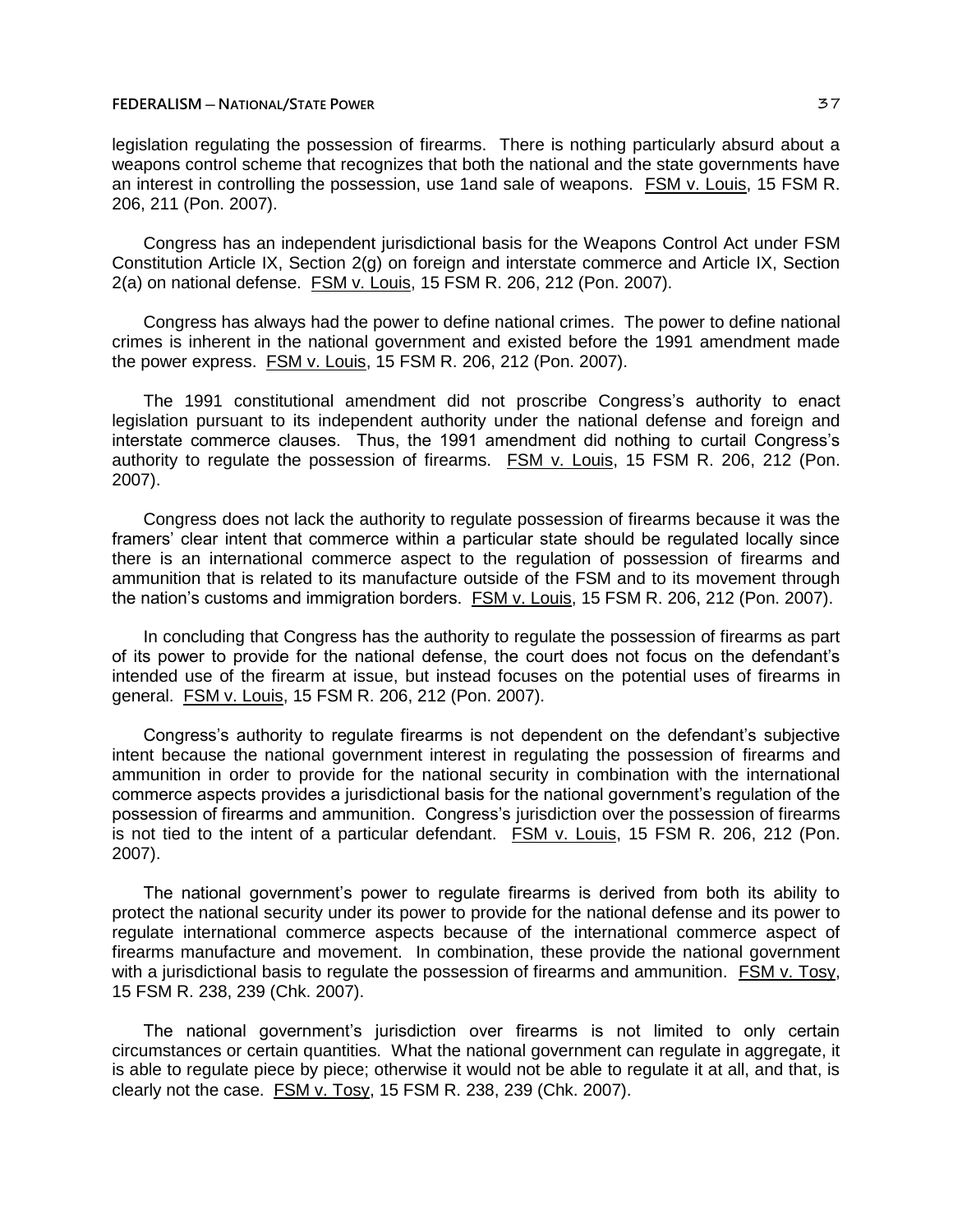Since engaging in business is defined as carrying out any activity relating to the conduct of a business and expressly includes leasing property of any kind for commercial purposes, when a foreign investment permittee engaged in the business of providing operational and maintenance support to helicopters servicing fishing vessels in the FSM, its leasing helicopters is one aspect of its business that relates to its fishing activity and is therefore that leasing activity is subject to the FSM's exclusive jurisdiction and regulation for foreign investment purposes. Thus Pohnpei may not require it to apply for a foreign investment permit. Helicopter Aerial Survey Pty., Ltd. v. Pohnpei, 15 FSM R. 329, 335 (Pon. 2007).

Since, by statute, an economic sector included in any of the Categories for National Regulation must not appear in any of the Categories for State Regulation, the statutory provision contemplates that state and national regulation will be mutually exclusive, and works hand in glove with the stated purpose of the Foreign Investment Act, which is to encourage foreign investment. Helicopter Aerial Survey Pty., Ltd. v. Pohnpei, 15 FSM R. 329, 335-36 (Pon. 2007).

A state constitution cannot control or restrict the actions of the national government, whose powers and limitations are derived solely from the national constitution, which is the supreme law of the land. Thus, a state constitution's protections cannot be invoked against the national government. FSM v. Aiken, 16 FSM R. 178, 182 (Chk. 2008).

The dual sovereignty doctrine provides an important limitation on the application of double jeopardy to related state and national prosecutions. Under the dual sovereignty doctrine, a state prosecution does not bar a subsequent national prosecution of the same person for the same acts, and a national prosecution does not bar a subsequent state prosecution. The reason is that the national government and its individual states are independent sovereigns, and prosecutions under the laws of those separate sovereigns do not subject a defendant to be twice put in jeopardy. If the constitutional protection against double jeopardy did apply to prosecutions under the laws of independent sovereigns, then prosecution by one sovereign for a relatively minor offense might bar prosecution by another sovereign for a much graver offense, effectively depriving the latter of the right to enforce its laws, and defendants would always race to stand trial in the court where the charges were less severe in order to bar the second action. Chuuk v. Kasmiro, 16 FSM R. 404, 406 (Chk. S. Ct. Tr. 2009).

The Chuuk State Supreme Court is perfectly competent to adjudicate a civil rights claim against the state made under 11 F.S.M.C. 701(3) (violation of national constitutional rights) and also claims made under Chuuk's own constitutional provision barring deprivation of property. Narruhn v. Chuuk, 16 FSM R. 558, 564 (Chk. 2009).

No national statute regulates a state's duties and functions, except to the extent that a national statute may limit the state's lawmaking ability in specific areas through the supremacy clause. Arthur v. FSM Dev. Bank, 16 FSM R. 653, 659 (App. 2009).

The Constitution grants the national government, not the state governments, the power to regulate foreign and interstate commerce and taxation is regulation just as prohibition is. Continental Micronesia, Inc. v. Chuuk, 17 FSM R. 152, 160 (Chk. 2010).

A service tax on plane passengers does not have only an incidental effect on foreign commerce; its only effect is on foreign commerce. A tax on shipping cargo or freight affects only foreign commerce or interstate commerce since the airline does not fly to anywhere in Chuuk except Weno. Since state and local governments are prohibited from imposing taxes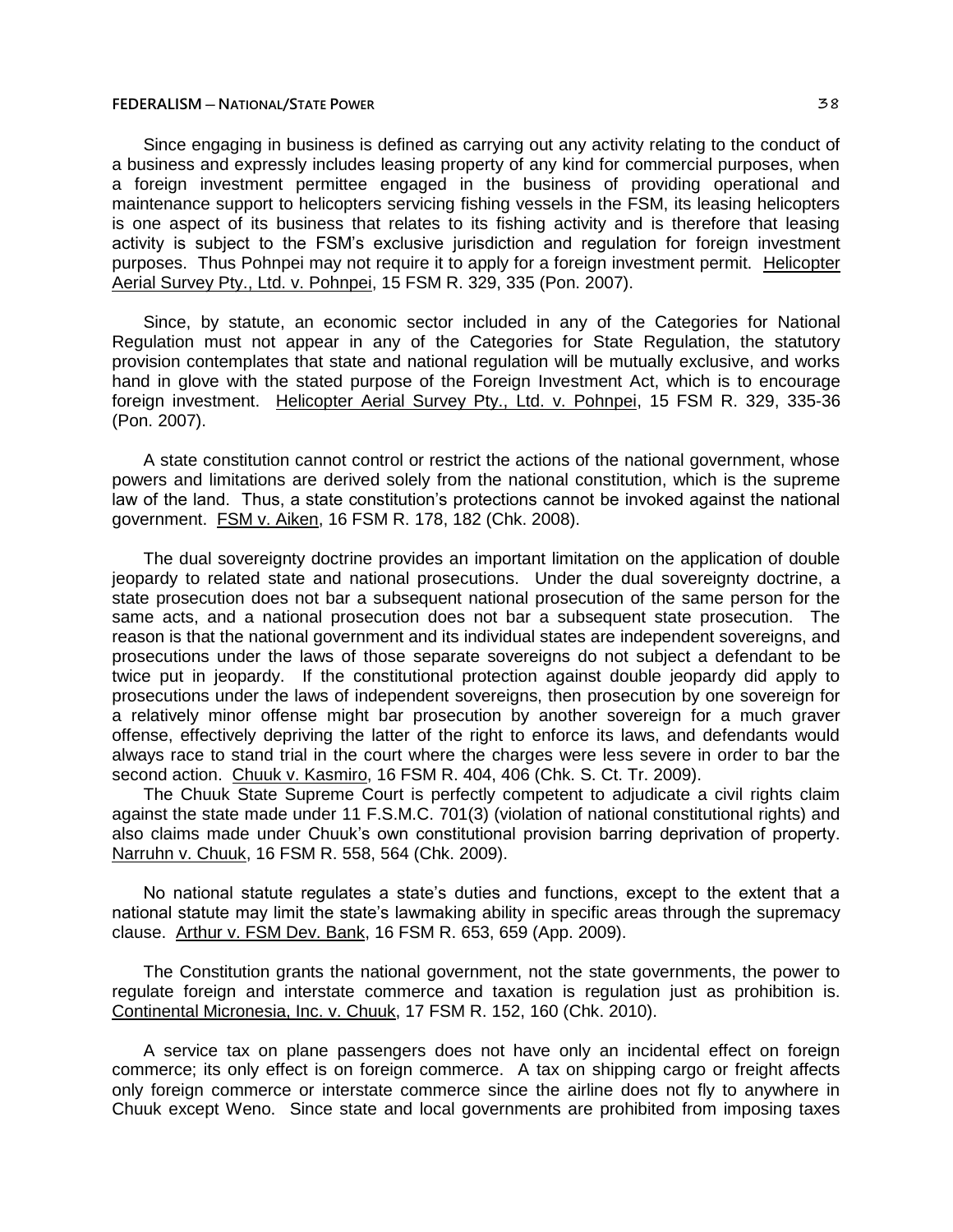### **FEDERALISM** — **NATIONAL/STATE POWER BUT ALLOWER 29**

which restrict interstate commerce, to the extent that the tax is imposed on freight or cargo shipped from Chuuk to other FSM states, would appear to be specifically barred by the Constitution and to the extent it is imposed on cargo or freight shipped elsewhere, it would be regulation of foreign commerce ─ in effect, an export tax. Continental Micronesia, Inc. v. Chuuk, 17 FSM R. 152, 160 (Chk. 2010).

While the interplay between national and state power does mean that, in land cases, the court must apply state law, or certify unsettled questions to the state courts, when the national court has maintained jurisdiction, national rules of procedure prevail. FSM Dev. Bank v. Jonah, 17 FSM R. 318, 325 (Kos. 2011).

The Constitution's investment in the national government of the power to regulate immigration, emigration, naturalization, and citizenship does not deprive the states of the ability to regulate employment within their own jurisdictions whenever such employment involves nonresidents. To the degree that a state law regulating employment of non-resident workers does not directly conflict with national law, such state law is not preempted; and when there is possible conflict, the state law should be construed so as to avoid such conflict. Smith v. Nimea, 17 FSM R. 333, 337-38 (Pon. 2011).

When the FSM Supreme Court decides a matter of state law its goal is to apply the law the same way the highest state court would. If there is a decision of the highest state court it is controlling. If there is no controlling state law, then the court would decide the case according to how it thinks the highest state court would. Should the state's highest court later decide the issue differently, then that case will prospectively serve as controlling precedent for the national court on that state law issue. Berman v. Lambert, 17 FSM R. 442, 446 (App. 2011).

The unconditional 50% transfer of national taxes to the state treasuries is part of the constitutional framework that, through mandatory revenue sharing, allows the states a high degree of fiscal autonomy while at the same time avoiding undesirable vertical multiple taxation. Continental Micronesia, Inc. v. Chuuk, 17 FSM R. 526, 530 n.3 (Chk. 2011).

Under the FSM Constitution's Supremacy Clause, a national statute must control over a conflicting state statute. Chuuk Health Care Plan v. Pacific Int'l, Inc., 17 FSM R. 617, 619 (Chk. 2011).

Under the FSM Constitution, the power to establish systems of social security and public welfare may be exercised concurrently by Congress and the states. The State of Chuuk therefore has the constitutional authority to establish a system of health insurance since it is a system created to promote and advance the public welfare of Chuuk. Chuuk Health Care Plan v. Department of Educ., 18 FSM R. 491, 496 (Chk. 2013).

Payment of Chuuk state employees' contributions and of the employer's contribution out of the Chuuk state funds held in the FSM Treasury is not be a tax or a levy on the national government or an illegal expenditure of FSM funds since the payment would be from Chuuk state funds and, because the obligation to withhold the Plan insurance premium contributions arises by operation of law, the Plan insurance premium contributions would be properly obligated and should be paid. Chuuk Health Care Plan v. Department of Educ., 18 FSM R. 491, 496-97 (Chk. 2013).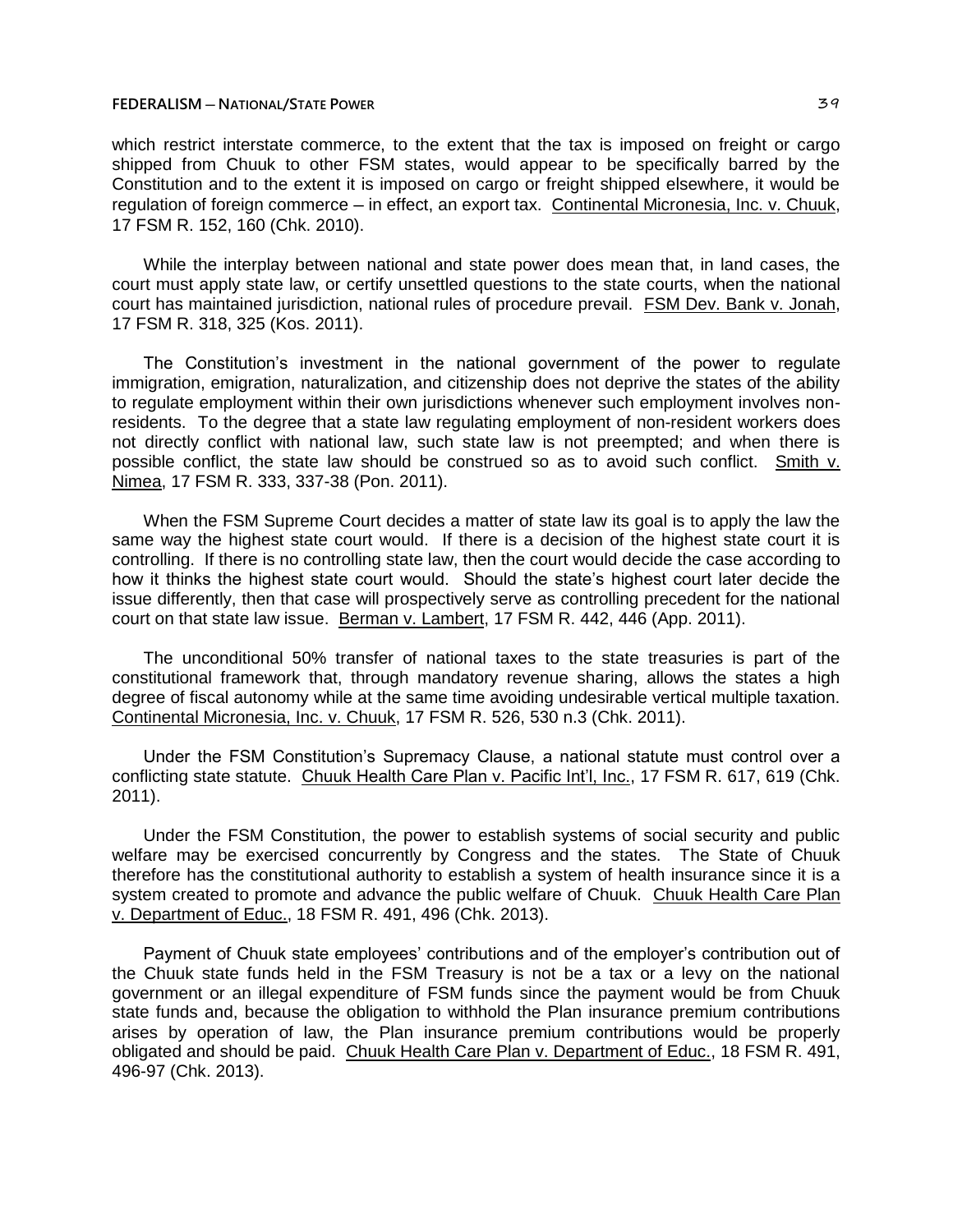The Constitution does not mandate such a sweeping expansion of the FSM Supreme Court's jurisdiction over probate cases as would result if creditors were considered parties for jurisdictional purposes. The better view is that only the heirs, potential heirs, or devisees in a probate case be considered parties for jurisdictional purposes and that, in the usual case, the decedent's creditors would file their claims in a state court probate proceeding. This view comports with the proper respect due to the state courts as courts of general jurisdiction that should normally resolve probate and inheritance issues. In re Estate of Edmond, 19 FSM R. 59, 62 (Kos. 2013).

Only the national government can impose taxes on imports and no state may impose taxes that restrict interstate commerce. Harper v. Chuuk State Dep't of Admin. Servs., 19 FSM R. 147, 153 (Chk. 2013).

While a state may be designated as the administrator and allottee of Compact sector funds that are used to pay state employees, those funds are appropriated by the FSM Congress and remain subject to the provisions of the FSM Financial Management Act and the Compact of Free Association financial controls. The FSM Secretary of Finance has full and complete oversight over, and at all times full and complete access to all financial records for, all Compact funds of the state and national governments of the FSM. FSM v. Muty, 19 FSM R. 453, 460 (Chk. 2014).

Taxing income and taxing imports are both powers reserved exclusively to the national government, and therefore forbidden to municipal governments. Isamu Nakasone Store v. David, 20 FSM R. 53, 57 (Pon. 2015).

A state law vesting exclusive jurisdiction in a state court cannot divest the FSM Supreme Court of jurisdiction over a matter it would otherwise have jurisdiction, as mandated by the FSM Constitution. FSM Dev. Bank v. Ehsa, 20 FSM R. 608, 613 (Pon. 2016).

The regulation of banking and of commercial paper are powers expressly delegated to the national government. "Commercial paper" is any instrument, other than cash, for the payment of money and is generally viewed as synonymous with negotiable paper or bills. Promissory notes are commercial paper. FSM Dev. Bank v. Gilmete, 21 FSM R. 159, 170 n.4 (Pon. 2017).

A national power is one which is expressly delegated to the national government, or a power of such an indisputably national character as to be beyond the power of the state to control. FSM v. Tihpen, 21 FSM R. 463, 466 (Pon. 2018).

The Constitution expressly grants the FSM national government the power to tax income, and the further provides that not less than 50% of the tax revenues be paid into the treasury of the state where collected. Chuuk v. FSM, 22 FSM R. 85, 90 (Chk. 2018).

The Constitution's framers intended that at least half of all income taxes and import taxes received by the national government would be paid to the states. Chuuk v. FSM, 22 FSM R. 85, 90-91 (Chk. 2018).

The Constitution's framers contemplated and created a system wherein (at least) half of the income tax money received by the national government would go into one or another state treasury. Chuuk v. FSM, 22 FSM R. 85, 91 (Chk. 2018).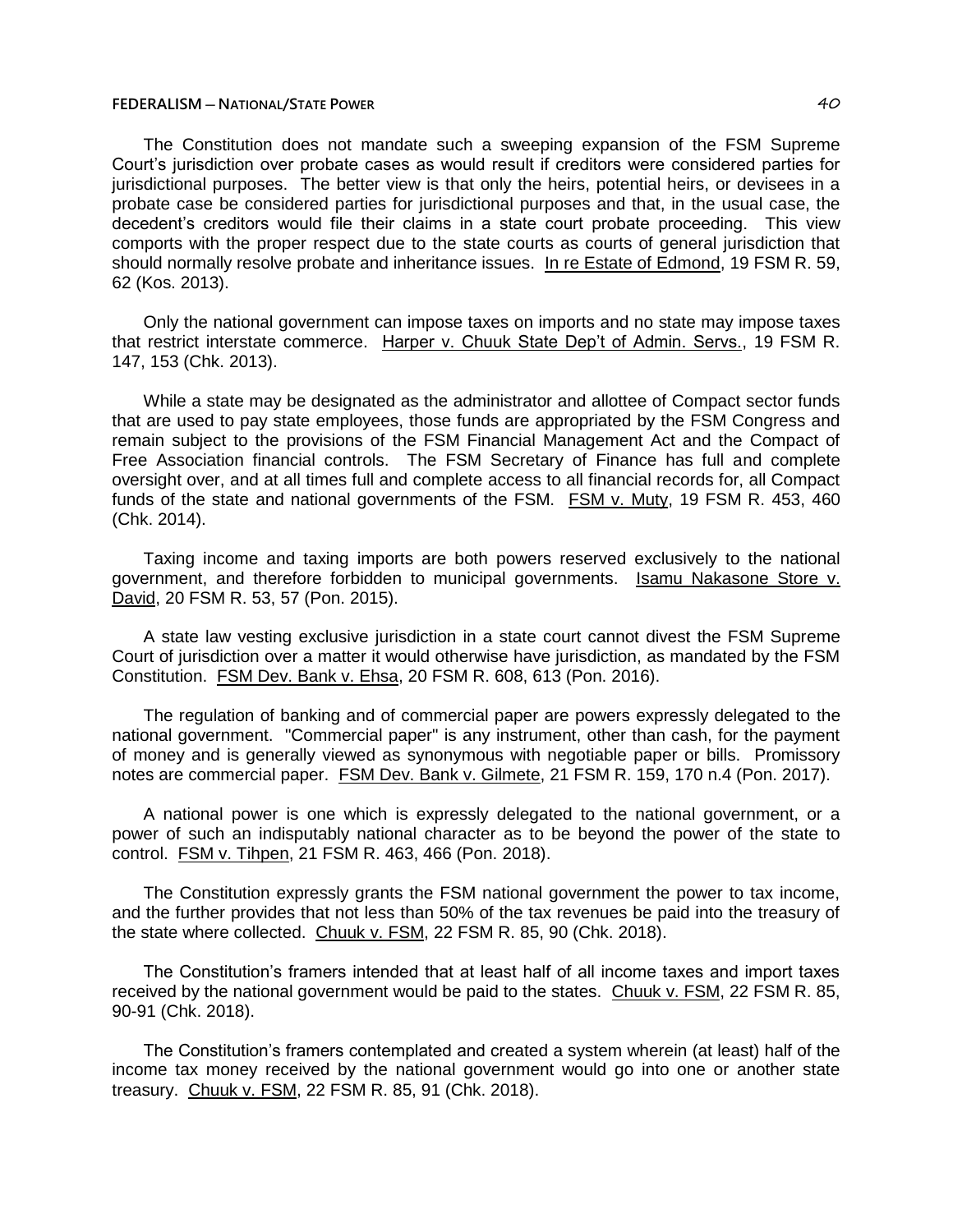The state share of a major corporation's income tax should be paid into state treasury of the state of incorporation and this share is determined after the Micronesia Registrar Advisor has first taken its percentage of the corporate income taxes paid by the major corporations it induced to incorporate in the FSM – the state's 50% share should be calculated from the net amount "collected" by the national government, that is, 50% of the amount of tax levied after the Registration Advisor's percentage is deducted. Chuuk v. FSM, 22 FSM R. 85, 92 (Chk. 2018).

National government revenues derived from constitutional provisions other than its authority to tax income and imports, are not (with one exception) constitutionally subjected to revenuesharing. Chuuk v. FSM, 22 FSM R. 85, 93 (Chk. 2018).

A power expressly delegated to the national government, or a power of such an indisputably national character as to be beyond the power of a state to control, is a national power, and a power not expressly delegated to the national government or prohibited to the states is a state power. FSM Dev. Bank v. Lighor, 22 FSM R. 321, 329, 331 (Pon. 2019).

The power to regulate banking is expressly delegated to Congress. FSM Dev. Bank v. Lighor, 22 FSM R. 321, 329, 330 (Pon. 2019).

The Constitution establishes a federal system of government in which the national government reigns supreme in its very limited and narrowly defined sphere of responsibility and the state governments are supreme in their much broader sphere. The powers of the national are "express powers" and those of the states, "residual." Included within the "indisputedly national" category are numerous powers, many of which are of minor significance, but which nevertheless collectively contribute to the national government's ability to function. This includes its power to buy land. FSM Dev. Bank v. Lighor, 22 FSM R. 321, 329 (Pon. 2019).

Determination of whether a power falls within the indisputedly national category lies initially with the national legislature and national chief executive, and if their conclusions are challenged, the final decision rests with the Supreme Court. FSM Dev. Bank v. Lighor, 22 FSM R. 321, 329 (Pon. 2019).

The enactment of FSM Code, Title 30 falls squarely within the Congress's express powers as delegated by the FSM Constitution. That 30 F.S.M.C. 137 deals with the FSM Development Bank's ability to acquire title to land places this activity squarely in the category of indisputedly national government powers. To function, the Bank must be able to deal with mortgages, as well as deeds and land titles, as land is the primary collateral possessed by most Micronesians. FSM Dev. Bank v. Lighor, 22 FSM R. 321, 330 (Pon. 2019).

Powers that are indisputedly national include the national government's power to buy land, and, as an instrumentality of the national government, the FSM Development Bank has the authority to act in that capacity according to laws enacted by the Congress under its express and implied powers under the Constitution. FSM Dev. Bank v. Lighor, 22 FSM R. 321, 330 (Pon. 2019).

Since the FSM Congress specified in 30 F.S.M.C. 137 that the FSM Development Bank must have and retain the legal capacity to acquire, own title to, dispose of, and otherwise deal in land and waters in the FSM, restrictions imposed by Pohnpei must fail as applied to the Bank's ability to acquire title to Pohnpei land. FSM Dev. Bank v. Lighor, 22 FSM R. 321, 330 (Pon.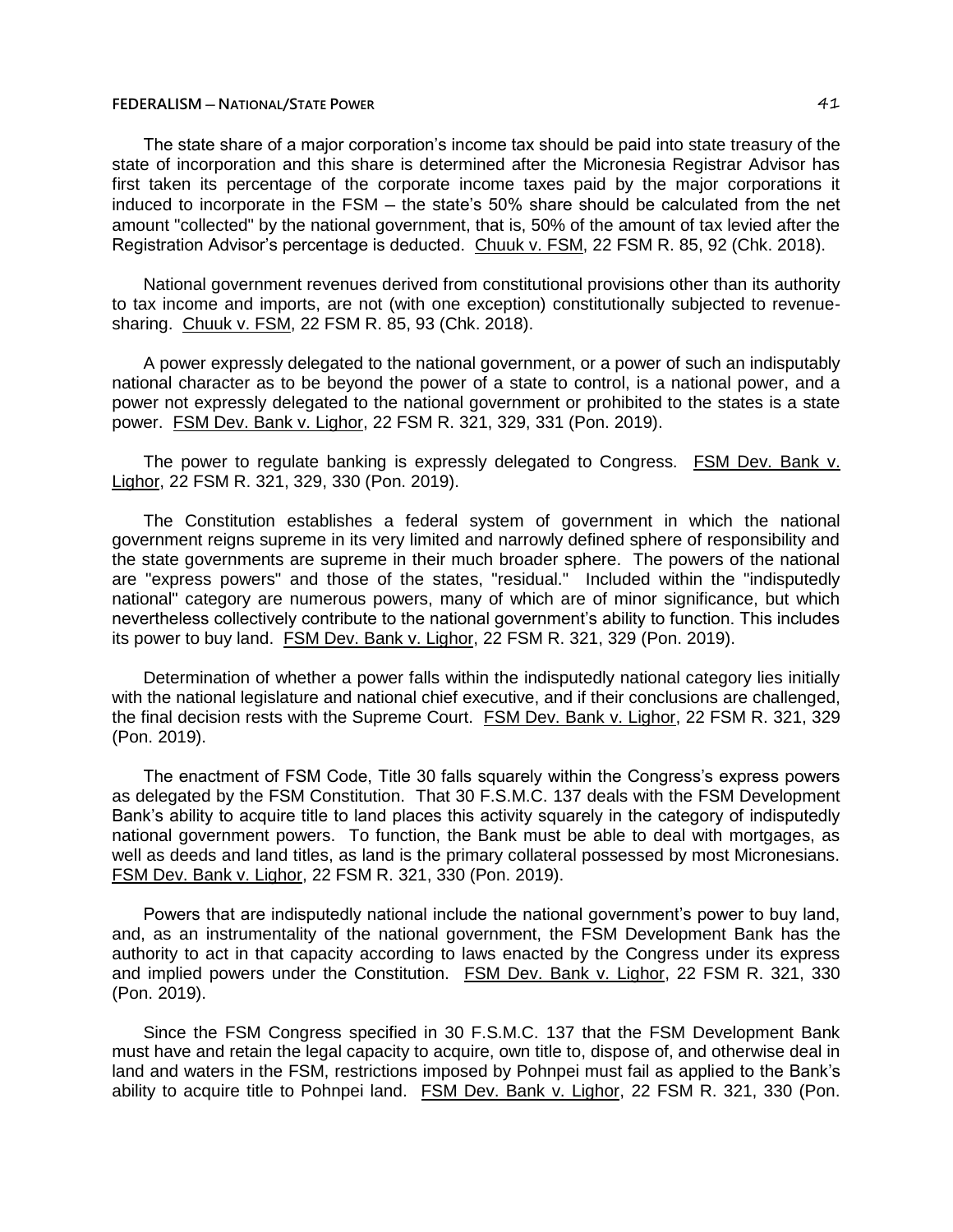## 2019).

If the FSM Development Bank's right to acquire, own title to, dispose of, and otherwise deal in FSM land and waters could be impaired in different ways by each of the four states, based on the states' Constitutions or statutes, it would eviscerate the national government's power to regulate the Bank under the express powers granted to it under the FSM Constitution. If each state could deny the Bank the right to acquire land, its essential functions would be impaired, and it would be unable to achieve the stated purpose of operating as an independent financial institution within the framework of the national government's general economic plans, policies, and priorities. FSM Dev. Bank v. Lighor, 22 FSM R. 321, 330-31 (Pon. 2019).

The states generally have power over land law and other local issues including personal property law, inheritance law, and domestic law including marriage, divorce, and adoption. However, where the national government concurrently has the power to acquire title to land within the FSM under powers expressly delegated to it, and state law purports to restrict it, the state law must fail as applied to the national government. FSM Dev. Bank v. Lighor, 22 FSM R. 321, 331-32 (Pon. 2019).